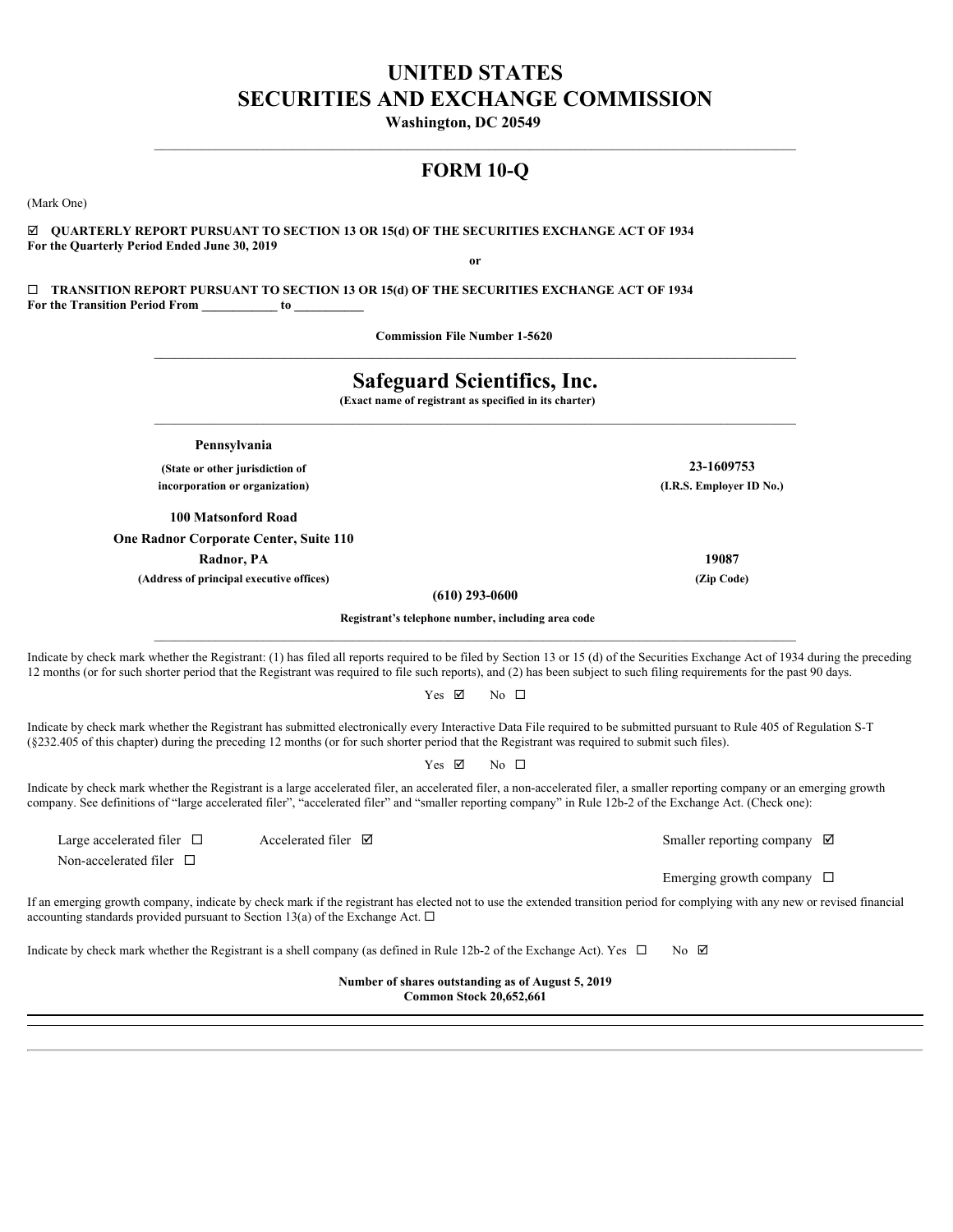## **SAFEGUARD SCIENTIFICS, INC. QUARTERLY REPORT ON FORM 10-Q TABLE OF CONTENTS**

| <b>PART I - FINANCIAL INFORMATION</b>                                                                                  |                  |
|------------------------------------------------------------------------------------------------------------------------|------------------|
| Item 1 - Financial Statements:                                                                                         | Page             |
| Consolidated Balance Sheets (unaudited) – June 30, 2019 and December 31, 2018                                          | $\overline{3}$   |
| Consolidated Statements of Operations (unaudited) – Three and Six Months Ended June 30, 2019 and 2018                  | $\overline{4}$   |
| Consolidated Statements of Comprehensive Income (Loss) (unaudited) – Three and Six Months Ended June 30, 2019 and 2018 | $\overline{2}$   |
| Condensed Consolidated Statements of Cash Flows (unaudited) – Six Months Ended June 30, 2019 and 2018                  | $6\overline{6}$  |
| Consolidated Statements of Changes in Equity (unaudited) – Three and Six Months Ended June 30, 2019 and 2018           | $\mathbf{Z}$     |
| <b>Notes to Consolidated Financial Statements (unaudited)</b>                                                          | $\underline{8}$  |
| <u>Item 2 – Management's Discussion and Analysis of Financial Condition and Results of Operations</u>                  | <u>18</u>        |
| <u>Item 3 – Quantitative and Qualitative Disclosures About Market Risk</u>                                             | 32               |
| Item 4 – Controls and Procedures                                                                                       | 32               |
| <b>PART II - OTHER INFORMATION</b>                                                                                     |                  |
| <u>Item <math>1 -</math> Legal Proceedings</u>                                                                         | 32               |
| Item $1A - Risk Factors$                                                                                               | 32               |
| <u>Item 2 – Unregistered Sales of Equity Securities and Use of Proceeds</u>                                            | 33               |
| Item 3 - Defaults Upon Senior Securities                                                                               | 33               |
| <u>Item 4 – Mine Safety Disclosures</u>                                                                                | 33               |
| Item $5 -$ Other Information                                                                                           | 33               |
| Item $6 -$ Exhibits                                                                                                    | $\underline{34}$ |
| <b>Signatures</b>                                                                                                      | 35               |
|                                                                                                                        |                  |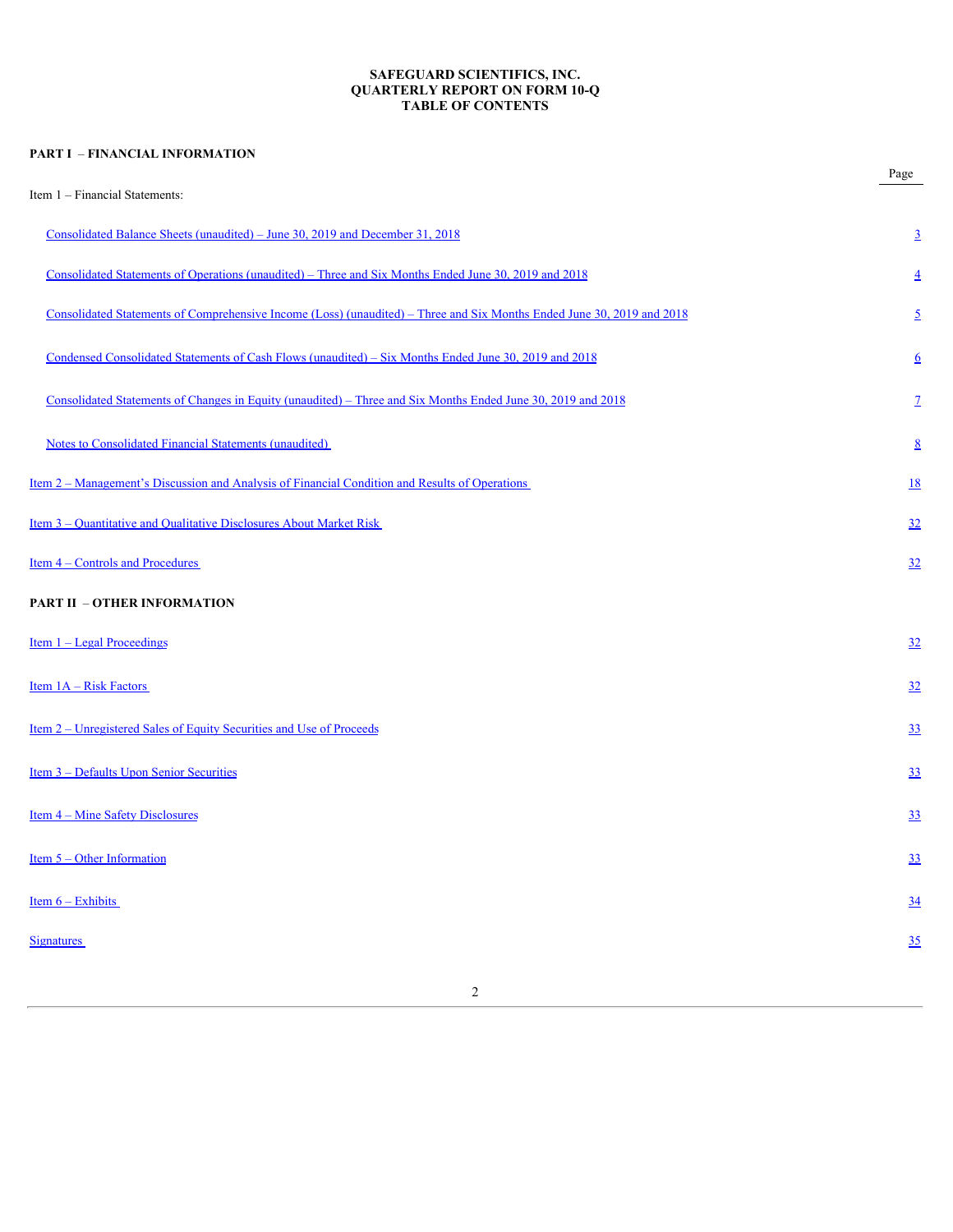## **SAFEGUARD SCIENTIFICS, INC. CONSOLIDATED BALANCE SHEETS (Unaudited - In thousands, except per share data)**

<span id="page-2-0"></span>

|                                                                                                                  |               | <b>June 30,</b>          |              |                          |
|------------------------------------------------------------------------------------------------------------------|---------------|--------------------------|--------------|--------------------------|
|                                                                                                                  |               | 2019                     |              | December 31, 2018        |
| <b>ASSETS</b>                                                                                                    |               |                          |              |                          |
| <b>Current Assets:</b>                                                                                           |               |                          |              |                          |
| Cash and cash equivalents                                                                                        | \$            | 72,945 \$                |              | 7,703                    |
| Restricted cash                                                                                                  |               | 525                      |              | 500                      |
| Marketable securities                                                                                            |               | 24,979                   |              | 37,955                   |
| Prepaid expenses and other current assets                                                                        |               | 3,117                    |              | 2,669                    |
| Total current assets                                                                                             |               | 101,566                  |              | 48,827                   |
| Property and equipment, net                                                                                      |               | 2,245                    |              | $808\,$                  |
| Ownership interests in and advances to partner companies                                                         |               | 76,750                   |              | 95,585                   |
| Other assets                                                                                                     |               | 709                      |              | 517                      |
| <b>Total Assets</b>                                                                                              | <sup>\$</sup> | 181,270 \$               |              | 145,737                  |
| <b>LIABILITIES AND EQUITY</b>                                                                                    |               |                          |              |                          |
| Current Liabilities:                                                                                             |               |                          |              |                          |
| Accounts payable                                                                                                 | $\mathbb{S}$  | 143S                     |              | 165                      |
| Accrued compensation and benefits                                                                                |               | 1,926                    |              | 3,433                    |
| Accrued expenses and other current liabilities                                                                   |               | 1,941                    |              | 2,182                    |
| Credit facility - current                                                                                        |               | 43,064                   |              | 22,100                   |
| Credit facility repayment feature                                                                                |               | 4,100                    |              | 5,060                    |
| Lease liability - current                                                                                        |               | 383                      |              | $\overline{\phantom{0}}$ |
| Total current liabilities                                                                                        |               | 51,557                   |              | 32,940                   |
| Credit facility - non-current                                                                                    |               | $\overline{\phantom{m}}$ |              | 43,014                   |
| Lease liability - non-current                                                                                    |               | 2,582                    |              |                          |
| Other long-term liabilities                                                                                      |               | 1,915                    |              | 2,804                    |
| <b>Total Liabilities</b>                                                                                         |               | 56,054                   |              | 78,758                   |
| Commitments and contingencies (Note 10)                                                                          |               |                          |              |                          |
| Equity:                                                                                                          |               |                          |              |                          |
| Preferred stock, \$0.10 par value; 1,000 shares authorized                                                       |               |                          |              |                          |
| Common stock, \$0.10 par value; 83,333 shares authorized; 21,573 shares issued at June 30, 2019 and December 31, |               |                          |              |                          |
| 2018                                                                                                             |               | 2,157                    |              | 2,157                    |
| Additional paid-in capital                                                                                       |               | 810,401                  |              | 810,928                  |
| Treasury stock, at cost; 921 and 914 shares at June 30, 2019 and December 31, 2018, respectively                 |               | (13,968)                 |              | (15,001)                 |
| Accumulated deficit                                                                                              |               | (673, 349)               |              | (731, 105)               |
| Accumulated other comprehensive loss                                                                             |               | (25)                     |              |                          |
| <b>Total Equity</b>                                                                                              |               | 125,216                  |              | 66,979                   |
| Total Liabilities and Equity                                                                                     |               | 181,270                  | <sup>S</sup> | 145,737                  |
|                                                                                                                  |               |                          |              |                          |

See Notes to Consolidated Financial Statements.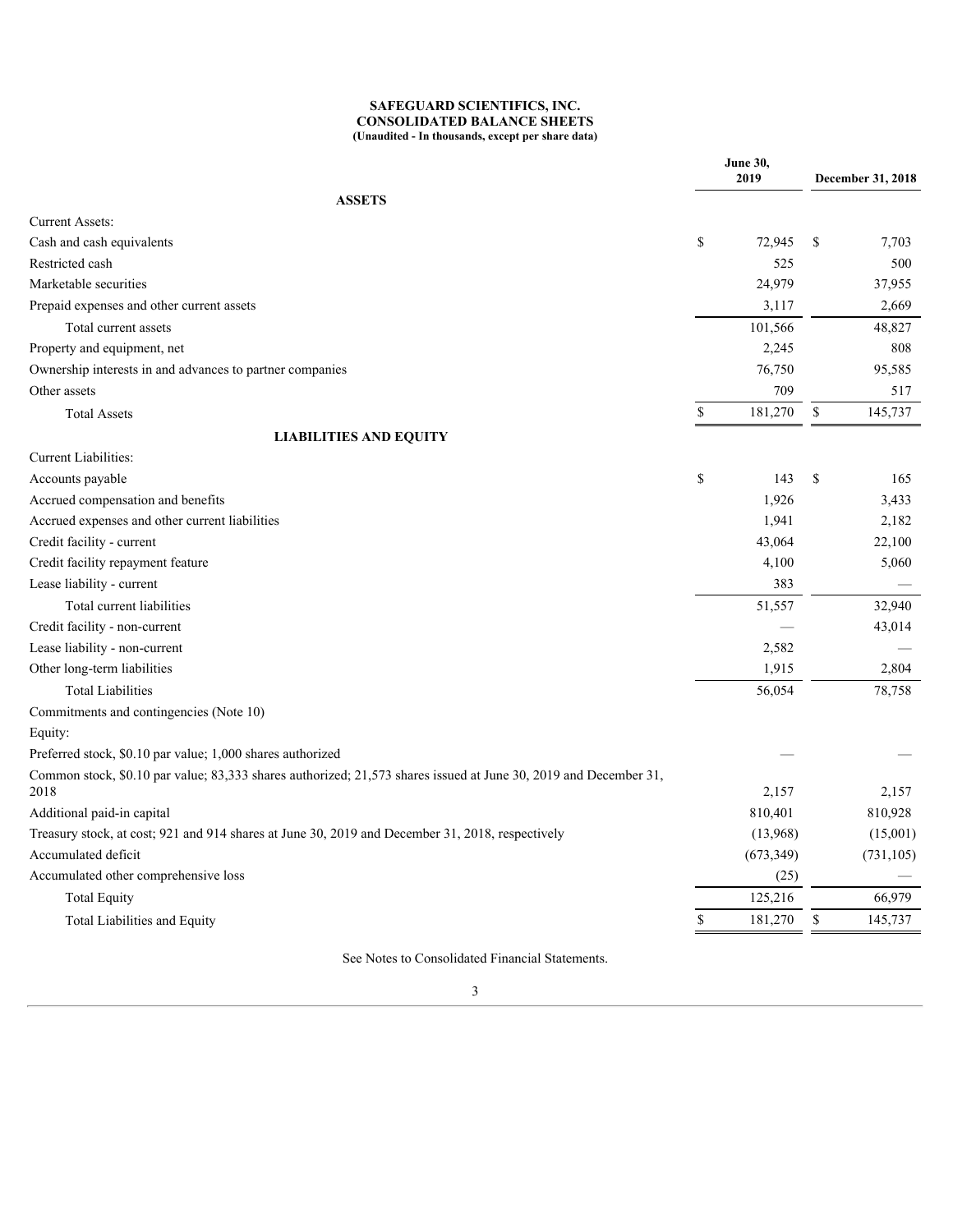#### **SAFEGUARD SCIENTIFICS, INC. CONSOLIDATED STATEMENTS OF OPERATIONS (Unaudited - In thousands, except per share data)**

<span id="page-3-0"></span>

|                               |       |                         |                             | Six months ended June 30,                                 |     |                                      |  |  |  |  |
|-------------------------------|-------|-------------------------|-----------------------------|-----------------------------------------------------------|-----|--------------------------------------|--|--|--|--|
| 2019                          |       | 2018                    |                             | 2019                                                      |     | 2018                                 |  |  |  |  |
|                               | - \$  |                         |                             |                                                           |     | 10,738                               |  |  |  |  |
| (2,603)                       |       | (5,148)                 |                             | (5,660)                                                   |     | (10, 738)                            |  |  |  |  |
| 3,118                         |       | (2, 452)                |                             | 1,233                                                     |     | (3,887)                              |  |  |  |  |
| 763                           |       | 666                     |                             | 1,636                                                     |     | 1,465                                |  |  |  |  |
| (5,682)                       |       | (3, 422)                |                             | (8,217)                                                   |     | (6,112)                              |  |  |  |  |
| 40,497                        |       | (14, 540)               |                             | 68,764                                                    |     | (11,794)                             |  |  |  |  |
| 36,093                        |       | (24, 896)               |                             | 57,756                                                    |     | (31,066)                             |  |  |  |  |
| $\overbrace{\phantom{13333}}$ |       |                         |                             | $\overline{\phantom{a}}$                                  |     | $\overbrace{\phantom{13333}}$        |  |  |  |  |
| 36,093                        |       |                         |                             |                                                           | - S | (31,066)                             |  |  |  |  |
|                               |       |                         |                             |                                                           |     |                                      |  |  |  |  |
|                               |       |                         |                             |                                                           | -S  | (1.51)                               |  |  |  |  |
|                               |       |                         |                             |                                                           | -S  | (1.51)                               |  |  |  |  |
|                               |       |                         |                             |                                                           |     |                                      |  |  |  |  |
| 20,628                        |       | 20,539                  |                             | 20,606                                                    |     | 20,523                               |  |  |  |  |
| 20,658                        |       | 20,539                  |                             | 20,606                                                    |     | 20,523                               |  |  |  |  |
|                               | 2,603 | $1.75 - $$<br>$1.75$ \$ | Three months ended June 30, | $5,148$ \$<br>$(24,896)$ \$<br>$(1.21)$ \$<br>$(1.21)$ \$ |     | $5,660$ \$<br>57,756<br>2.80<br>2.80 |  |  |  |  |

See Notes to Consolidated Financial Statements.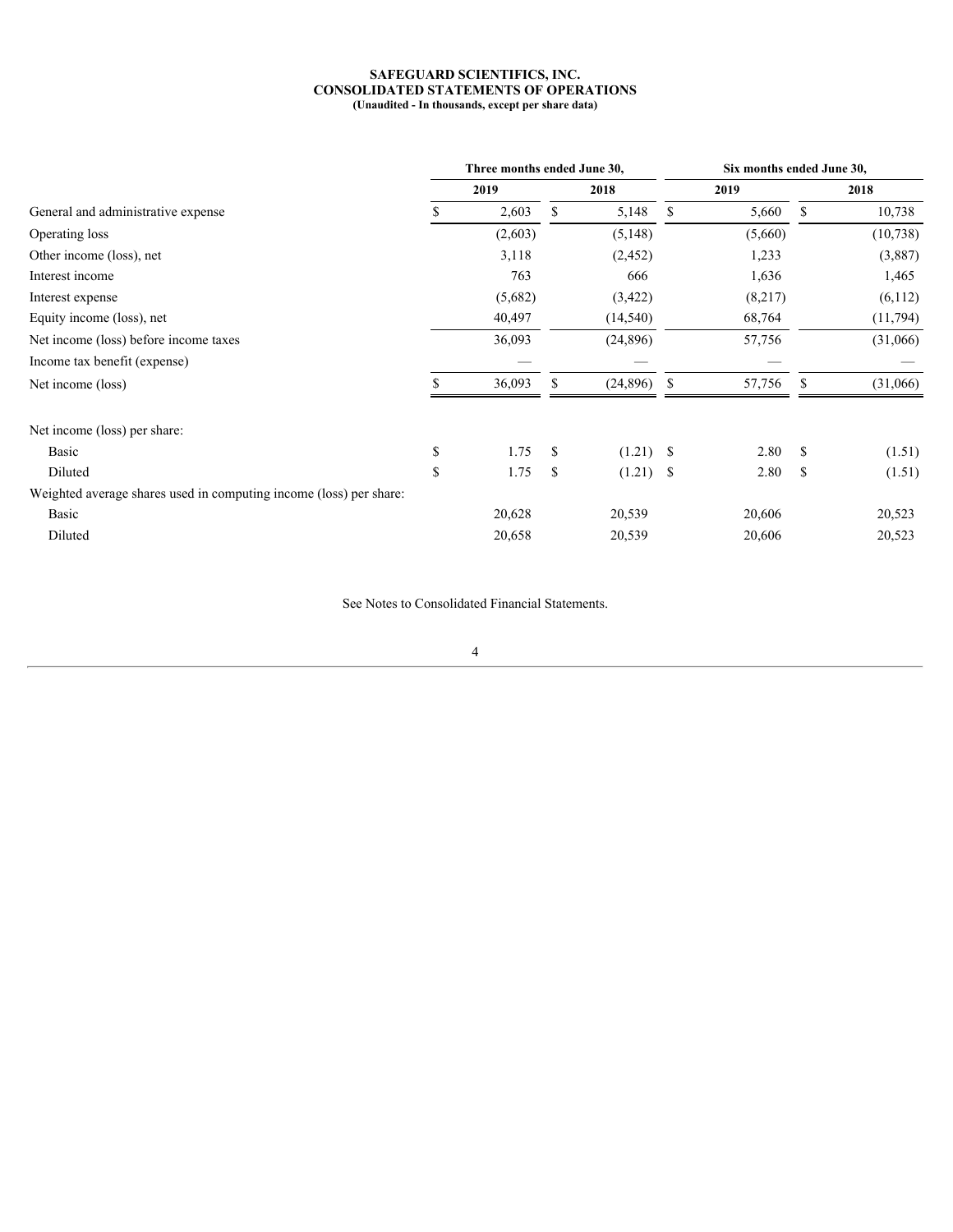#### **SAFEGUARD SCIENTIFICS, INC. CONSOLIDATED STATEMENTS OF COMPREHENSIVE INCOME (LOSS) (Unaudited - In thousands)**

<span id="page-4-0"></span>

|                                                                         | Three months ended June 30, |      |                                |  | Six months ended June 30, |  |                                |  |  |  |
|-------------------------------------------------------------------------|-----------------------------|------|--------------------------------|--|---------------------------|--|--------------------------------|--|--|--|
|                                                                         | 2019                        | 2018 |                                |  | 2019                      |  | 2018                           |  |  |  |
| Net income (loss)                                                       | 36,093                      |      | $(24,896)$ \$                  |  | 57,756 \$                 |  | (31,066)                       |  |  |  |
| Other comprehensive income (loss):                                      |                             |      |                                |  |                           |  |                                |  |  |  |
| Share of other comprehensive income (loss) of equity method investments |                             |      | $\overbrace{\hspace{25mm}}^{}$ |  | (31)                      |  | $\overbrace{\hspace{25mm}}^{}$ |  |  |  |
| Reclassification adjustment for sale of equity method investments       |                             |      |                                |  |                           |  |                                |  |  |  |
| Total comprehensive income (loss)                                       | 36,099                      |      | $(24,897)$ \$                  |  | 57,731                    |  | (30,985)                       |  |  |  |
|                                                                         |                             |      |                                |  |                           |  |                                |  |  |  |

See Notes to Consolidated Financial Statements.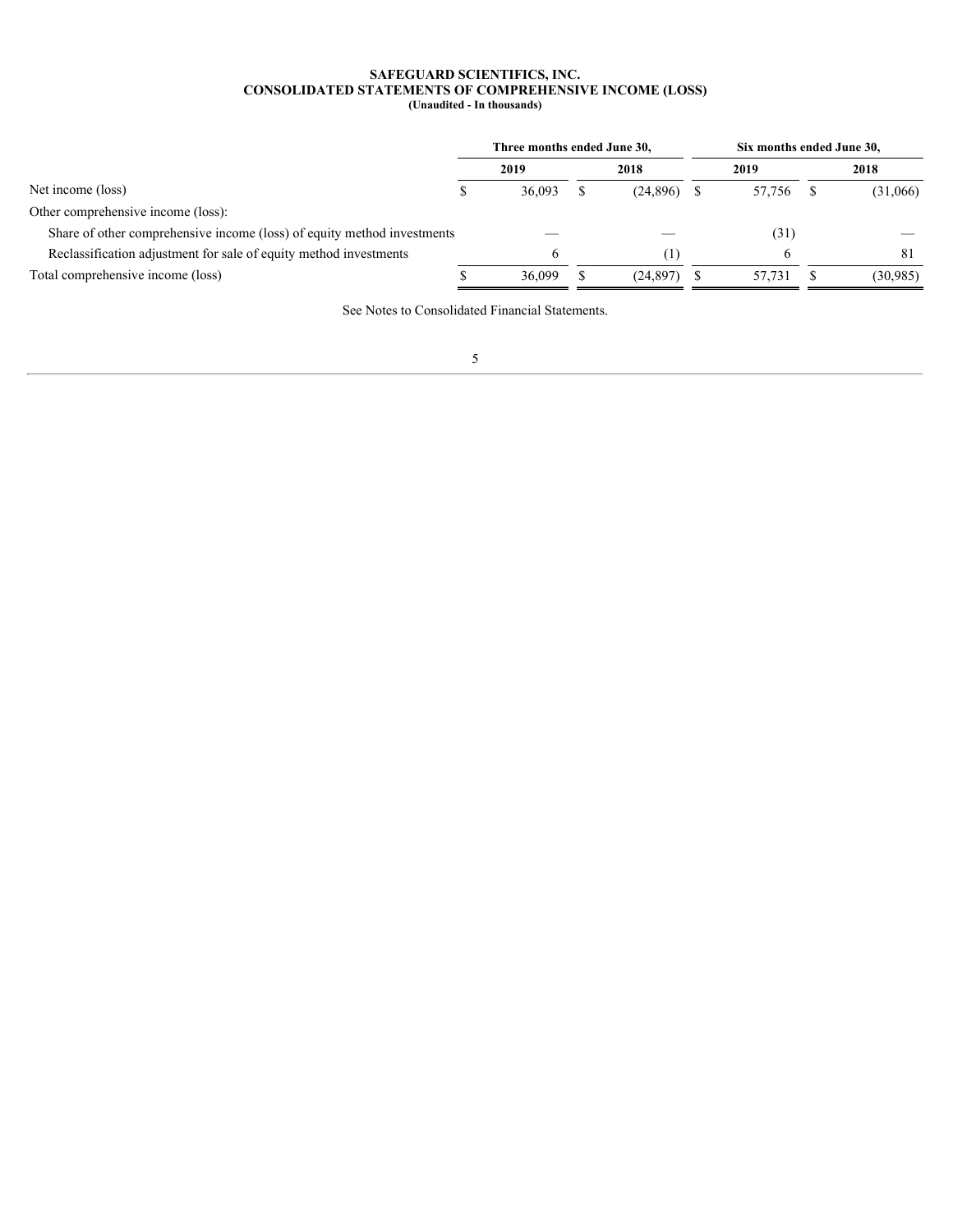#### **SAFEGUARD SCIENTIFICS, INC. CONDENSED CONSOLIDATED STATEMENTS OF CASH FLOWS (Unaudited – In thousands)**

<span id="page-5-0"></span>

|                                                                   | Six months ended June 30, |                   |
|-------------------------------------------------------------------|---------------------------|-------------------|
|                                                                   | 2019                      | 2018              |
| <b>Cash Flows from Operating Activities:</b>                      |                           |                   |
| Net cash used in operating activities                             | $(12,181)$ \$             | (13,613)          |
| <b>Cash Flows from Investing Activities:</b>                      |                           |                   |
| Proceeds from sales of and distributions from companies           | 99,324                    | 14,912            |
| Acquisitions of ownership interest in companies                   | (6,000)                   | (250)             |
| Advances and loans to companies                                   | (4,618)                   | (7, 949)          |
| Repayment of advances and loans to companies                      |                           | 10,500            |
| Purchases of marketable securities                                | (57,243)                  |                   |
| Proceeds from sales and maturities in marketable securities       | 70,189                    | 3,771             |
| Net cash provided by investing activities                         | 101,652                   | 20,984            |
| <b>Cash Flows from Financing Activities:</b>                      |                           |                   |
| Repayments on credit facility                                     | (24, 024)                 |                   |
| Proceeds from credit facility                                     |                           | 35,000            |
| Issuance costs of credit facility                                 |                           | (2,252)           |
| Repurchase of convertible senior debentures                       | $\hspace{0.05cm}$         | (41,000)          |
| Tax withholdings related to equity-based awards                   | (180)                     | (200)             |
| Repurchase of Company common stock                                | $\hspace{0.05cm}$         | $\hspace{0.05cm}$ |
| Net cash used in financing activities                             | (24,204)                  | (8, 452)          |
| Net change in cash, cash equivalents and restricted cash          | 65,267                    | (1,081)           |
| Cash, cash equivalents and restricted cash at beginning of period | 8,203                     | 27,087            |
| Cash, cash equivalents and restricted cash at end of period       | 73,470                    | 26,006<br>- S     |
|                                                                   |                           |                   |

See Notes to Consolidated Financial Statements.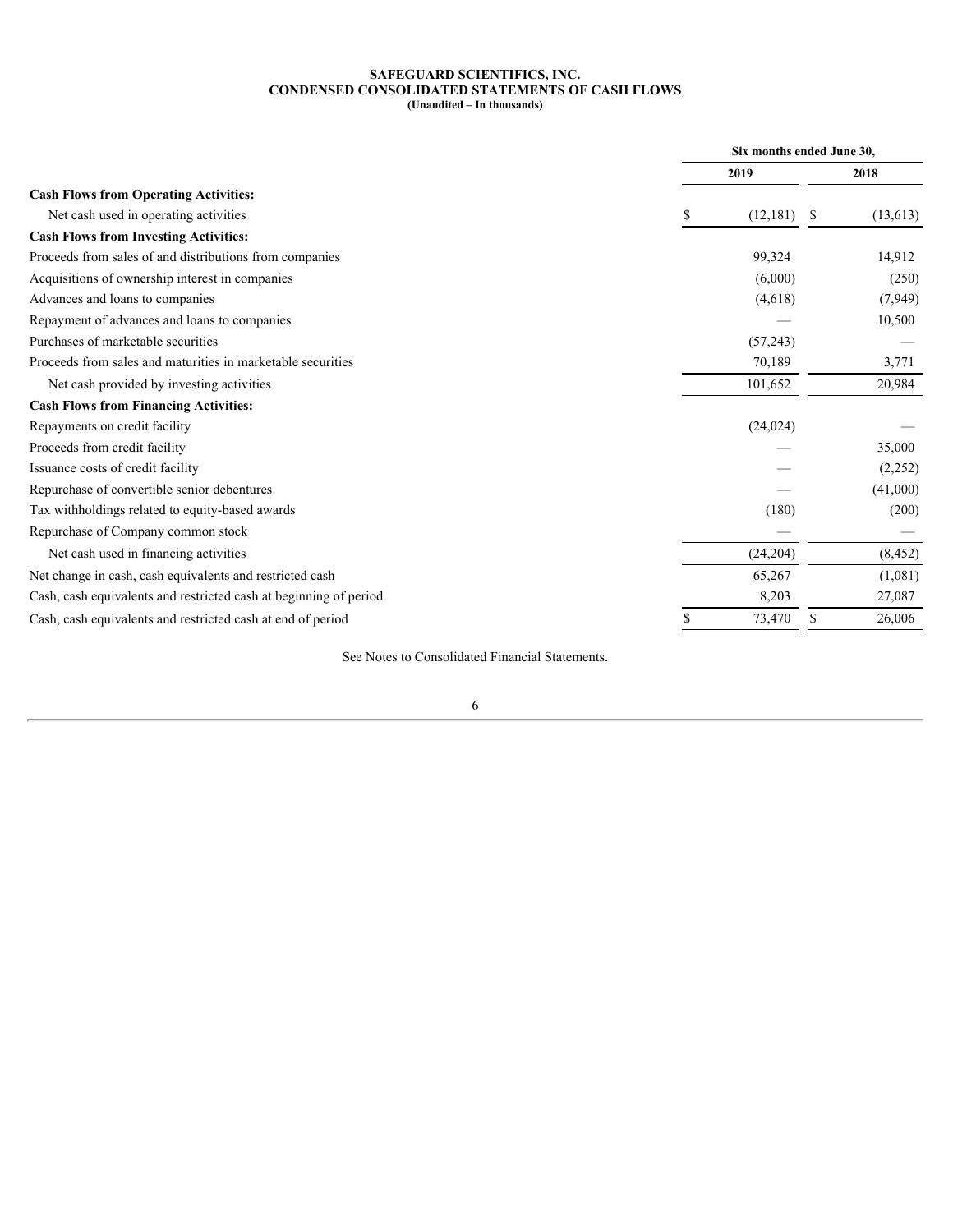#### **SAFEGUARD SCIENTIFICS, INC. CONSOLIDATED STATEMENTS OF CHANGES IN EQUITY (Unaudited – In thousands)**

<span id="page-6-0"></span>

|                                                             |  |         |              |                        |  |                                                       |        | <b>Common Stock</b>           |        |                   |     | <b>Additional</b>  |               | <b>Treasury Stock</b>                   |  |
|-------------------------------------------------------------|--|---------|--------------|------------------------|--|-------------------------------------------------------|--------|-------------------------------|--------|-------------------|-----|--------------------|---------------|-----------------------------------------|--|
|                                                             |  | Total   |              | Accumulated<br>Deficit |  | <b>Accumulated Other</b><br><b>Comprehensive Loss</b> |        | <b>Shares</b>                 | Amount |                   |     | Paid-in<br>Capital | <b>Shares</b> | Amount                                  |  |
| <b>Balance - December 31, 2018</b>                          |  | 66,979  | - \$         | (731, 105)             |  |                                                       | 21,573 |                               |        | 2,157             |     | 810,928            | 914           | (15,001)<br>ъ                           |  |
| Net income                                                  |  | 21,663  |              | 21,663                 |  |                                                       |        |                               |        |                   |     |                    |               |                                         |  |
| Stock options exercised, net of tax<br>withholdings         |  |         |              |                        |  |                                                       |        |                               |        |                   |     |                    |               |                                         |  |
| Cancellations of and restricted stock<br>withheld for taxes |  | (149)   |              |                        |  |                                                       |        |                               |        |                   |     |                    | 83            | (156)                                   |  |
| Stock-based compensation expense                            |  | 417     |              | $\hspace{0.05cm}$      |  |                                                       |        |                               |        | $\hspace{0.05cm}$ |     | 417                |               | $\hspace{0.05cm}$                       |  |
| Other comprehensive loss                                    |  | (31)    |              |                        |  | (31)                                                  |        | $\overbrace{\phantom{12332}}$ |        |                   |     |                    | _             |                                         |  |
| <b>Balance - March 31, 2019</b>                             |  | 88,879  |              | (709, 442)             |  | (31)                                                  | 21,573 |                               | - 8    | 2,157             |     | 811,352            | 998           | \$(15,157)                              |  |
| Net income                                                  |  | 36,093  |              | 36,093                 |  |                                                       |        |                               |        |                   |     |                    |               |                                         |  |
| Issuance of and restricted stock withheld<br>for taxes      |  | (31)    |              |                        |  |                                                       |        | __                            |        | $\hspace{0.05cm}$ |     | (1,220)            | (77)          | 1,189                                   |  |
| Stock-based compensation expense                            |  | 269     |              |                        |  |                                                       |        |                               |        |                   |     | 269                |               | $\hspace{1.0cm} \overline{\phantom{0}}$ |  |
| Other comprehensive loss                                    |  |         |              |                        |  |                                                       |        | $\overbrace{\phantom{12332}}$ |        |                   |     |                    |               | $\overbrace{\hspace{25mm}}^{}$          |  |
| <b>Balance - June 30, 2019</b>                              |  | 125,216 | $\mathbf{s}$ | $(673,349)$ \$         |  | (25)                                                  | 21,573 | - 5                           |        | 2,157             | - 5 | 810,401            | 921           | (13,968)<br>$\mathcal{P}$               |  |

| <b>Accumulated Other</b><br>Accumulated<br>Paid-in<br>Deficit<br><b>Total</b><br><b>Comprehensive Loss</b><br><b>Shares</b><br>Capital<br><b>Shares</b><br>Amount<br>Amount<br>999<br>$(715, 476)$ \$<br>(113)<br>21,573<br>812,536<br>Balance - December 31, 2017<br>.796<br>2,157<br>(17,308)<br>81.7<br>- S<br>- S<br>- 85<br>Net loss<br>(6,170)<br>(6,170)<br>$\overline{\phantom{a}}$<br>Issuance of and restricted stock withheld for<br>taxes<br>13<br>(133)<br>(150)<br>(17)<br>277<br>Stock-based compensation expense<br>277<br>$\overbrace{\phantom{12332}}$<br>82<br>Other comprehensive income<br>82<br>$\hspace{0.1mm}-\hspace{0.1mm}$<br>$\hspace{0.1mm}-\hspace{0.1mm}$<br>$\overline{\phantom{m}}$<br>$\overbrace{\phantom{13333}}$<br>$\overbrace{\phantom{12332}}$<br>$\hspace{0.1mm}-\hspace{0.1mm}$ |
|---------------------------------------------------------------------------------------------------------------------------------------------------------------------------------------------------------------------------------------------------------------------------------------------------------------------------------------------------------------------------------------------------------------------------------------------------------------------------------------------------------------------------------------------------------------------------------------------------------------------------------------------------------------------------------------------------------------------------------------------------------------------------------------------------------------------------|
|                                                                                                                                                                                                                                                                                                                                                                                                                                                                                                                                                                                                                                                                                                                                                                                                                           |
|                                                                                                                                                                                                                                                                                                                                                                                                                                                                                                                                                                                                                                                                                                                                                                                                                           |
|                                                                                                                                                                                                                                                                                                                                                                                                                                                                                                                                                                                                                                                                                                                                                                                                                           |
|                                                                                                                                                                                                                                                                                                                                                                                                                                                                                                                                                                                                                                                                                                                                                                                                                           |
|                                                                                                                                                                                                                                                                                                                                                                                                                                                                                                                                                                                                                                                                                                                                                                                                                           |
|                                                                                                                                                                                                                                                                                                                                                                                                                                                                                                                                                                                                                                                                                                                                                                                                                           |
|                                                                                                                                                                                                                                                                                                                                                                                                                                                                                                                                                                                                                                                                                                                                                                                                                           |
| (721, 646)<br>(31)<br>21,573<br>812,796<br>75,835<br>2,157<br>1,012<br>(17, 441)<br><b>Balance - March 31, 2018</b>                                                                                                                                                                                                                                                                                                                                                                                                                                                                                                                                                                                                                                                                                                       |
| Net loss<br>(24,896)<br>(24,896)<br>$\hspace{0.05cm}$<br>–                                                                                                                                                                                                                                                                                                                                                                                                                                                                                                                                                                                                                                                                                                                                                                |
| Stock options exercised, net of tax<br>(16)<br>(1)<br>16<br>withholdings                                                                                                                                                                                                                                                                                                                                                                                                                                                                                                                                                                                                                                                                                                                                                  |
| Issuance of and restricted stock withheld for<br>taxes                                                                                                                                                                                                                                                                                                                                                                                                                                                                                                                                                                                                                                                                                                                                                                    |
| (88)<br>(50)<br>(2,024)<br>1,974<br>$\hspace{1.0cm} \overline{\hspace{1.0cm} \phantom{\hspace{1.0cm} \overline{\hspace{1.0cm}}}}\hspace{1.5cm}$<br>__<br>__                                                                                                                                                                                                                                                                                                                                                                                                                                                                                                                                                                                                                                                               |
| 333<br>333<br>Stock-based compensation expense<br>$\hspace{0.1mm}-\hspace{0.1mm}$<br>$\overline{\phantom{a}}$<br>__<br>__                                                                                                                                                                                                                                                                                                                                                                                                                                                                                                                                                                                                                                                                                                 |
| Other comprehensive income<br>(1)<br>(1)<br>$\hspace{0.1mm}-\hspace{0.1mm}$<br>$\hspace{0.1mm}-\hspace{0.1mm}$<br>$\hspace{0.1mm}-\hspace{0.1mm}$<br>$\hspace{0.05cm}$<br>$\overline{\phantom{a}}$<br>$\overline{\phantom{a}}$                                                                                                                                                                                                                                                                                                                                                                                                                                                                                                                                                                                            |
| 923<br>51,221<br>$(746, 542)$ \$<br>(32)<br>21,573<br>2,157<br>811,089<br>(15, 451)<br><b>Balance - June 30, 2018</b>                                                                                                                                                                                                                                                                                                                                                                                                                                                                                                                                                                                                                                                                                                     |

See Notes to Consolidated Financial Statements.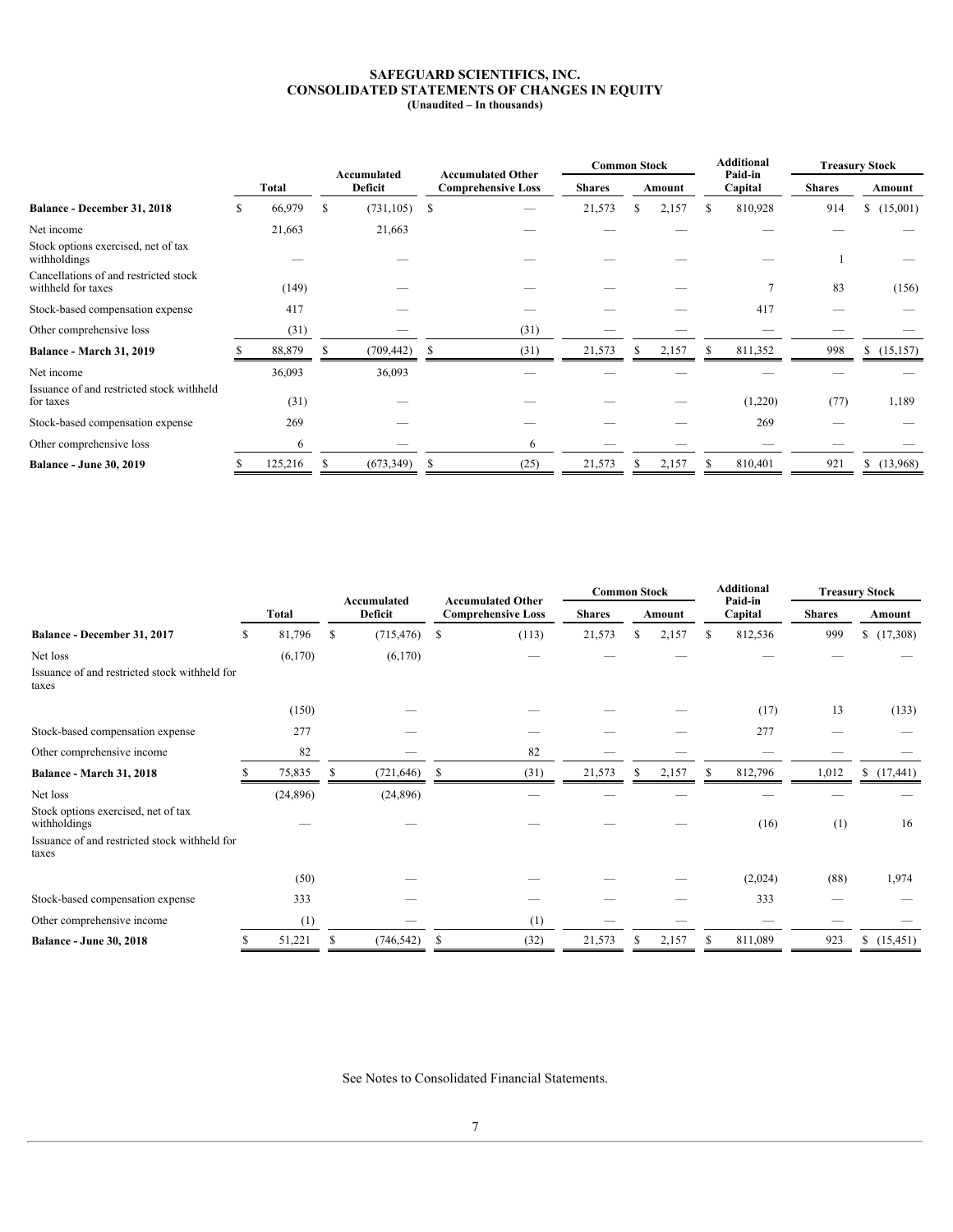#### <span id="page-7-0"></span>**1. General**

The accompanying unaudited interim Consolidated Financial Statements of Safeguard Scientifics, Inc. ("Safeguard" or the "Company") were prepared in accordance with accounting principles generally accepted in the United States of America and the interim financial statement rules and regulations of the SEC. In the opinion of management, these statements include all adjustments (consisting only of normal recurring adjustments) necessary for a fair presentation of the Consolidated Financial Statements. The interim operating results are not necessarily indicative of the results for a full year or for any interim period. Certain information and note disclosures normally included in financial statements prepared in accordance with accounting principles generally accepted in the United States of America have been condensed or omitted pursuant to such rules and regulations relating to interim financial statements. The Consolidated Financial Statements included in this Form 10-Q should be read in conjunction with Management's Discussion and Analysis of Financial Condition and Results of Operations included elsewhere in this Form 10-Q and with the Company's Consolidated Financial Statements and Notes thereto included in the Company's 2018 Annual Report on Form 10-K.

## *Liquidity*

As of June 30, 2019 , the Company had \$72.9 million of cash and cash equivalents and \$25.0 million of marketable securities. As of June 30, 2019, the Company had \$44.5 million of debt outstanding, due in May 2020. This debt was fully repaid in July 2019. See Note 12 - Subsequent events.

In January 2018, Safeguard announced that, from that date forward, the Company will not deploy any capital into new partner company opportunities and will focus on supporting our existing partner companies and maximizing monetization opportunities to return value to shareholders. In that context, we have, are and will consider initiatives including, among others: the sale of individual partner companies, the sale of certain partner company interests in secondary market transactions, or a combination thereof, as well as other opportunities to maximize shareholder value.

The Company believes that its cash, cash equivalents and marketable securities at June 30, 2019 will be sufficient to fund operations past one year from the issuance of these financial statements.

#### *Significant Accounting Policies*

# **Property and Equipment**

Property and equipment represents right-of-use assets resulting from the adoption of Accounting Standards Update ("ASU") 2016-02, *Leases* , and other previously existing leasehold improvements. The leasehold improvements were amortized over the shorter of the estimated useful lives or the expected remaining term of the lease. The right-of-use assets are reduced over the remaining term of the applicable lease (principally April 2026) in a manner that results in a straightline lease expense, when combined with the interest factor on the lease liability.

## **Lease liability**

The initial lease liability represents the present value of the fixed escalating lease payments through April 2026 associated with the Company's prior corporate headquarters operating office lease. The discount rate used to calculate the lease liability was based on the Company's incremental borrowing rate, approximately 12% , at the transition to the guidance of ASU 2016-02, *Leases* . Subsequent values of the lease liability reflect the reduction in the lease liability for operating lease payments less an amount representing interest, which is included in the straight-line lease expense. There is no residual value guarantee associated with this operating lease arrangement. The Company has incurred operating lease expenses and operating cash outflows of \$0.1 million and \$0.1 million for the three months ended June 30, 2019 and 2018, respectively, and \$0.2 million and \$0.3 million for the six months ended June 30, 2019 and 2018, respectively.

In March 2019, the Company entered into a sublease of its prior corporate headquarters office space beginning in June 2019. The term of the sublease is through April 2026, the same as the Company's underlying lease. Fixed sublease payments to the Company are escalating over the term of the sublease and aggregate to \$3.7 million and are reported as a component of general and administrative expenses.

In April 2019, the Company entered into a sublease for replacement office space with a related party, a partner company, beginning in June 2019. The term of this sublease is 18 months with three conditional six month renewals based on mutual agreement with the sublessor. The aggregate payments expected under this sublease are not material.

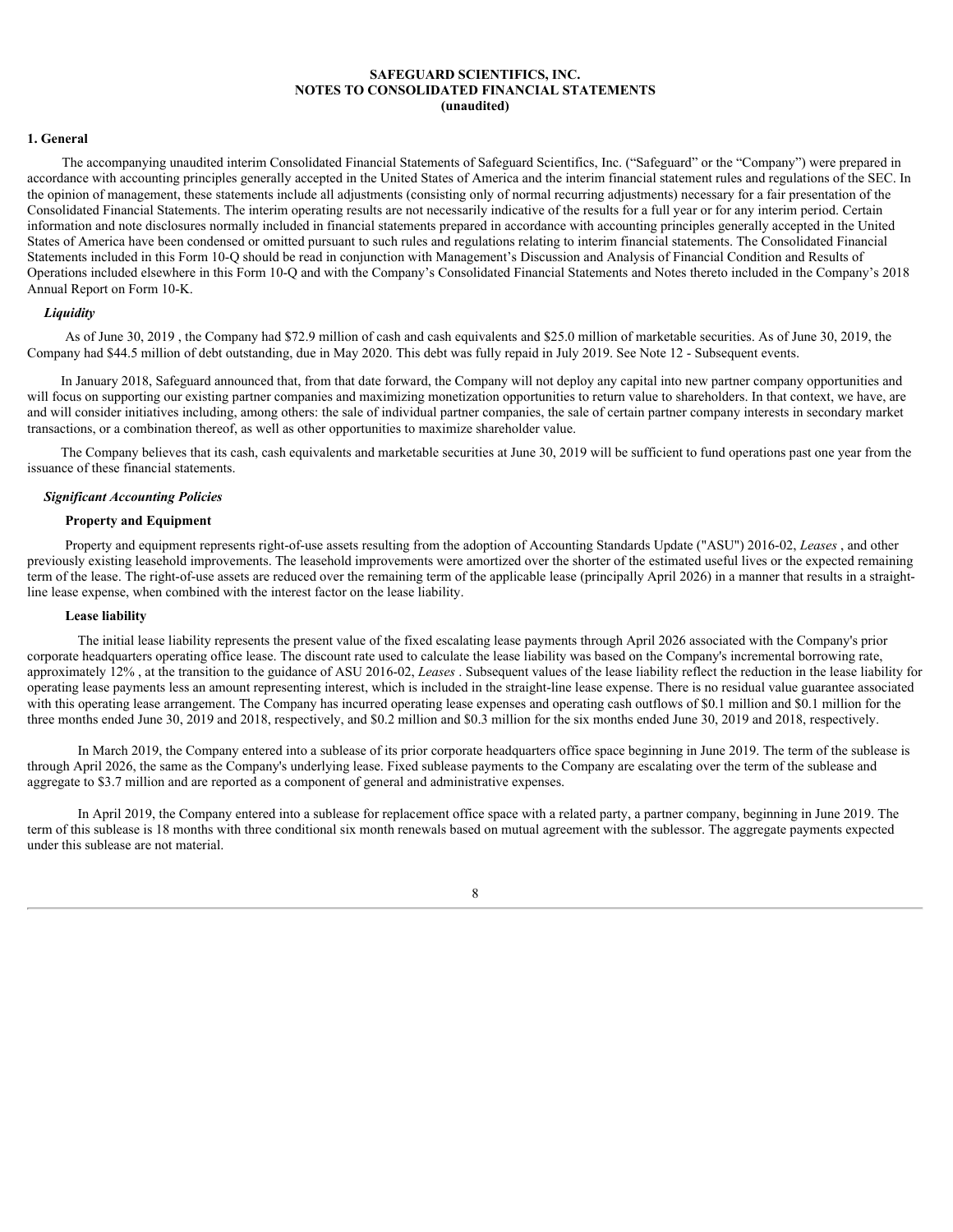A summary of the Company's operating lease cash flows at June 30, 2019 follows:

|                                      |     | <b>Operating lease payments</b> | <b>Expected sublease receipts</b> |  |  |  |  |  |  |
|--------------------------------------|-----|---------------------------------|-----------------------------------|--|--|--|--|--|--|
|                                      |     | (Unaudited - In thousands)      |                                   |  |  |  |  |  |  |
| 2019 (six months ending December 31) | JЭ. | 354 \$                          | 166                               |  |  |  |  |  |  |
| 2020                                 |     | 707                             | 509                               |  |  |  |  |  |  |
| 2021                                 |     | 595                             | 525                               |  |  |  |  |  |  |
| 2022                                 |     | 601                             | 540                               |  |  |  |  |  |  |
| 2023                                 |     | 607                             | 556                               |  |  |  |  |  |  |
| 2024                                 |     | 613                             | 573                               |  |  |  |  |  |  |
| Thereafter                           |     | 826                             | 789                               |  |  |  |  |  |  |
| Total future minimum lease payments  |     | 4,303<br>- 5                    | 3,658                             |  |  |  |  |  |  |
| Less imputed interest                |     | (1,338)                         |                                   |  |  |  |  |  |  |
| Total operating lease liabilities    |     | 2,965                           |                                   |  |  |  |  |  |  |
|                                      |     |                                 |                                   |  |  |  |  |  |  |

#### **Valuation of Credit Facility repayment feature**

The fair value of the Credit Facility repayment feature (a Level 3 measurement) is determined quarterly based on the present value of make-whole interest payments that are expected to be paid based on cash flow estimates that include a probability weighted estimate of exit transactions, estimated follow-on deployments, estimated quarterly operating cash flows and other cash commitments that would result in qualified cash exceeding the \$50 million threshold specified in the Credit Facility. This fair value amount will be eliminated upon the repayment of the Credit Facility. See Note 12 - Subsequent Events.

## **Principles of Accounting for Ownership Interests in Companies**

The Company accounts for its interests in its partner companies using one of the following methods: Equity or Other. The accounting method applied is generally determined by the degree of the Company's influence over the entity, primarily determined by our voting interest in the entity.

In addition to holding voting and non-voting equity, the Company also periodically makes advances to its partner companies in the form of promissory notes which are included in the Ownership interests in and advances to partner companies line item in the Consolidated Balance Sheets.

*Equity Method.* The Company accounts for partner companies whose results are not consolidated, but over which it exercises significant influence, under the equity method of accounting. Whether or not the Company exercises significant influence with respect to a partner company depends on an evaluation of several factors including, among others, representation of the Company on the partner company's board of directors and the Company's ownership level, which is generally a 20% to 50% interest in the voting securities of a partner company, including voting rights associated with the Company's holdings in common, preferred and other convertible instruments in the partner company. Under the equity method of accounting, the Company does not reflect a partner company's financial statements within the Company's Consolidated Financial Statements; however, the Company's share of the income or loss of such partner company is reflected in Equity income (loss) in the Consolidated Statements of Operations. The Company includes the carrying value of equity method partner companies in Ownership interests in and advances to partner companies on the Consolidated Balance Sheets. Any excess of the Company's cost over its underlying interest in the net assets of equity method partner companies that is allocated to intangible assets is amortized over the estimated useful lives of the related intangible assets. The Company reflects its share of the income or loss of the equity method partner companies on a one quarter lag. This reporting lag could result in a delay in recognition of the impact of changes in the business or operations of these partner companies.

When the Company's carrying value in an equity method partner company is reduced to zero, the Company records no further losses in its Consolidated Statements of Operations unless the Company has an outstanding guarantee obligation or has committed additional funding to such equity method partner company. When such equity method partner company subsequently reports income, the Company will not record its share of such income until it exceeds the amount of the Company's share of losses not previously recognized.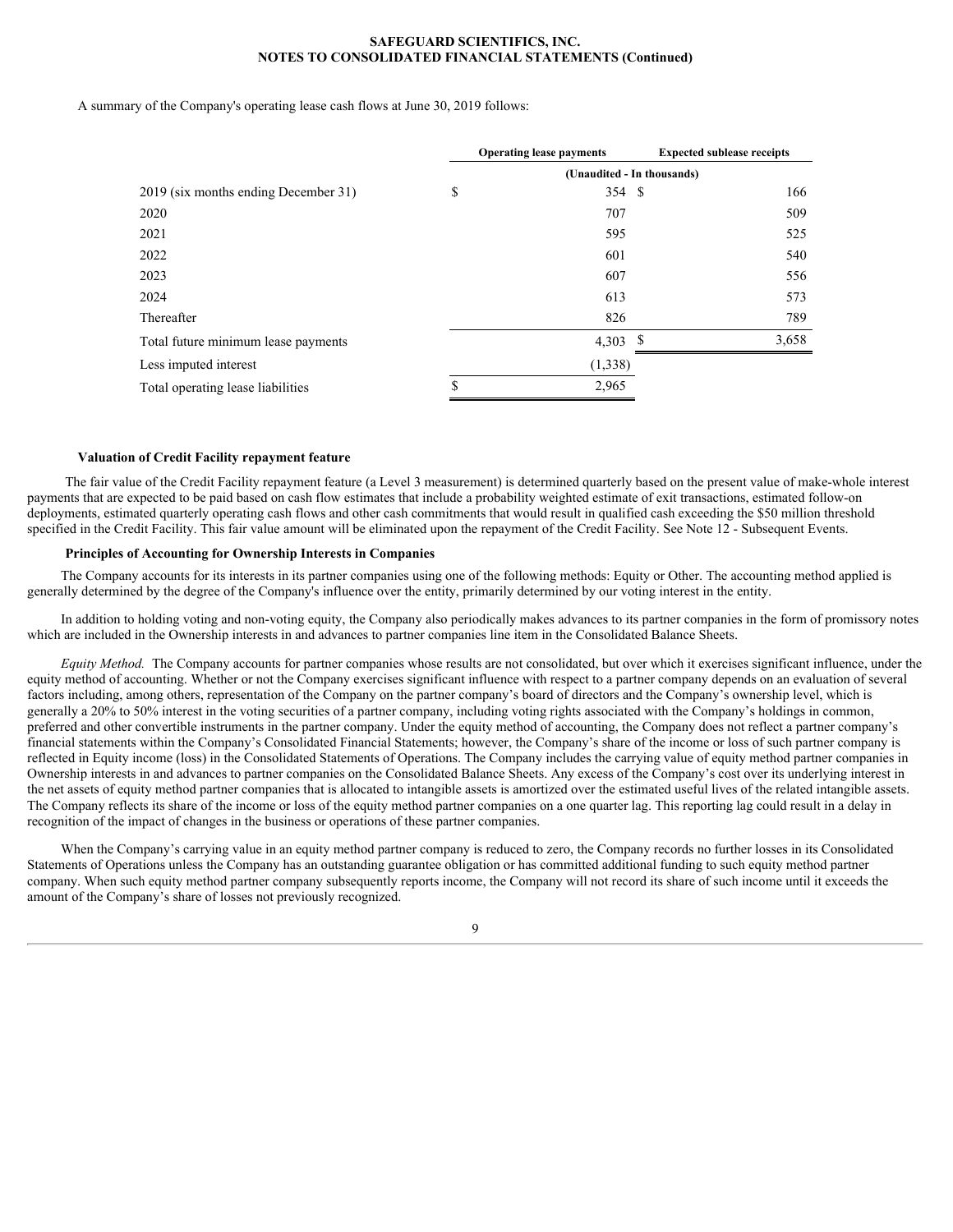*Other Method.* We account for our equity interests in companies which are not accounted for under the equity method as equity securities without readily determinable fair values. We estimate the fair value of these securities based on our original cost less impairments, if any, plus or minus changes resulting from observable price changes in orderly transactions for the identical or a similar investment of the same issuer. Under this method, our share of the income or losses of such companies is not included in our Consolidated Statements of Operations. We include the carrying value of these investments in Ownership interests in and advances to partner companies on the Consolidated Balance Sheets.

# *Recently Adopted Accounting Pronouncements*

In May 2014, the Financial Accounting Standards Board ("FASB") issued ASU No. 2014-09, *Revenue from Contracts with Customers (Topic 606)* ("ASU 2014-09"). ASU 2014-09 and related subsequent amendments outline a single comprehensive model to use to account for revenue arising from contracts with customers and supersede most current revenue recognition guidance. For public companies, the guidance is effective for annual periods beginning after December 15, 2017 and any interim periods that fall within that reporting period. For nonpublic companies, the guidance was effective for annual periods beginning after December 15, 2018 and interim periods within annual periods beginning after December 15, 2019 with early adoption permitted. As the new standard superseded most existing revenue guidance, it could impact revenue and cost recognition for partner companies. Any change in revenue or cost recognition for partner companies could affect the Company's recognition of its share of the results of its equity method partner companies. On July 20, 2017, the SEC staff observer at the FASB's Emerging Issues Task Force ("EITF") meeting announced that the SEC staff will not object if a private company equity method investee meeting the definition of a public business entity that otherwise would not meet the definition of a public business entity except for the inclusion of its financial statements or financial information in another entity's filings with the SEC, uses private company adoption dates for the new revenue standard. As a result, the Company's private, calendar year partner companies will adopt the new revenue standard for the year ending December 31, 2019. The impact of adoption of the new revenue standard will be reflected in the Company's financial results for the interim and annual reporting periods beginning in 2020 on a one quarter-lag basis.

In February 2016, the FASB issued ASU 2016-02, *Leases* . The guidance in ASU 2016-02 requires that a lessee recognize in the statement of financial position a liability to make lease payments (the lease liability) and a right-of-use asset representing its right to use the underlying asset for the lease term. For leases with a term of 12 months or less, a lessee is permitted to make an accounting policy election by class of underlying asset not to recognize lease assets and lease liabilities. As with previous guidance, there continues to be a differentiation between finance leases and operating leases, however this distinction now primarily relates to differences in the manner of expense recognition over time and in the classification of lease payments in the statement of cash flows. Lease assets and liabilities arising from both finance and operating leases will be recognized in the statement of financial position. The transitional guidance for adopting the requirements of ASU 2016-02 calls for a modified retrospective approach that includes a number of optional practical expedients that entities may elect to apply. The guidance in ASU 2016-02 became effective for the Company on January 1, 2019. The Company elected the package of practical expedients permitted under the transition guidance within the new standard, which, among other things, allowed the Company to carry forward its historical lease classification. In addition, the Company has elected to exempt short term leases that qualify from recognizing right of use assets or lease liabilities, and has elected to not separate lease and non-lease components for all leases of which it is the lessee. The Company's non-lease components are primarily related to utility and maintenance costs, which are typically variable in nature and are expensed in the period incurred. As of January 1, 2019, the Company's only material long-term lease was for its former corporate headquarters in Radnor, PA under a lease expiring in 2026. The Company also has immaterial office equipment leases expiring at various dates through 2020. The Company recorded an initial lease liability of \$2.9 million , a right-of-use asset of \$2.2 million included in property and equipment and eliminated the deferred rent liability of \$0.7 million that was previously included in other long-term liabilities.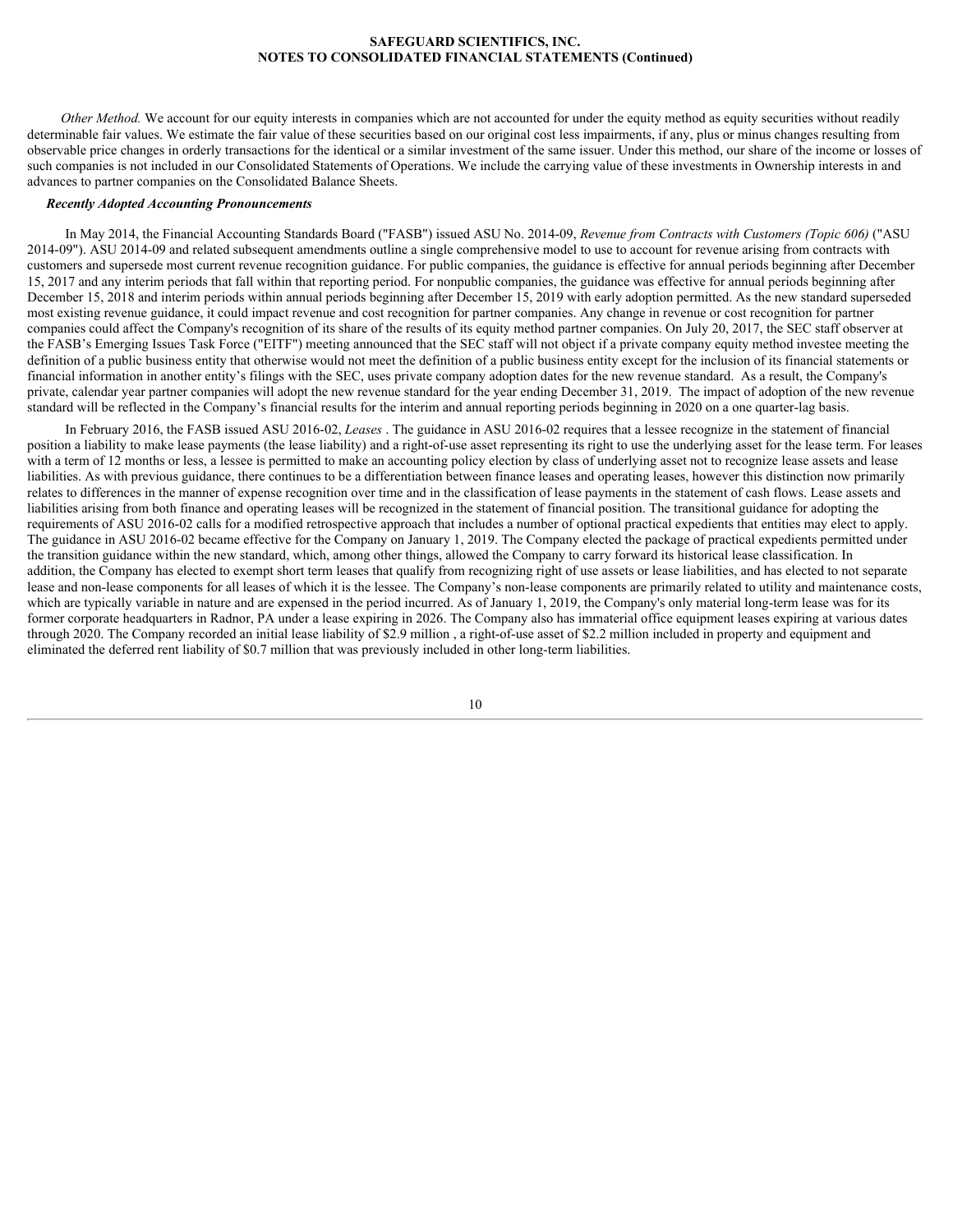# **2. Ownership Interests in and Advances to Partner Companies**

The following summarizes the carrying value of the Company's ownership interests in and advances to partner companies.

|                                      | June 30, 2019 |        | December 31, 2018          |        |  |  |
|--------------------------------------|---------------|--------|----------------------------|--------|--|--|
|                                      |               |        | (Unaudited - In thousands) |        |  |  |
| Equity Method Companies:             |               |        |                            |        |  |  |
| Partner companies                    | <sup>\$</sup> | 36,476 | -S                         | 64,097 |  |  |
| Private equity funds                 |               | 392    |                            | 392    |  |  |
|                                      |               | 36,868 |                            | 64,489 |  |  |
| Other Companies:                     |               |        |                            |        |  |  |
| Partner companies and other holdings |               | 22,753 |                            | 15,260 |  |  |
| Private equity funds                 |               | 463    |                            | 511    |  |  |
|                                      |               | 23,216 |                            | 15,771 |  |  |
| Advances to partner companies        |               | 16,666 |                            | 15,325 |  |  |
|                                      | -D            | 76,750 | S                          | 95,585 |  |  |

In January 2019, Propeller was acquired by another entity for cash. The Company received \$41.5 million in cash proceeds in connection with the transaction, excluding \$0.8 million of amounts held in escrow that may be released on various dates on or before January 2020. The Company recognized a gain of \$34.9 million , which is included in Equity income (loss) in the Consolidated Statements of Operations for the six months ended June 30, 2019 .

In January 2019, Brickwork merged into another privately-held company. The Company received a preferred equity interest in the acquiror and accounts for this interest as an equity interest without a readily determinable fair value. The Company did not recognize a gain or loss in 2019 as a result of this transaction.

In May 2019, Transactis was acquired by another entity for cash. The Company received \$57.2 million in cash proceeds in connection with the transaction, excluding \$0.5 million of amounts held in escrow that may be released on various dates on or before May 2020. The Company recognized a gain of \$50.4 million , which is included in Equity income (loss) in the Consolidated Statements of Operations for the three and six months ended June 30, 2019.

During the three and six months ended June 30, 2019 and 2018, the Company recognized impairments of \$3.0 million and \$6.6 million , respectively related to NovaSom, Inc. (2019) and Apprenda (2018), which are reflected in Equity income (loss) in the consolidated Statement of Operations. The impairment was the result of NovaSom Inc.'s August 2019 bankruptcy filing.

During the three and six months ended June 30, 2019, the Company ceased accounting for T-REX Group and Hoopla under the equity method as a result of losing our ability to exercise significant influence.

# *Summarized Financial Information*

The following table summarizes statement of operations for any partner companies accounted for under the equity method for the three and six months ended June 30, 2019 and 2018, respectively. These results have been compiled from the respective companies financial statements, reflect certain historical adjustments, and are reported on a one quarter lag basis. Results of operations of the companies are excluded for periods prior to their acquisition, subsequent to their disposition and subsequent to the discontinuation of equity method of accounting. Historical results are not adjusted when the Company exits, writes-off or discontinues the equity method of accounting.

|                               | Three months ended June 30, |                            | Six months ended June 30, |               |          |  |  |
|-------------------------------|-----------------------------|----------------------------|---------------------------|---------------|----------|--|--|
|                               | 2019                        | 2018                       | 2019                      |               | 2018     |  |  |
|                               |                             | (Unaudited - In thousands) |                           |               |          |  |  |
| <b>Results of Operations:</b> |                             |                            |                           |               |          |  |  |
| Revenue                       | 39.461                      | 88,234                     | 83,329                    |               | 198,627  |  |  |
| Gross profit                  | 22,084                      | 56,257                     | 46,673                    |               | 134,328  |  |  |
| Net loss                      | (35, 468)                   | $(54,572)$ \$              | (69,084)                  | $\mathcal{P}$ | (86,377) |  |  |
|                               |                             |                            |                           |               |          |  |  |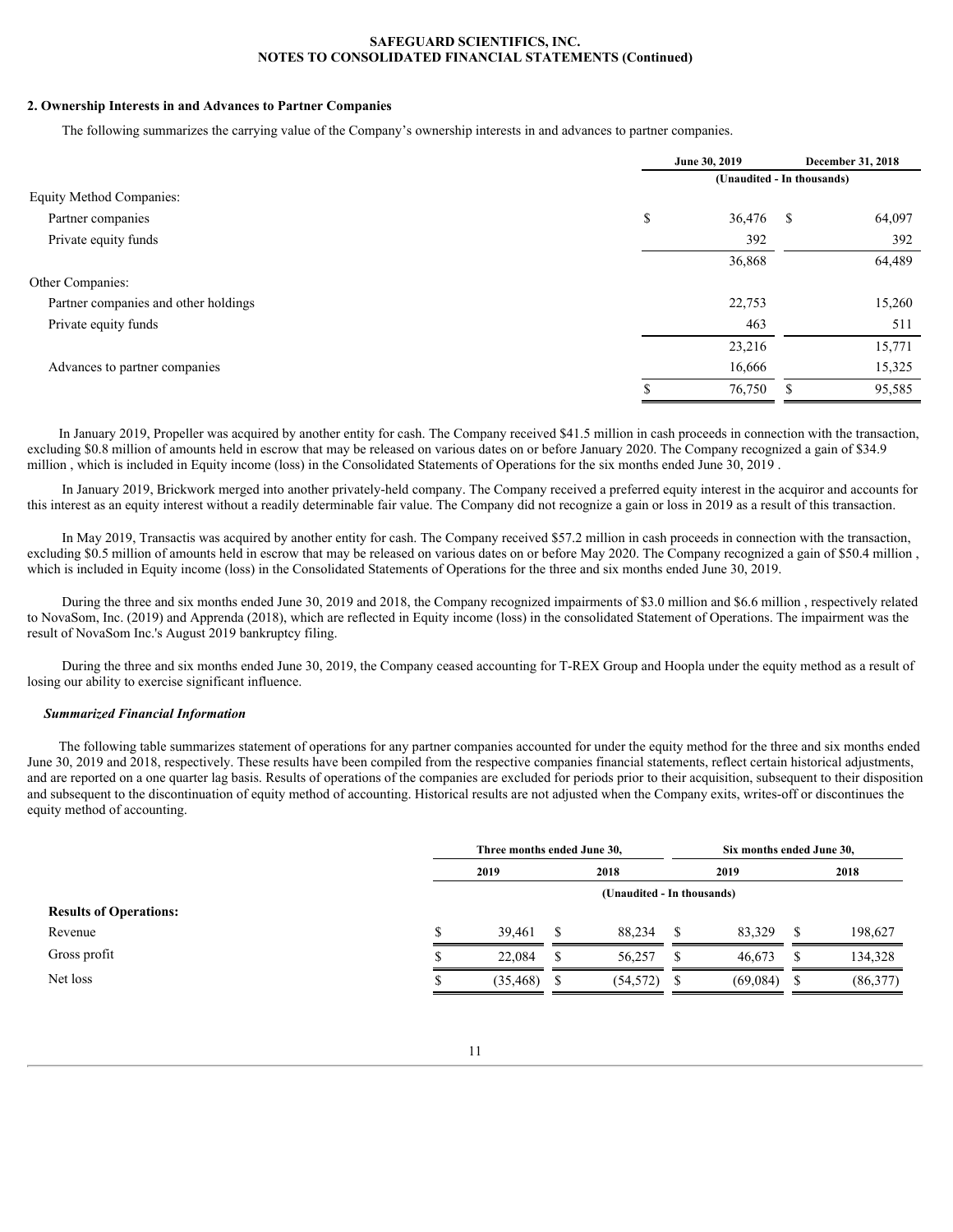## **3. Acquisitions of Ownership Interests in Partner Companies**

The Company accounts for its interest in each of the companies below, where we summarize our year-to-date deployments or fundings, under the equity method.

The Company deployed an aggregate of \$0.4 million for additional interest in Clutch Holdings. The Company had previously deployed an aggregate of \$16.3 million in Clutch. Clutch provides customer intelligence and personalized engagements that empower consumer-focused businesses to identify, understand and motivate each segment of their customer base.

The Company funded an additional \$2.0 million of convertible bridge loans to Sonobi, Inc. The Company had previously deployed \$11.4 million in Sonobi. Sonobi is an advertising technology developer that designs advertising tools and solutions for the industry's leading media, publishers, brand advertisers, media agencies, DSPs, and media technology providers.

The Company funded an aggregate of \$1.0 million of convertible loans to NovaSom, Inc. The Company had previously deployed an aggregate of \$26.4 million in NovaSom. NovaSom is a medical device company focused on obstructive sleep apnea, specifically home testing with its FDA-cleared wireless device called AccuSom ® home sleep test.

The Company funded an aggregate of \$0.9 million of convertible bridge loans to WebLinc, Inc. The Company had previously deployed an aggregate of \$15.0 million in WebLinc. WebLinc is an e-commerce platform and services provider for online retailers.

 The Company deployed an additional \$1.5 million to Zipnosis, Inc. The Company had previously deployed \$8.5 million in Zipnosis. Zipnosis provides health systems with a white-labeled, fully integrated virtual care platform.

The Company deployed an additional \$3.0 million to Syapse, Inc. The Company had previously deployed an aggregate of \$15.6 million in Syapse. Syapse drives healthcare transformation through precision medicine, enabling provider systems to improve clinical outcomes, streamline operations, and shift to new payment models.

The Company deployed an additional \$1.5 million to meQuilibrium. The Company had previously deployed \$11.5 million in meQuilibrium. meQuilibrium is a digital coaching platform that delivers clinically validated and highly personalized resilience solutions to employers, health plans, wellness providers, and consumers increasing engagement, productivity and performance, as well as improving outcomes in managing stress, health and well-being.

The Company funded an additional \$0.3 million of convertible bridge loans to QuanticMind. The Company had previously deployed an aggregate of \$12.9 million in QuanticMind. QuanticMind delivers an intelligent, scalable and fast platform for maximizing digital marketing performance, including paid search and social, for enterprises.

## **4. Fair Value Measurements**

The Company categorizes its financial instruments into a three-level fair value hierarchy that prioritizes the inputs to valuation techniques used to measure fair value. The fair value hierarchy gives the highest priority to quoted prices in active markets for identical assets or liabilities (Level 1) and the lowest priority to unobservable inputs (Level 3). If the inputs used to measure fair value fall within different levels of the hierarchy, the category level is based on the lowest priority level input that is significant to the fair value measurement of the instrument. Financial instruments recorded at fair value on the Company's Consolidated Balance Sheets are categorized as follows:

Level 1—Observable inputs that reflect quoted prices (unadjusted) for identical assets or liabilities in active markets.

Level 2—Include other inputs that are directly or indirectly observable in the marketplace.

Level 3—Unobservable inputs which are supported by little or no market activity.

The fair value hierarchy also requires an entity to maximize the use of observable inputs and minimize the use of unobservable inputs when measuring fair value.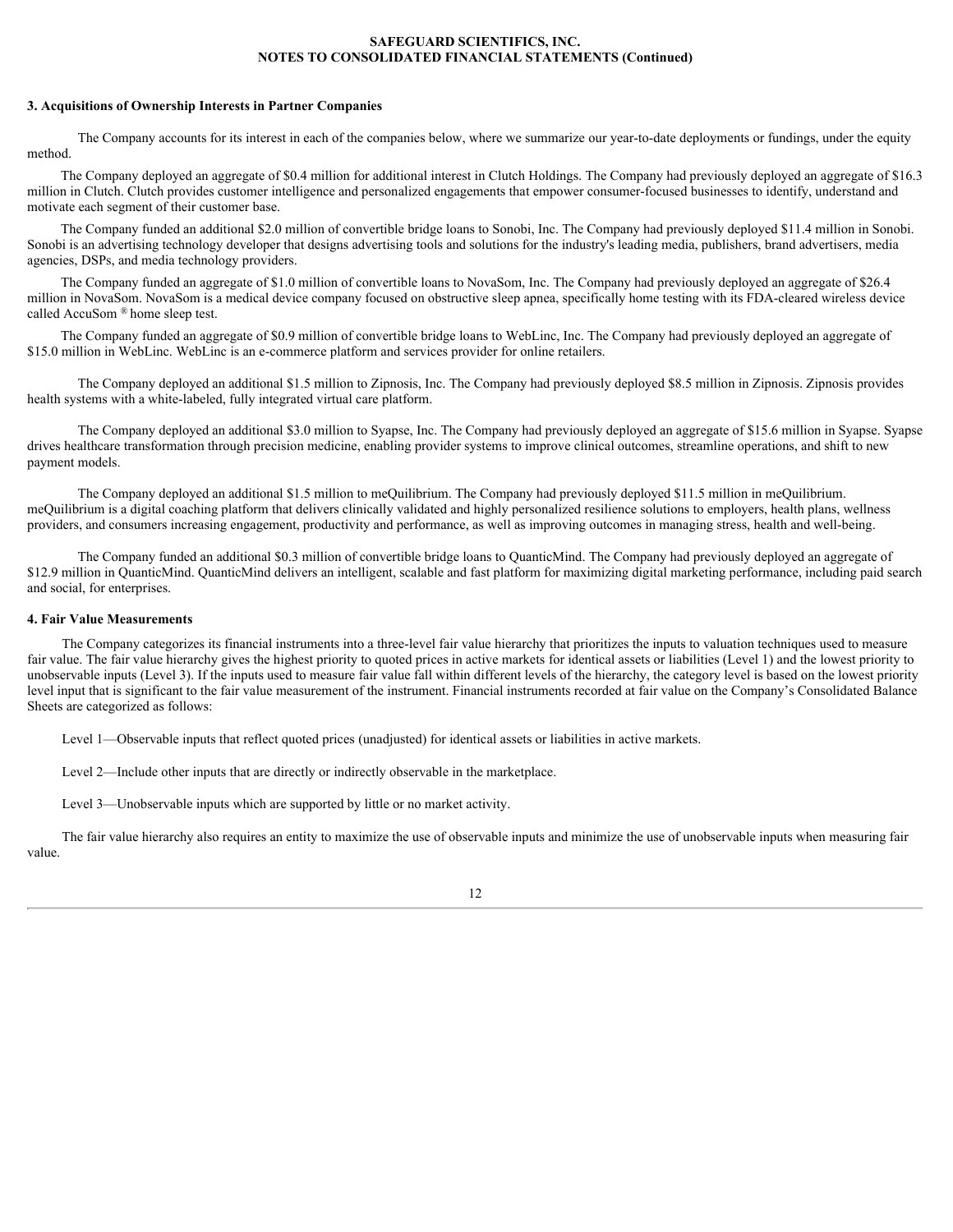The following table provides the carrying value and fair value of certain financial assets and liabilities of the Company measured at fair value on a recurring basis as of June 30, 2019 and December 31, 2018 :

|                                             | Carrying          |              |                            |    | Fair Value Measurement at June 30, 2019     |        |         |
|---------------------------------------------|-------------------|--------------|----------------------------|----|---------------------------------------------|--------|---------|
|                                             | Value             |              | Level 1                    |    | Level 2                                     |        | Level 3 |
|                                             |                   |              |                            |    | (Unaudited - In thousands)                  |        |         |
| Cash and cash equivalents                   | 72,945 \$         |              | 72,945 \$                  |    | $\overline{\phantom{0}}$                    | -S     |         |
|                                             |                   |              |                            |    |                                             |        |         |
| Restricted cash                             | 525               | S.           | 525 \$                     |    |                                             | -S     |         |
|                                             |                   |              |                            |    |                                             |        |         |
| Marketable securities-held-to-maturity:     |                   |              |                            |    |                                             |        |         |
| U.S. Government securities                  | 24,979            | $\mathbf{s}$ | 24,979 \$                  |    |                                             | -S     |         |
|                                             |                   |              |                            |    |                                             |        |         |
| Credit facility repayment feature liability | 4,100             | $\mathbf{s}$ | $\overline{\phantom{m}}$   | -8 |                                             | -\$    | 4,100   |
|                                             |                   |              |                            |    | Fair Value Measurement at December 31, 2018 |        |         |
|                                             | Carrying<br>Value |              | Level 1                    |    | Level 2                                     |        | Level 3 |
|                                             |                   |              | (Unaudited - In thousands) |    |                                             |        |         |
| Cash and cash equivalents                   | 7,703             | - \$         | $7,703$ \$                 |    | $\overline{\phantom{m}}$                    | - \$   |         |
|                                             |                   |              |                            |    |                                             |        |         |
| Restricted cash equivalents                 | 500               | $\mathbf{s}$ | 500 \$                     |    | $\overline{\phantom{a}}$                    | - S    |         |
| Marketable securities-held-to-maturity:     |                   |              |                            |    |                                             |        |         |
|                                             |                   |              |                            |    |                                             |        |         |
| U.S. Government securities                  | 37,955 \$         |              | 37,955 \$                  |    |                                             | $-$ \$ |         |
|                                             |                   |              |                            |    |                                             |        |         |

As of June 30, 2019 , \$25.0 million of marketable securities had contractual maturities which were less than one year. Held-to-maturity securities are carried at amortized cost, which, due to the short-term maturity of these instruments, approximates fair value using quoted prices in active markets for identical assets or liabilities defined as Level 1 inputs under the fair value hierarchy. As of June 30, 2019, \$4.1 million is recorded as a credit facility repayment feature liability, a decrease of \$1.0 million from December 31, 2018, due to the provision in the Credit Facility that requires prepayments of outstanding principal amounts when the Company's qualified cash at any quarter end date exceeds \$50.0 million . The prepayment feature is an embedded derivative that is accounted for as a liability separate from the Credit Facility. The liability is adjusted to the fair value of required projected future debt prepayments. The fair value of the liability will be reduced to zero upon repayment of the Credit facility, which occurred in July 2019. See Note 12 - Subsequent Events. Management's cash forecasts are defined as Level 3 inputs under the fair value hierarchy.

## **5. Credit Facility and Convertible Debentures**

## *Credit Facility*

The Company has a credit facility with HPS Investment Partners, LLC ("Lender"), which was amended in May 2018 ("Credit Facility"). The Credit Facility has a scheduled maturity of May 11, 2020 and bears interest at a rate of either: (A) LIBOR plus 8.5% (subject to a LIBOR floor of 1%), payable on the last day of the one, two or three month interest period applicable to the LIBOR rate advance, or (B) 7.5% plus the greater of: 2% ; the Federal Funds Rate plus 0.5% ; LIBOR plus 1% ; or the U.S. Prime Rate, payable monthly in arrears. The Credit Facility is secured by all of the Company's assets in accordance with the terms of the Credit Facility.

The terms of the Credit Facility include a requirement that if the aggregate amount of the Company's qualified cash at any quarter end date exceeds \$50.0 million, the Company will be required to prepay outstanding principal amounts under the Credit Facility, plus any applicable interest and prepayment fees, in an amount equal to such excess. Based on this requirement, the Company made a principal payment of \$24.0 million and a make-whole interest payment of \$2.9 million on April 15, 2019 based on the Company's qualified cash at March 31, 2019. Additionally, the Company repaid the remaining principal of \$44.5 million and make-whole interest of \$4.1 million on July 2019. See Note 12 - Subsequent Events.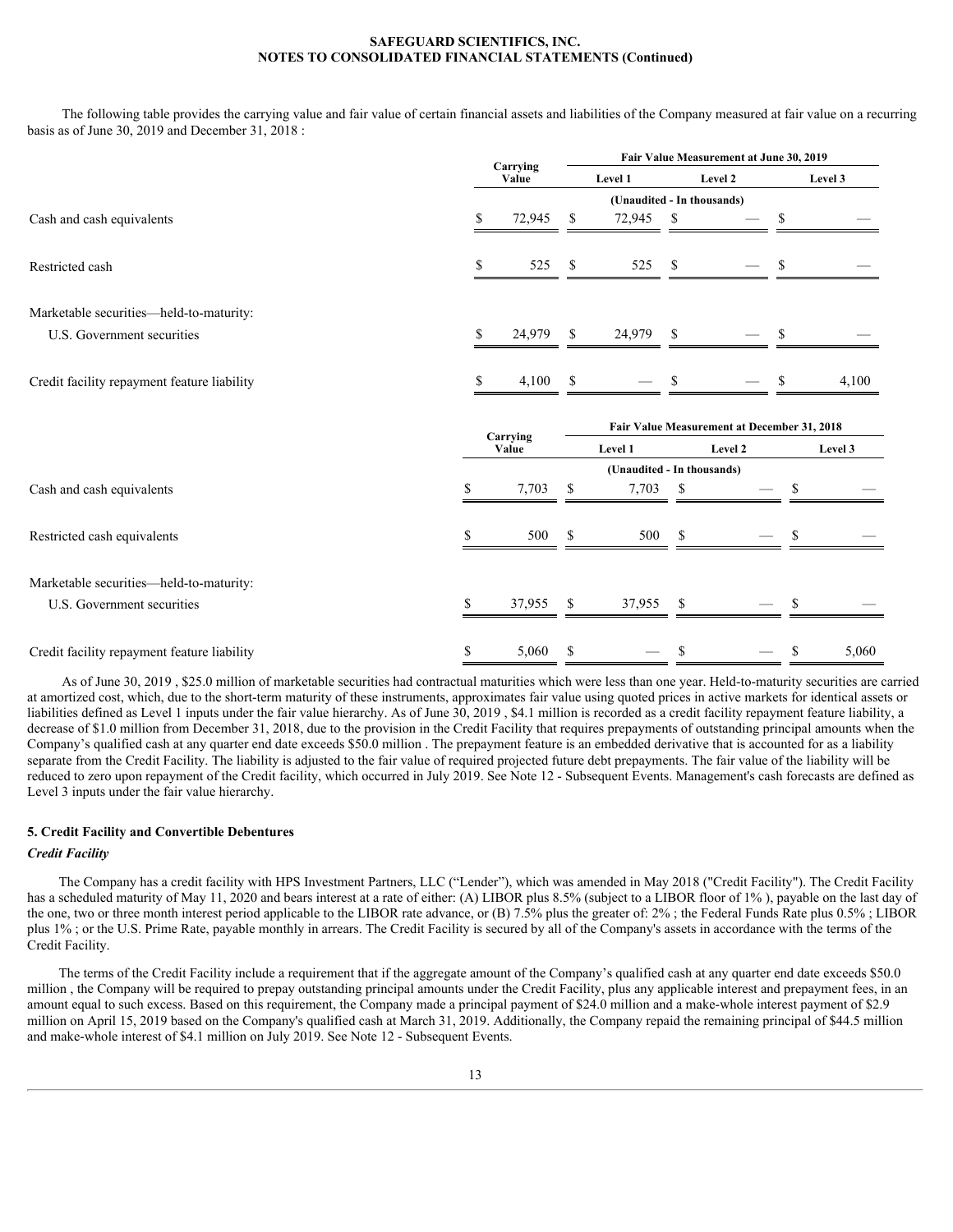The Company was subject to certain debt covenants under the Credit Facility which required the Company to (i) maintain a liquidity threshold of at least \$20 million of unrestricted cash; (ii) maintain a minimum aggregate appraised value of the Company's ownership interests in its partner companies, plus unrestricted cash in excess of the liquidity threshold, of at least \$350 million , less the aggregate amount of all prepayments; (iii) limit deployments to only existing partner companies and such deployments may not exceed, when combined with deployments after January 1, 2018, \$40.0 million in the aggregate through the maturity date; and (iv) limit certain expenses (which shall exclude severance payments, interest expense, depreciation and stock-based compensation) incurred or paid to no more than \$11.5 million in any twelve-month period after the date of the amendment (or such shorter period as has elapsed since the date of the amendment). Additionally, the Company was restricted from repurchasing shares of its outstanding common stock and/or issuing dividends until such time as the Credit Facility was repaid in full. The Company was in compliance with all applicable covenants.

At June 30, 2019 , the principal amount outstanding under the Credit Facility was \$44.5 million , the unamortized discount and debt issuance costs were \$1.5 million and the net carrying value of the credit facility was \$43.1 million .

The Credit Facility required prepayments of outstanding principal and interest amounts when the Company's qualified cash at any quarter end date exceeded \$50.0 million . This provision in the Credit Facility was an embedded derivative that is accounted for separately from the Credit Facility. A liability of \$0.5 million was recorded on the amendment date for the fair value of potential future prepayments based upon management's probability weighted cash forecast. This amount is also included in debt issuance costs and has been amortized over the remaining term of the Credit Facility. The liability is adjusted to fair value at each balance sheet date based upon management's updated probability weighted cash forecast. During the three and six months ended June 30, 2019 , the Company recorded a decrease in the liability of \$3.0 million and \$1.0 million , respectively, which is included in Other income (loss) on the Consolidated Statements of Operations.

The Company recorded interest expense under the credit facility of \$5.7 million and \$2.9 million for the three months ended June 30, 2019 and 2018, respectively, and \$8.2 million and \$4.7 million for the six months ended June 30, 2019 and 2018, respectively. The effective interest rate on the Credit Facility was 15.1% . The Company made interest payments under the Credit Facility of \$4.6 million and \$1.3 million for the three months ended June 30, 2019 and 2018, respectively, and \$6.6 million and \$2.6 million for the six months ended June 30, 2019 and 2018, respectively.

## **6. Stock-Based Compensation**

Stock-based compensation expense was recognized in the Consolidated Statements of Operations as follows:

|                                    | Three months ended June 30, |                            | Six months ended June 30, |     |  |      |  |  |
|------------------------------------|-----------------------------|----------------------------|---------------------------|-----|--|------|--|--|
|                                    | 2019                        | 2018                       | 2019                      |     |  | 2018 |  |  |
|                                    |                             | (Unaudited - In thousands) |                           |     |  |      |  |  |
| General and administrative expense | 269                         | 332                        |                           | 686 |  | 610  |  |  |
|                                    | 269                         | 332                        |                           | 686 |  | 610  |  |  |

During the six months ended June 30, 2019 and 2018, the Company issued 30 thousand and 0 thousand restricted stock awards, respectively to nonemployee directors for compensation.

# **7. Income Taxes**

The Company's consolidated income tax benefit (expense) was \$0.0 million for the three and six months ended June 30, 2019 and 2018. The Company has recorded a valuation allowance to reduce its net deferred tax asset to an amount that is more likely than not to be realized in future years. Accordingly, the tax provision expense that would have been recognized in the three and six months ended June 30, 2019 was offset by changes in the valuation allowance. During the three and six months ended June 30, 2019 , the Company had no material changes in uncertain tax positions.

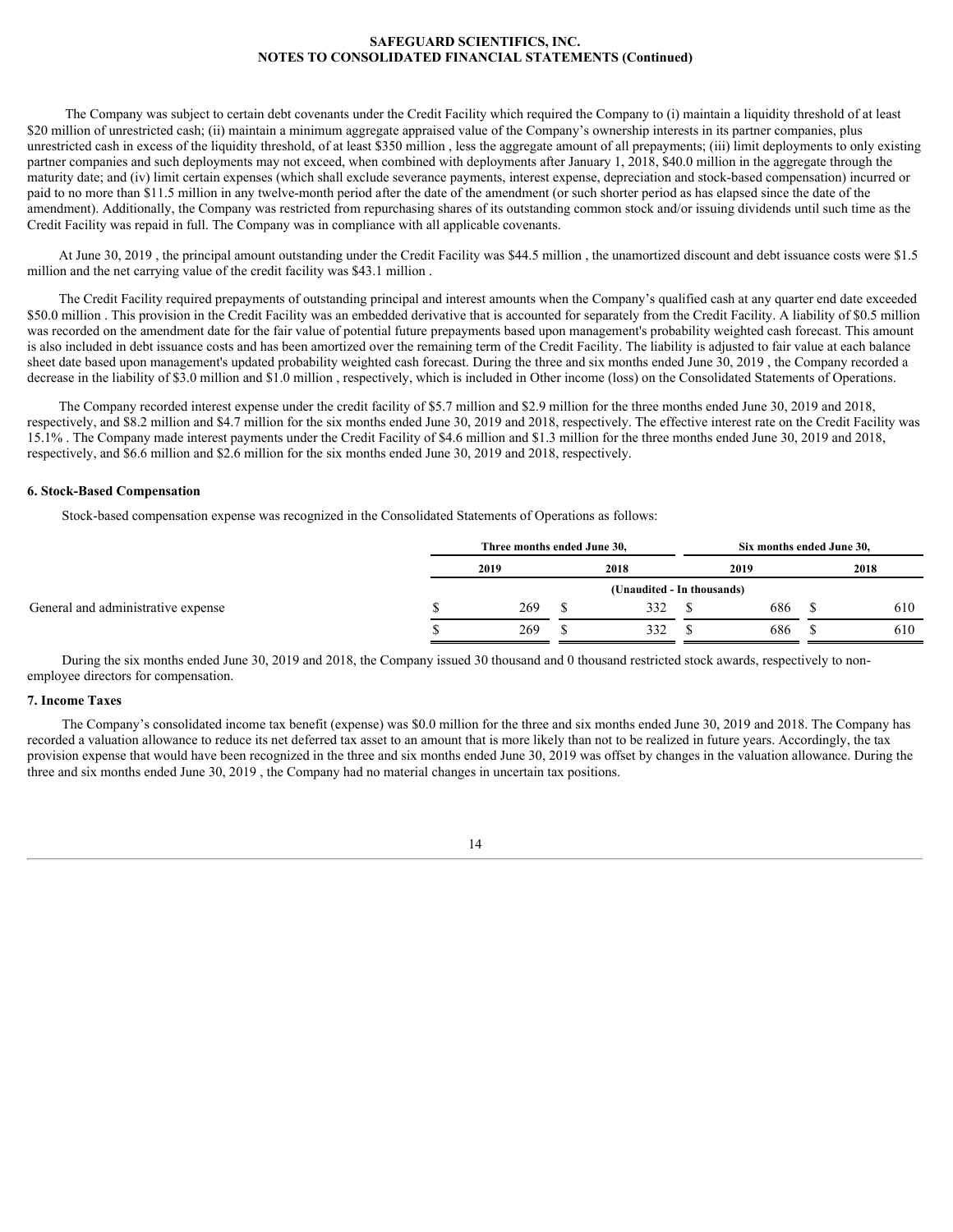# **8. Net Income (Loss) Per Share**

The calculations of net income (loss) per share were as follows:

|                                                      |    | Three months ended June 30, |      |               | Six months ended June 30,                         |           |              |          |  |
|------------------------------------------------------|----|-----------------------------|------|---------------|---------------------------------------------------|-----------|--------------|----------|--|
|                                                      |    | 2019<br>2018                |      |               | 2019<br>2018                                      |           |              |          |  |
|                                                      |    |                             |      |               | (Unaudited - In thousands, except per share data) |           |              |          |  |
| <b>Basic:</b>                                        |    |                             |      |               |                                                   |           |              |          |  |
| Net income (loss)                                    | D. | $36,093$ \$                 |      | $(24,896)$ \$ |                                                   | 57,756 \$ |              | (31,066) |  |
| Weighted average common shares outstanding           |    | 20,628                      |      | 20,539        |                                                   | 20,606    |              | 20,523   |  |
| Net income (loss) per share                          |    | 1.75                        | - \$ | $(1.21)$ \$   |                                                   | 2.80      | <sup>S</sup> | (1.51)   |  |
|                                                      |    |                             |      |               |                                                   |           |              |          |  |
| Diluted:                                             |    |                             |      |               |                                                   |           |              |          |  |
| Net income (loss) for dilutive share computation     |    | 36,093                      | - S  | $(24,896)$ \$ |                                                   | 57,756 \$ |              | (31,066) |  |
|                                                      |    |                             |      |               |                                                   |           |              |          |  |
| Number of shares used in basic per share computation |    | 20,628                      |      | 20,539        |                                                   | 20,606    |              | 20,523   |  |
| Unvested restricted stock and DSU's                  |    | 30                          |      |               |                                                   | __        |              |          |  |
| Employee stock options                               |    | $\overline{\phantom{0}}$    |      |               |                                                   |           |              |          |  |
| Weighted average common shares outstanding           |    | 20,658                      |      | 20,539        |                                                   | 20,606    |              | 20,523   |  |
|                                                      |    |                             |      |               |                                                   |           |              |          |  |
| Net income (loss) per dilutive share                 |    | 1.75                        | - S  | (1.21)        | - \$                                              | 2.80      | -S           | (1.51)   |  |
|                                                      |    |                             |      |               |                                                   |           |              |          |  |

Basic and diluted average common shares outstanding for purposes of computing net income (loss) per share includes outstanding common shares and vested deferred stock units (DSUs).

If an equity method company has dilutive stock options, unvested restricted stock, DSUs or warrants, diluted net income (loss) per share is computed by first deducting the income attributable to the potential exercise of the dilutive securities of the partner company from net income (loss). Any impact is shown as an adjustment to net income (loss) for purposes of calculating diluted net income (loss) per share.

Diluted earnings per share do not reflect the following potential shares of common stock that would have an anti-dilutive effect or have unsatisfied performance or market conditions:

- At June 30, 2019 and 2018, options to purchase 0.2 million and 0.5 million shares of common stock, respectively, at prices ranging from \$9.83 to \$19.41 and \$9.83 to \$19.95 , respectively, were excluded from the calculations.
- At June 30, 2019 and 2018, unvested restricted stock, performance-based stock units and DSUs convertible into 0.4 million and 0.8 million shares of stock, respectively, were excluded from the calculations.
- At June 30, 2018, 2.3 million shares of common stock representing the effect of the assumed conversion of the 2018 Debentures, were excluded from the calculations.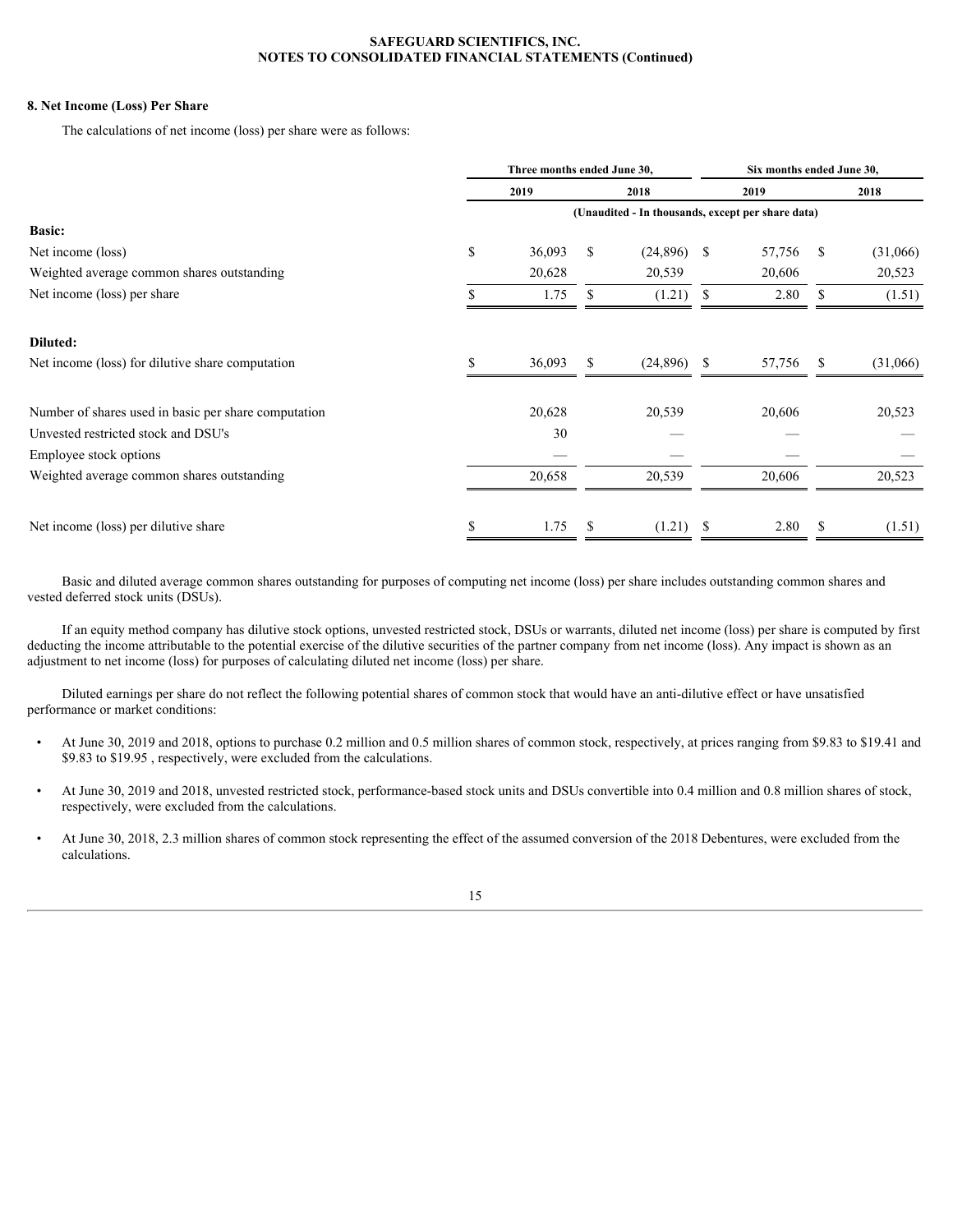# **9. Segment Reporting**

The Company operates as one operating segment based upon the similar nature of its technology-driven partner companies, the functional alignment of the organizational structure, and the reports that are regularly reviewed by the chief operating decision maker for the purpose of assessing performance and allocating resources. As of June 30, 2019 , the Company held interests in 16 non-consolidated partner companies. During 2019 we ceased using the equity method of accounting for Hoopla Software, Inc. and T-REX Group, Inc. as a result of other new investors diluting our interest. We have retained our equity interests under the Other accounting method; however, they are no longer considered partner companies.

The Company's active partner companies were as follows as of June 30, 2019 :

|                         | Safeguard Primary Ownership as of |                          |
|-------------------------|-----------------------------------|--------------------------|
| <b>Partner Company</b>  | June 30, 2019                     | <b>Accounting Method</b> |
| Aktana, Inc.            | 18.8%                             | Equity                   |
| Clutch Holdings, Inc.   | 41.2%                             | Equity                   |
| Flashtalking            | 10.1%                             | Other                    |
| InfoBionic, Inc.        | 25.4%                             | Equity                   |
| Lumesis, Inc.           | 43.6%                             | Equity                   |
| MediaMath, Inc.         | 13.4%                             | Other                    |
| meQuilibrium            | 32.7%                             | Equity                   |
| Moxe Health Corporation | 32.4%                             | Equity                   |
| NovaSom, Inc.           | 31.7%                             | Equity                   |
| Prognos Health Inc.     | 28.7%                             | Equity                   |
| QuanticMind, Inc.       | 24.2%                             | Equity                   |
| Sonobi, Inc.            | 21.6%                             | Equity                   |
| Syapse, Inc.            | 19.4%                             | Equity                   |
| Trice Medical, Inc.     | 16.7%                             | Equity                   |
| WebLinc, Inc.           | 38.5%                             | Equity                   |
| Zipnosis, Inc.          | 37.7%                             | Equity                   |
|                         |                                   |                          |

As of June 30, 2019 and December 31, 2018 , all of the Company's assets were located in the United States.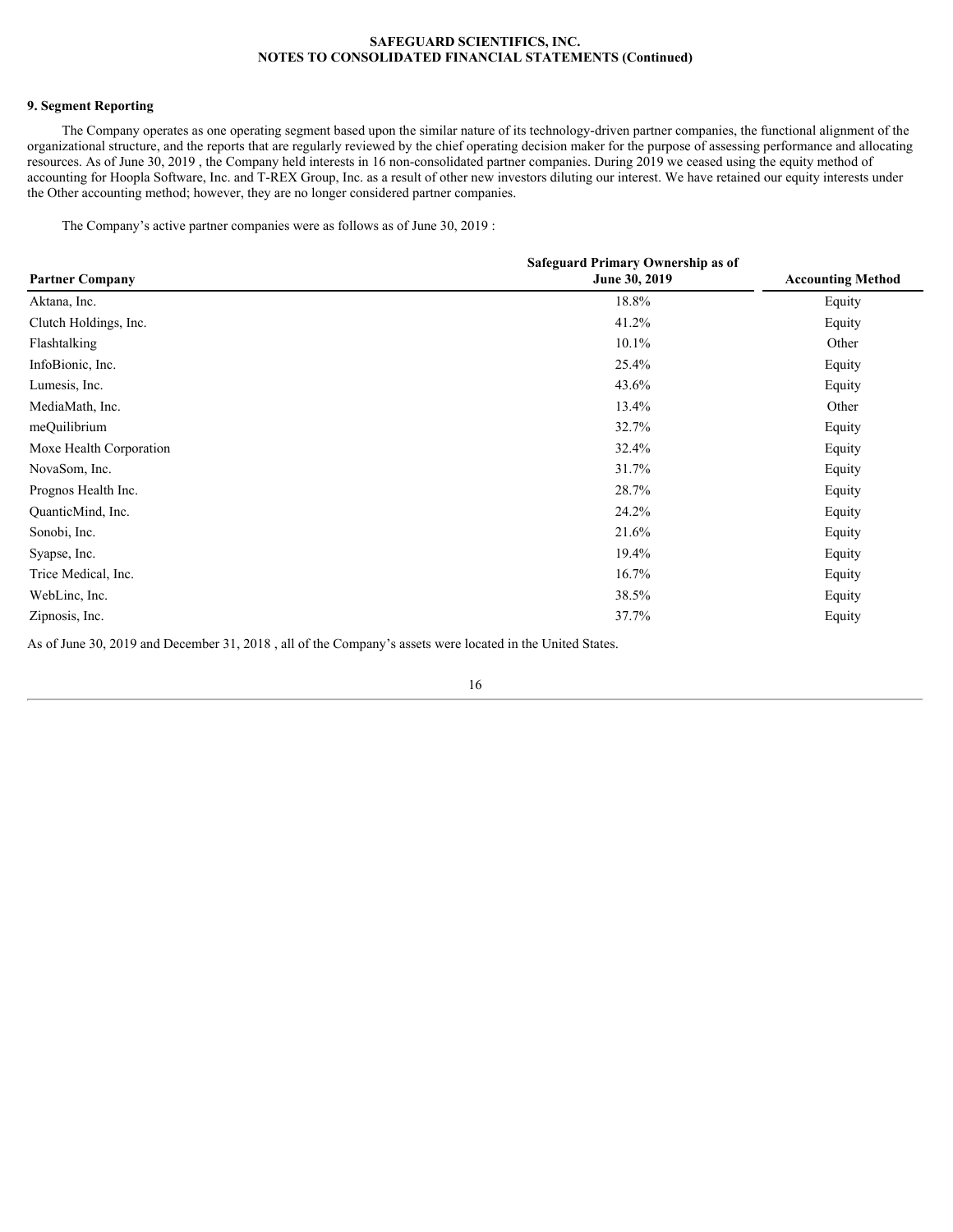#### **10. Commitments and Contingencies**

The Company and its partner companies are involved in various claims and legal actions arising in the ordinary course of business. In the current opinion of the Company, the ultimate disposition of these matters will not have a material adverse effect on the Company's consolidated financial position or results of operations, however, no assurance can be given as to the outcome of these actions, and one or more adverse rulings could have a material adverse effect on the Company's consolidated financial position and results of operations or that of its partner companies. The Company records costs associated with legal fees as such services are rendered.

The Company had outstanding guarantees of \$3.8 million at June 30, 2019 which related to one of the Company's private equity holdings. Escrow funds to satisfy this guarantee are held at the private equity fund.

The Company is required to return a portion or all the distributions it received as a general partner of a private equity fund for further distribution to such fund's limited partners ("clawback"). The Company's ownership in the fund is 19% . The clawback liability is joint and several, such that the Company may be required to fund the clawback for other general partners should they default. The Company was notified by the fund's manager that the fund was being dissolved and \$1.0 million of the Company's clawback liability was paid in the first quarter of 2017. The maximum additional clawback liability is \$0.3 million which was reflected in Other long-term liabilities on the Consolidated Balance Sheet at June 30, 2019 .

In October 2001, the Company entered into an agreement with a former Chairman and Chief Executive Officer of the Company, to provide for annual payments of \$0.65 million per year and certain health care and other benefits for life. The related current liability of \$0.8 million is included in Accrued expenses and other current liabilities and the long-term portion of \$1.1 million is included in Other long-term liabilities on the Consolidated Balance Sheet at June 30, 2019 .

In January 2018, the Company announced a change in strategy and implemented a series of initiatives to generate annual cost savings. During 2018, the Company incurred \$3.9 million of severance costs to terminated employees, of which \$0.4 million remains to be paid during the remainder of 2019 and 2020.

The Company has agreements with certain remaining employees that provide for severance payments to the employee in the event the employee is terminated without cause or an employee terminates his employment for "good reason." The maximum aggregate exposure under employment and severance agreements for remaining employees was approximately \$4.0 million at June 30, 2019.

In 2018, the Board of Directors (the "Board") of the Company adopted a long-term incentive plan, which was amended in February 2019, the Amended and Restated Safeguard Scientifics Transaction Bonus Plan, (the "LTIP"). The purpose of the LTIP is to promote the interests of the Company and its shareholders by providing an additional incentive to employees to maximize the value of the Company in connection with the execution of the business strategy that the Company adopted and announced in January 2018. Under the LTIP, participants have received awards that may result in cash payments in connection with sales of the Company's partner company assets ("Sale Transaction(s)"). The LTIP provides for a bonus pool corresponding to: (i) specified vesting thresholds or (ii) specified events. In the first case, the bonus pool will range from an amount equal to 1% of received proceeds at the first threshold to 1.333% at higher thresholds and no bonus pool will be created if the transaction consideration is less than certain minimum thresholds. In the second case, a minimum pool will be created and paid under specified circumstances. The bonus pool will be allocated and paid to participants in the LTIP based on the product of (i) the participant's applicable bonus pool percentage and (ii) the bonus pool calculated as of the vesting date, minus any previously paid portion of the bonus pool. Any portion of the bonus pool available as of the applicable vesting date that is reserved will be allocated in connection with each vesting date so that the entire bonus pool available as of such vesting date is allocated and payable to participants. Subject to the terms of the LTIP, payments under the LTIP will be paid in cash not later than March 15th of the calendar year following the calendar year of the applicable vesting date. All current officers and employees of the Company are eligible to participate in the LTIP. The Board, in its sole discretion, will determine the participants to whom awards are granted under the LTIP. There are no amounts accrued or payable under the LTIP as of June 30, 2019.

In June 2011, the Company's former partner company, Advanced BioHealing, Inc. ("ABH") was acquired by Shire plc ("Shire"). Prior to the expiration of the escrow period in March 2012, Shire filed a claim against all amounts held in escrow related to the sale based principally upon a United States Department of Justice ("DOJ") false claims act investigation relating to ABH (the "Investigation"). In connection with the Investigation, in July 2015 the Company received a Civil Investigation Demand-Documentary Material ("CID") from the DOJ regarding ABH and Safeguard's relationship with ABH. Pursuant to the CID, the Company provided the requested materials and information. To the Company's knowledge, the CID was related to multiple qui tam ("whistleblower") actions, one of which was filed in 2014 by an ex-employee of ABH that named the Company and one of the Company's employees along with other entities and individuals as defendants. At this time, the DOJ has declined to pursue the qui tam action as it relates to the Company and such Company employee. In addition, in connection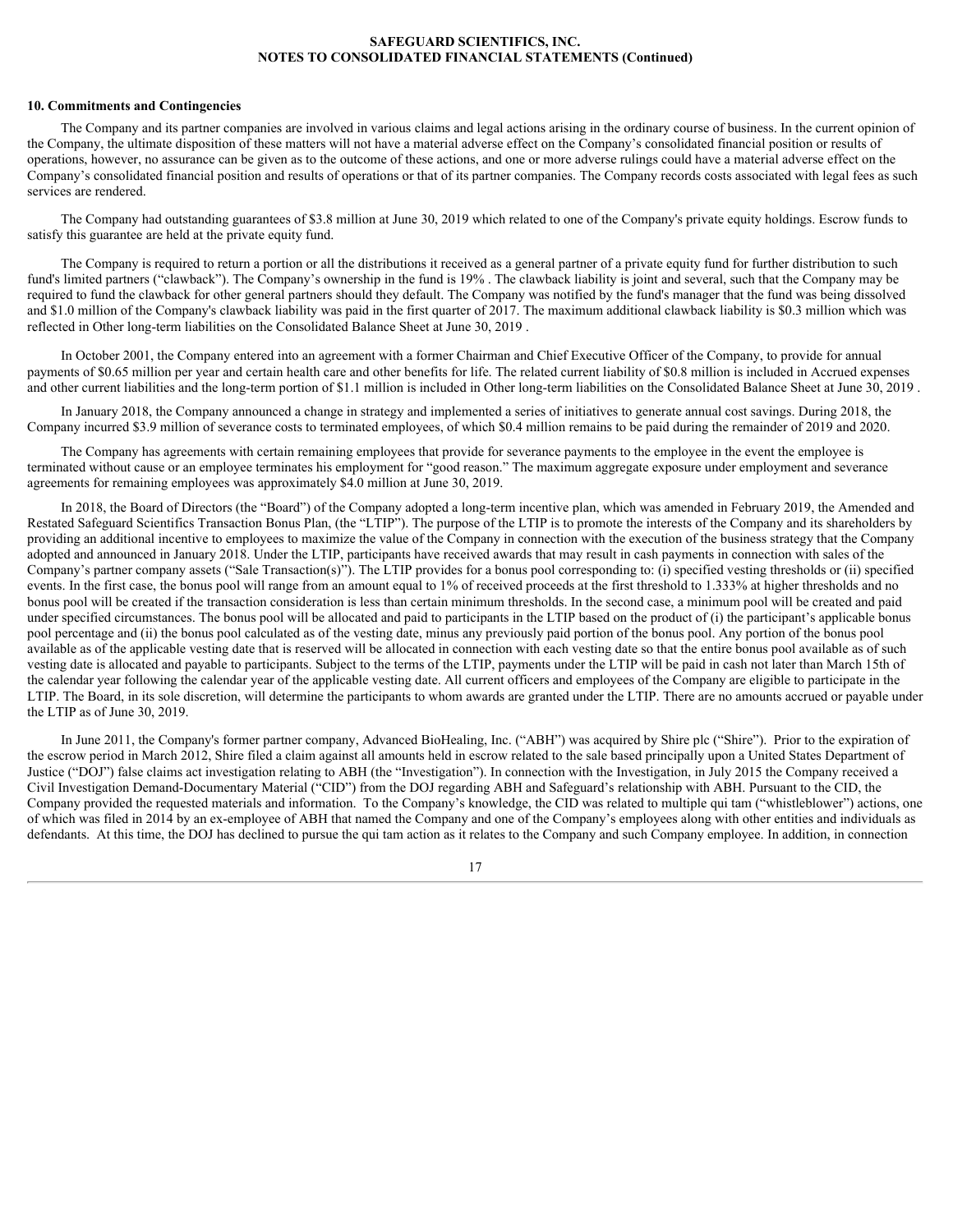with the above matters, the Company and other former equity holders in ABH entered into a settlement and release with Shire, which resulted in the release to Shire of all amounts held in escrow related to the sale of ABH.

## **11. Equity**

In July 2015, the Company's Board of Directors authorized the Company, from time to time and depending on market conditions, to repurchase up to \$25.0 million of the Company's outstanding common stock. The Company has not repurchased any shares under the existing authorization during 2018 or the six months ended June 30, 2019.

In February 2018, the Company's Board of Directors adopted a tax benefits preservation plan (the "Plan") designed to protect and preserve the Company's ability to utilize its net operating loss carryforwards ("NOLs"). The Company submitted the Plan for shareholder ratification at its 2018 Annual Meeting of Shareholders and the Plan was ratified by shareholders. The purpose of the Plan is to preserve the Company's ability to use its NOLs, which would be substantially limited if the Company experienced an "ownership change" as defined under Section 382 of the Internal Revenue Code. In general, an ownership change would be deemed to have occurred if the Company's shareholders who are treated as owning five percent or more of the outstanding shares of Safeguard for purposes of Section 382 ("five-percent shareholders") collectively increase their aggregate ownership in the Company's overall shares outstanding by more than 50 percentage points. Whether this change has occurred would be measured by comparing each five-percent shareholder's current ownership as of the measurement date to such shareholders' lowest ownership percentage during the three-year period preceding the measurement date. To protect the Company's NOLs from being limited or permanently lost under Section 382, the Plan is intended to deter any person or group from acquiring beneficial ownership of 4.99% or more of the Company's outstanding common stock without the approval of the Board, reducing the likelihood of an unintended ownership change. Under the Plan, the Company will issue one preferred stock purchase right (the "Rights") for each share of Safeguard's common stock held by shareholders as of the applicable date of record. The issuance of the Rights will not be taxable to Safeguard or its shareholders and will not affect Safeguard's reported earnings per share. The Rights will trade with Safeguard's common shares and will expire no later than February 19, 2021. The Rights and the Plan may also expire on an earlier date upon the occurrence of other events, including a determination by the Company's Board that the Plan is no longer necessary or desirable for the preservation of the Company's tax attributes or that no tax attributes may be carried forward (with such expiration occurring as of the beginning of the applicable taxable year). There can be no assurance that the Plan will prevent the Company from experiencing an ownership change.

## **12. Subsequent Events**

During July 2019, the Company made a \$49.5 million payment to its Lender consisting of \$44.5 million of principal, \$4.1 million of make-whole interest and \$0.9 million of accrued interest, which satisfied all obligations under the Credit Facility.

During July 2019, the Company received \$1.6 million of proceeds as a result of additional distributions resulting from prior sales of partner companies.

## <span id="page-17-0"></span>**Item 2.** *Management's Discussion and Analysis of Financial Condition and Results of Operations*

## **Cautionary Note Concerning Forward-Looking Statements**

This Quarterly Report on Form 10-Q contains forward-looking statements that are based on current expectations, estimates, forecasts and projections about Safeguard Scientifics, Inc. ("Safeguard" or "we"), the industries in which we operate and other matters, as well as management's beliefs and assumptions and other statements regarding matters that are not historical facts. These statements include, in particular, statements about our plans, strategies and prospects. For example, when we use words such as "projects," "expects," "anticipates," "intends," "plans," "believes," "seeks," "estimates," "should," "would," "could," "will," "opportunity," "potential" or "may," variations of such words or other words that convey uncertainty of future events or outcomes, we are making forward-looking statements within the meaning of Section 27A of the Securities Act of 1933 and Section 21E of the Securities Exchange Act of 1934. Our forward-looking statements are subject to risks and uncertainties. Factors that could cause actual results to differ materially, include, among others, our ability to make good decisions about the deployment of capital, the fact that our partner companies may vary from period to period, our substantial capital requirements and absence of liquidity from our partner company holdings, fluctuations in the market prices of our publicly traded partner company holdings, competition, our inability to obtain maximum value for our partner company holdings, our ability to attract and retain qualified employees, our ability to execute our strategy, market valuations in sectors in which our partner companies operate, our inability to control our partner companies, our need to manage our assets to avoid registration under the Investment Company Act of 1940, and risks associated with our partner companies and their performance, including the fact that most of our partner companies have a limited history and a history of operating losses, face intense competition and may never be profitable, the effect of economic conditions in the business sectors in which Safeguard's

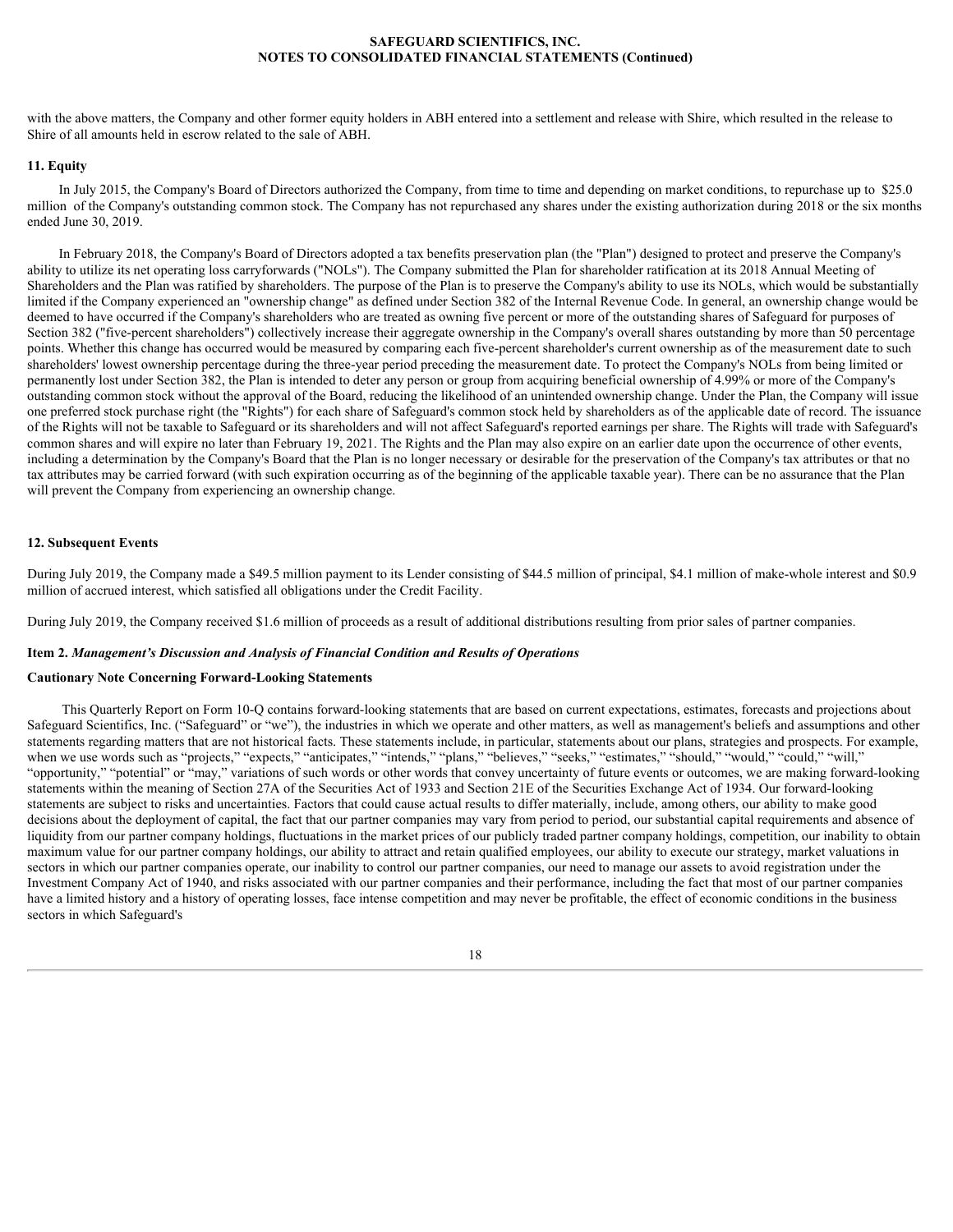partner companies operate, compliance with government regulation and legal liabilities, all of which are discussed in Item 1A. "Risk Factors" in Safeguard's Annual Report on Form 10-K and updated, as applicable, in "Factors that May Affect Future Results" and Item 1A. "Risk Factors" below. Many of these factors are beyond our ability to predict or control. In addition, as a result of these and other factors, our past financial performance should not be relied on as an indication of future performance. All forward-looking statements attributable to us, or to persons acting on our behalf, are expressly qualified in their entirety by this cautionary statement. We undertake no obligation to publicly update or revise any forward-looking statements, whether as a result of new information, future events or otherwise, except as required by law. In light of these risks and uncertainties, the forward-looking events and circumstances discussed in this report might not occur.

#### **Business Overview**

Over the recent past, Safeguard has provided capital and relevant expertise to fuel the growth of technology-driven businesses in healthcare, financial services and digital media. Throughout this document, we use the term "partner company" to generally refer to those companies in which we have a significant equity interest. In many, but not all cases, we will also be actively involved, influencing development through board representation and management support, in addition to the influence we exert through our equity ownership. From time to time, in addition to these partner companies, we also hold relatively small equity interests in other enterprises where we do not exert significant influence and do not participate in management activities. In some cases, these interests relate to former partner companies.

In January 2018, Safeguard announced that we will not deploy any capital into new partner company opportunities and will focus on supporting our existing partner companies and maximizing monetization opportunities to enable returning value to shareholders. In that context, we have, are and will consider initiatives including, among others: the sale of individual partner companies, the sale of certain or all partner company interests in secondary market transactions, or a combination thereof, as well as other opportunities to maximize shareholder value. As a result of the debt repayment, we anticipate returning value to shareholders in the form of stock repurchases and/or dividends, based on prevailing market conditions and other factors.

Safeguard's existing group of partner companies consists principally of technology-driven businesses in healthcare, financial services and digital media that are capitalizing on the next wave of enabling technologies including business intelligence and predictive analytics. We strive to create long-term value for our shareholders by helping our partner companies to increase their market penetration, grow revenue and improve cash flow. Safeguard typically deploys up to \$25 million in a company.

### **Results of Operations**

We operate as one operating segment based upon the similar nature of our technology-driven partner companies, the functional alignment of the organizational structure, and the reports that are regularly reviewed by the chief operating decision maker for the purpose of assessing performance and allocating resources.

There is intense competition in the markets in which our partner companies operate. Additionally, the markets in which these companies operate are characterized by rapidly changing technology, evolving industry standards, frequent introduction of new products and services, shifting distribution channels, evolving government regulation, frequently changing intellectual property landscapes and changing customer demands. Their future success depends on each company's ability to execute its business plan and to adapt to its respective rapidly changing market.

As previously stated, throughout this document, we use the term "partner company" to generally refer to those companies in which we have an economic interest and in which we, generally, but not all cases, are actively involved influencing development, usually through board representation in addition to our equity ownership. During 2019 we ceased using the equity method of accounting for Hoopla Software, Inc. and T-REX Group, Inc. as a result of other new investors diluting our interest. We have retained our equity interests under the Other accounting method.

The following listing of our partner companies includes only entities which were considered partner companies as of June 30, 2019 . Certain entities which may have been partner companies in previous periods are omitted if, as of June 30, 2019 , they had been sold or are no longer considered a partner company as a result of a reduction in our ownership interest and value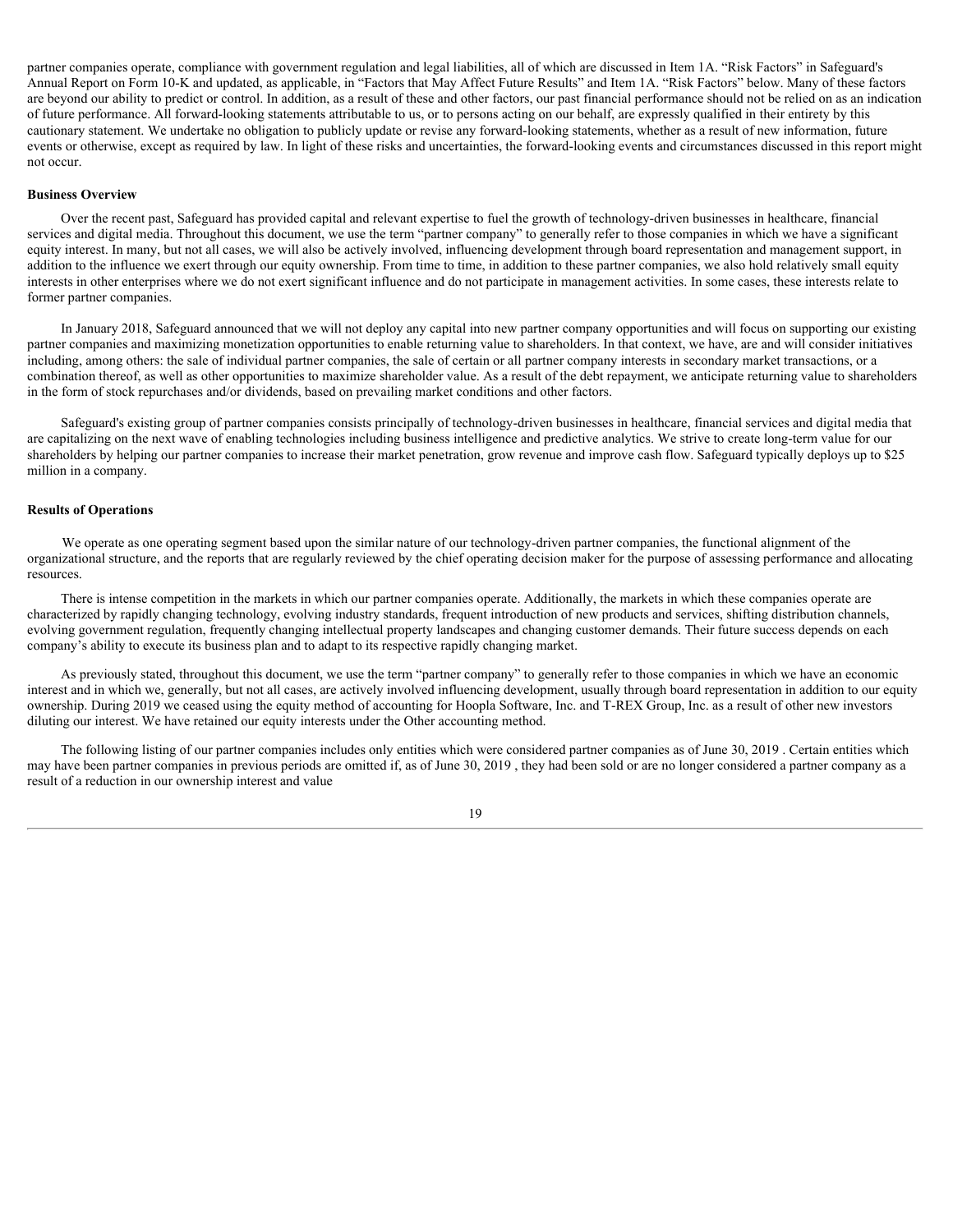ascribed to the entity.

# **Safeguard Primary Ownership as of June 30,**

| <b>Partner Company</b>  | 2019     | 2018  | <b>Accounting Method</b> |
|-------------------------|----------|-------|--------------------------|
| Aktana, Inc.            | 18.8%    | 24.5% | Equity                   |
| Clutch Holdings, Inc.   | 41.2%    | 41.2% | Equity                   |
| Flashtalking            | $10.1\%$ | 10.3% | Other                    |
| InfoBionic, Inc.        | 25.4%    | 39.5% | Equity                   |
| Lumesis, Inc.           | 43.6%    | 43.8% | Equity                   |
| MediaMath, Inc.         | 13.4%    | 20.5% | Other                    |
| meQuilibrium            | 32.7%    | 36.2% | Equity                   |
| Moxe Health Corporation | 32.4%    | 32.4% | Equity                   |
| NovaSom, Inc.           | 31.7%    | 31.7% | Equity                   |
| Prognos Health Inc.     | 28.7%    | 28.7% | Equity                   |
| QuanticMind, Inc.       | 24.2%    | 24.7% | Equity                   |
| Sonobi, Inc.            | 21.6%    | 21.6% | Equity                   |
| Syapse, Inc.            | 19.4%    | 20.0% | Equity                   |
| Trice Medical, Inc.     | 16.7%    | 24.8% | Equity                   |
| WebLinc, Inc.           | 38.5%    | 38.0% | Equity                   |
| Zipnosis, Inc.          | 37.7%    | 25.4% | Equity                   |
|                         |          |       |                          |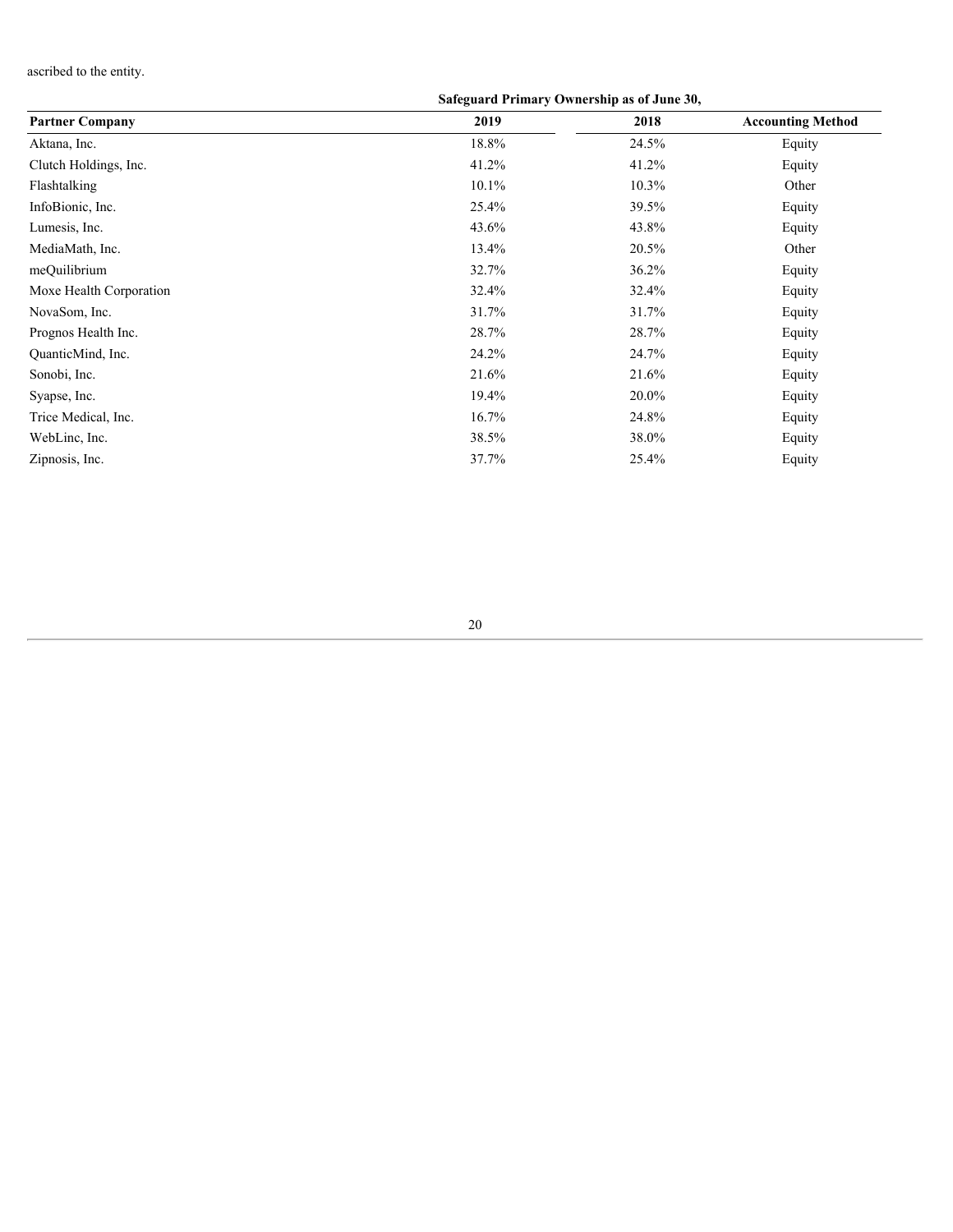*Three months ended June 30, 2019 versus the three months ended June 30, 2018*

|                                    | Three months ended June 30, |      |               |          |  |  |
|------------------------------------|-----------------------------|------|---------------|----------|--|--|
|                                    | 2019                        | 2018 |               | Variance |  |  |
|                                    | (In thousands)              |      |               |          |  |  |
| General and administrative expense | (2,603)                     | - 55 | $(5,148)$ \$  | 2,545    |  |  |
| Other income (loss), net           | 3,118                       |      | (2, 452)      | 5,570    |  |  |
| Interest income                    | 763                         |      | 666           | 97       |  |  |
| Interest expense                   | (5,682)                     |      | (3, 422)      | (2,260)  |  |  |
| Equity income (loss), net          | 40,497                      |      | (14, 540)     | 55,037   |  |  |
|                                    | 36,093                      |      | $(24,896)$ \$ | 60,989   |  |  |
|                                    |                             |      |               |          |  |  |

*General and Administrative Expense.* General and administrative expense decreased \$2.5 million million for the three months ended June 30, 2019 compared to the prior year period primarily due to the lower overall level of staffing, the absence of the \$1.7 million severance charge for employees who were terminated in connection with our change in strategy in 2018, and \$0.9 million of lower professional fees, primarily due to costs associated with activist shareholder matters in the prior year. The three months ended June 30, 2019 also includes an increase of \$0.3 million for depreciation of our leasehold improvements as a result of our exit from our prior facility in June 2019.

*Other Income (Loss)* . Other Income (loss) improved \$5.6 million for the three months ended June 30, 2019 compared to the prior year period. Other income for three months ended June 30, 2019 included a \$3.0 million of income related to the decrease in the fair value of the amended credit facility repayment feature liability as compared to a \$2.5 million loss related to an increase in the same liability in the prior comparable period.

*Interest Income.* Interest income increased \$0.1 million for the three months ended June 30, 2019 compared to the prior year period was primarily attributable to higher investment income resulting from our marketable securities resulting from a higher daily average investment balances, partially offset by lower average notes receivable from our partner companies.

*Interest Expense.* Interest expense increased \$2.3 million for the three months ended June 30, 2019 compared to the prior year period primarily due to a \$2.9 million make-whole interest payment related to the credit facility, net of the absence of any borrowings under the convertible debentures that were outstanding in 2018.

*Equity Income (loss), net.* Equity income (loss), net increased \$55.0 million for the three months ended June 30, 2019 compared to the prior year period. The components of equity income (loss), net for the three months ended June 30, 2019 and 2018 were as follows:

|                                                                                            | Three months ended June 30, |  |           |  |          |  |  |
|--------------------------------------------------------------------------------------------|-----------------------------|--|-----------|--|----------|--|--|
|                                                                                            | 2019                        |  | 2018      |  | Variance |  |  |
|                                                                                            | (In thousands)              |  |           |  |          |  |  |
| Gains on sales of partner interests                                                        | 50,441                      |  | 4,153     |  | 46,288   |  |  |
| Unrealized dilution gains on the decrease of our percentage ownership in partner companies | 1,290                       |  | 3,515     |  | (2,225)  |  |  |
| Loss on impairment of partner companies                                                    | (2,965)                     |  | (6, 567)  |  | 3,602    |  |  |
| Share of loss of our equity method partner companies                                       | (8,269)                     |  | (15, 641) |  | 7,372    |  |  |
|                                                                                            | 40,497                      |  | (14, 540) |  | 55,037   |  |  |

The gains on sale of partner interests for the three months ended June 30, 2019 is comprised of Transactis of \$50.4 million. The gain on the sale of partner company interests for the three months ended June 30, 2018 is comprised of the sale of Cask Data.

The unrealized dilution gains for the three months ended June 30, 2019 was the result of meQuilibrium, T-Rex and Syapse, who each raised additional equity capital that diluted the Company's interest in those entities.

The loss on impairment of partner companies for the three months ended June 30, 2019 is comprised of NovaSom, Inc.'s August 2019 bankruptcy filing. For the three months ended June 30, 2018, the loss on impairment of partner companies is comprised of Apprenda, which ceased operations.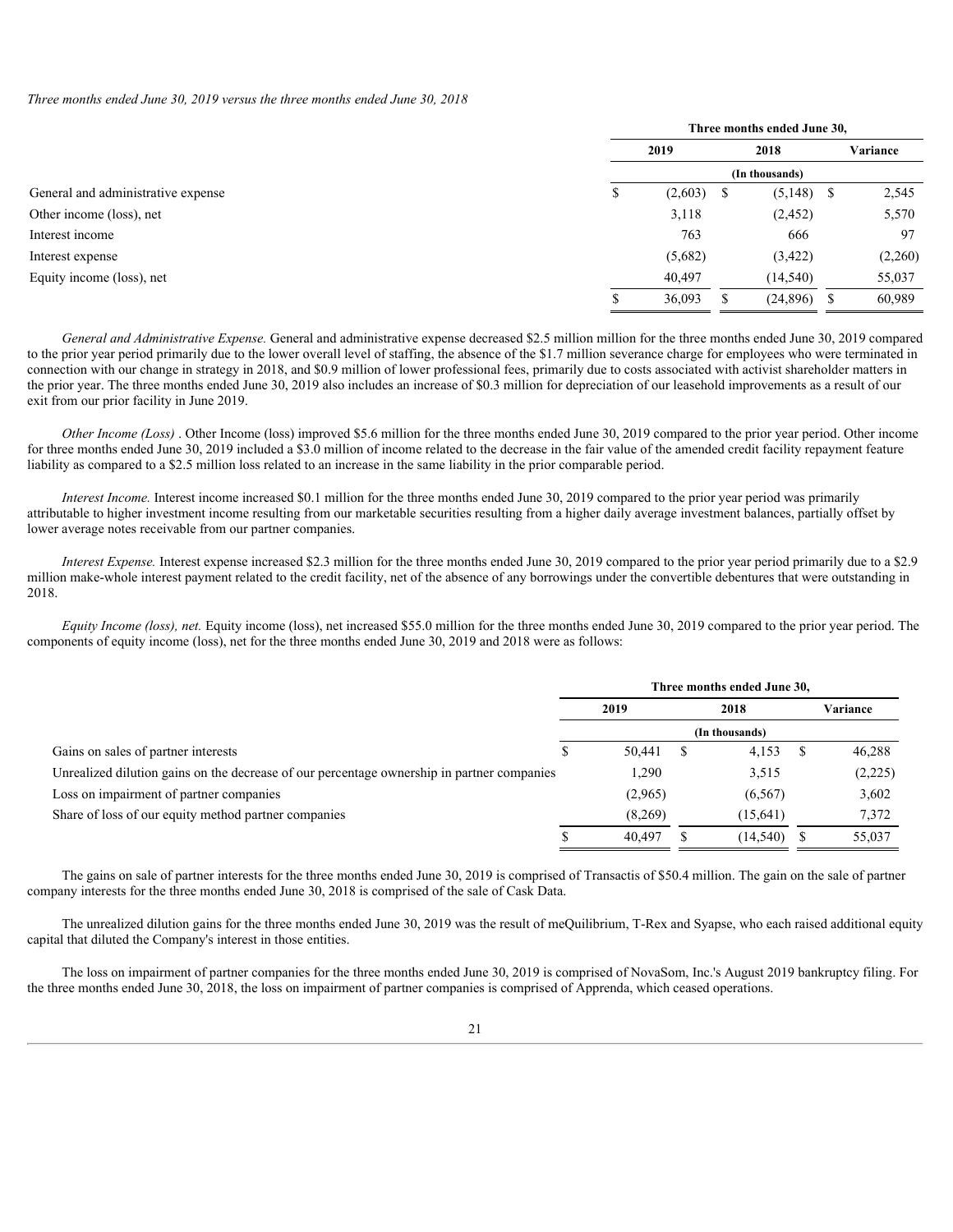The change in our share of equity loss of our equity method partner companies for the three months ended June 30, 2019 compared to the prior year period was due to a decrease in the number of partner companies and a decrease in losses associated with the remaining partner companies.

*Six months ended June 30, 2019 versus the six months ended June 30, 2018*

|                                    |    | Six months ended June 30, |                |          |  |  |  |
|------------------------------------|----|---------------------------|----------------|----------|--|--|--|
|                                    |    | 2018<br>2019              |                | Variance |  |  |  |
|                                    |    |                           | (In thousands) |          |  |  |  |
| General and administrative expense | ۰D | $(5,660)$ \$              | $(10,738)$ \$  | 5,078    |  |  |  |
| Other income (loss), net           |    | 1,233                     | (3,887)        | 5,120    |  |  |  |
| Interest income                    |    | 1,636                     | 1,465          | 171      |  |  |  |
| Interest expense                   |    | (8,217)                   | (6,112)        | (2,105)  |  |  |  |
| Equity income (loss), net          |    | 68,764                    | (11, 794)      | 80,558   |  |  |  |
|                                    |    | 57,756                    | $(31,066)$ .   | 88,822   |  |  |  |

*General and Administrative Expense.* General and administrative expense decreased \$5.1 million for the six months ended June 30, 2019 compared to the prior year period primarily due to the lower overall level of staffing, the absence of the \$2.8 million severance charge for employees who were terminated in connection with our change in strategy in 2018, and \$1.9 million of lower professional fees, primarily due to costs associated with activist shareholder matters in the prior year. The six months ended June 30, 2019 also includes an increase of \$0.7 million for depreciation of our leasehold improvements as a result of our exit from our prior facility in June 2019.

*Other Income (Loss)*. Other Income (loss) improved \$5.1 million for the six months ended June 30, 2019 compared to the prior year period. Other income for the six months ended June 30, 2019 included \$1.0 million of income related to the decrease in the fair value of the amended credit facility repayment feature liability as compared to a \$2.5 million loss related to an increase in the same liability in the prior comparable period. Other loss for the six months ended June 30, 2018 also reflected a \$1.2 million decrease in the fair value of shares of Invitae Corporation common stock obtained in connection with the sale of Good Start Genetics in August 2017.

*Interest Income*. Interest income increased \$0.2 million for the six months ended June 30, 2019 compared to the prior year period primarily attributable to higher investment income resulting from our marketable securities resulting from a higher daily average investment balances, which was partially offset by lower average notes receivable from our partner companies.

*Interest Expense.* Interest expense increased \$2.1 million for the six months ended June 30, 2019 compared to the prior year period primarily due to a \$2.9 million make-whole interest payment related to the credit facility, net of the absence of any borrowings under the convertible debentures in 2019 that were outstanding in 2018.

*Equity Income (loss), net.* Equity income (loss), net increased \$80.6 million for the six months ended June 30, 2019 compared to the prior year period. The components of equity income (loss), net for the six months ended June 30, 2019 and 2018 were as follows:

|                                                                                  | Six months ended June 30, |          |      |                |  |          |  |
|----------------------------------------------------------------------------------|---------------------------|----------|------|----------------|--|----------|--|
|                                                                                  | 2019                      |          | 2018 |                |  | Variance |  |
|                                                                                  |                           |          |      | (In thousands) |  |          |  |
| Gains on sales of partner interests                                              |                           | 85,573   |      | $18,176$ \$    |  | 67,397   |  |
| Unrealized dilution gains on the decrease of our percentage ownership in partner |                           |          |      |                |  |          |  |
| companies                                                                        |                           | 1,760    |      | 3,081          |  | (1,321)  |  |
| Loss on impairment of partner companies                                          |                           | (2,965)  |      | (6, 567)       |  | 3,602    |  |
| Share of loss of our equity method partner companies                             |                           | (15,604) |      | (26, 484)      |  | 10,880   |  |
|                                                                                  |                           | 68,764   |      | $(11,794)$ \$  |  | 80,558   |  |

The gains on sales of partner interests for the six months ended June 30, 2019 is comprised primarily of Propeller of \$34.9 million and Transactis of \$50.4 million. The gains on sales of partner company interests for the six months ended June 30, 2018 is comprised of Spongecell's merger with Flashtalking, the repayment of the note from Nexxt (fka Beyond.com), and the sale of Cask Data.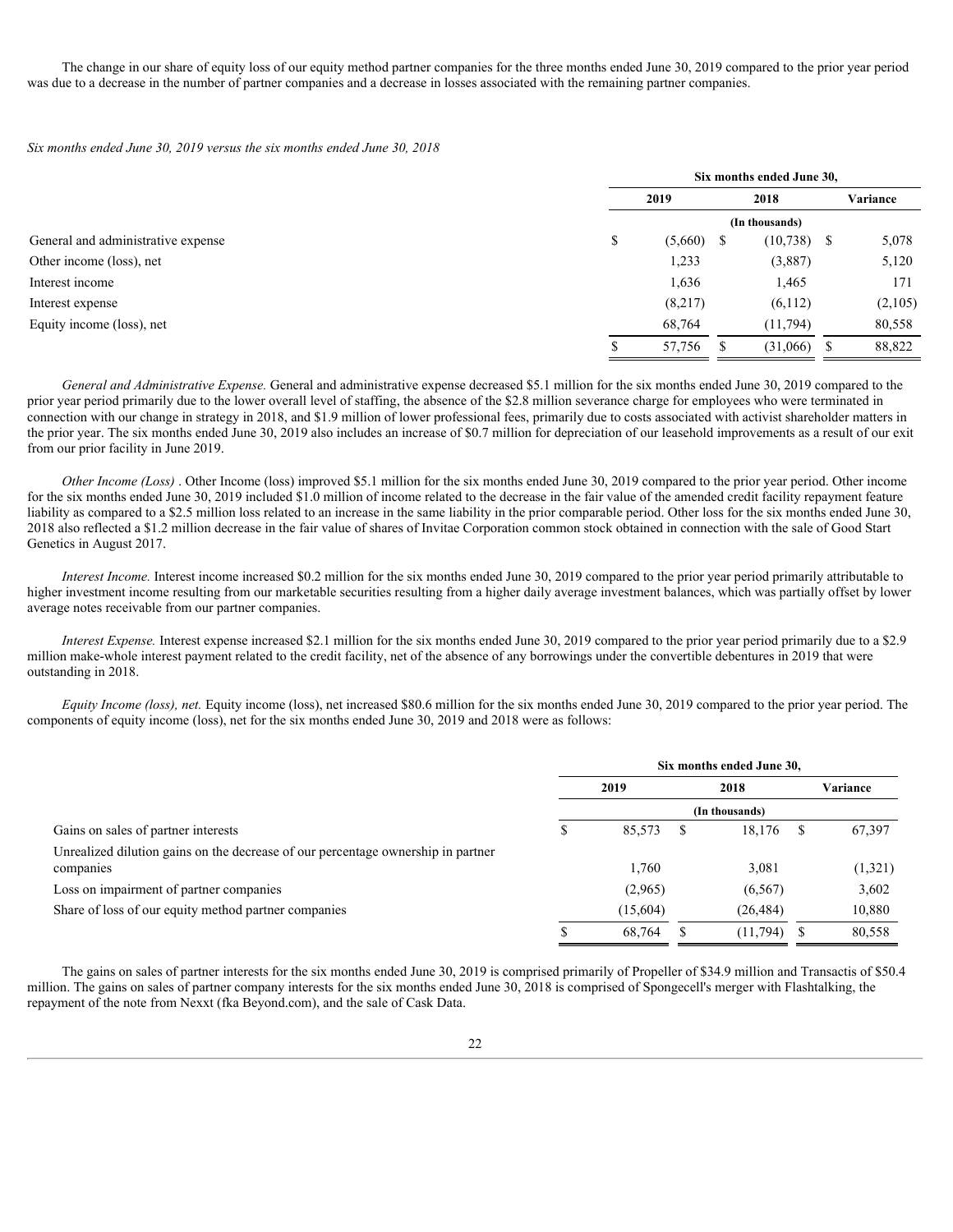The unrealized dilution gains for the six months ended June 30, 2019 was the result of meQuilibrium, Syapse, Trice, and T-Rex, who each raised additional equity capital that diluted the Company's interest in those entities.

The loss on impairment of partner companies for the six months ended June 30, 2019 is comprised of NovaSom, Inc., which was unable to service its debt obligations. For the six months ended June 30, 2018, the loss on impairment of partner companies is comprised of Apprenda, which ceased operations.

The change in our share of equity loss of our equity method partner companies for the six months ended June 30, 2019 compared to the prior year period was due to a decrease in the number of partner companies and a net decrease in losses associated with the remaining partner companies.

#### *Income Tax Benefit (Expense)*

Income tax benefit (expense) was \$0.0 million for the three and six months ended June 30, 2019 and 2018. We have recorded a valuation allowance to reduce our net deferred tax asset to an amount that is more likely than not to be realized in future years. Accordingly, the income tax provision that would have been recognized in the six months ended June 30, 2019 and 2018 was offset by changes in the valuation allowance.

# *Liquidity and Capital Resources*

As of June 30, 2019, we had \$72.9 million of cash and cash equivalents and \$25.0 million of marketable securities and trading securities for a total of \$97.9 million. As of June 30, 2019 , we had \$44.5 million of principal outstanding on our Credit Facility, which was repaid in full in July 2019.

In January 2018, Safeguard announced that, from that date forward, we will not deploy any capital into new partner company opportunities and will focus on supporting our existing partner companies and maximizing monetization opportunities to return value to shareholders. In that context, we have, are and will consider initiatives including, among others: the sale of individual partner companies, the sale of certain partner company interests in secondary market transactions, or a combination thereof, as well as other opportunities to maximize shareholder value. As a result of the debt repayment, we anticipate returning value to shareholders in the form of stock repurchases and/or dividends, based on prevailing market conditions and other factors.

The Company was subject to a Credit Facility consisting of a term loan. Repayment terms under the Credit Facility included a make-whole interest provision equal to the interest that would have been payable had the principal amount subject to repayment been outstanding through the maturity date of the Credit Facility. If the aggregate amount of our qualified cash at any quarter end date exceeded \$50.0 million, we were required to prepay outstanding principal amounts under the Credit Facility, plus any applicable interest and prepayment fees, in an amount equal to such excess. Based on this requirement, the Company made a principal payment of \$24.0 million and a make-whole interest payment of \$2.9 million on April 15, 2019 based on the Company's qualified cash at March 31, 2019. Further, the Company repaid the remaining obligation, including \$49.5 million of principal, \$4.1 million of make-whole interest and \$0.9 million of accrued interest, in July 2019.

The Credit Facility required us to (i) maintain a liquidity threshold of at least \$20 million of unrestricted cash; (ii) maintain a minimum aggregate appraised value of our ownership interests in our partner companies, plus unrestricted cash in excess of the liquidity threshold, of at least \$350 million less the aggregate amount of all prepayments; (iii) limit deployments to only existing partner companies and such deployments may not exceed, when combined with deployments after January 1, 2018, to \$40.0 million in the aggregate through the maturity date; and (iv) limit certain expenses (which excluded severance payments, interest expense, depreciation and stock-based compensation) incurred or paid to no more than \$11.5 million in any twelve-month period after the date of the amendment (or such shorter period as has elapsed since the date of the amendment). Additionally, the Company was restricted from repurchasing shares of its outstanding common stock and/or issuing dividends until such time as the Credit Facility is repaid in full. As of June 30, 2019 and the date the loan was repaid, we were in compliance with all applicable covenants.

In 2015, the Company's Board of Directors authorized us, from time to time and depending on market conditions, to repurchase up to \$25.0 million of the Company's outstanding common stock. During the year ended December 31, 2018 and the six months ended June 30, 2019, we did not repurchase any shares under this authorization.

We are required to return a portion or all the distributions we received as a general partner of a private equity fund for further distribution to such fund's limited partners ("clawback"). Our ownership in the fund is 19%. The clawback liability is joint and several, such that we may be required to fund the clawback for other general partners should they default. In 2017, we were notified by the fund's manager that the fund was being dissolved and \$1.0 million of our clawback liability was paid. The maximum additional clawback liability is \$0.3 million which was reflected in Other long-term liabilities on the Consolidated Balance Sheet at June 30, 2019 .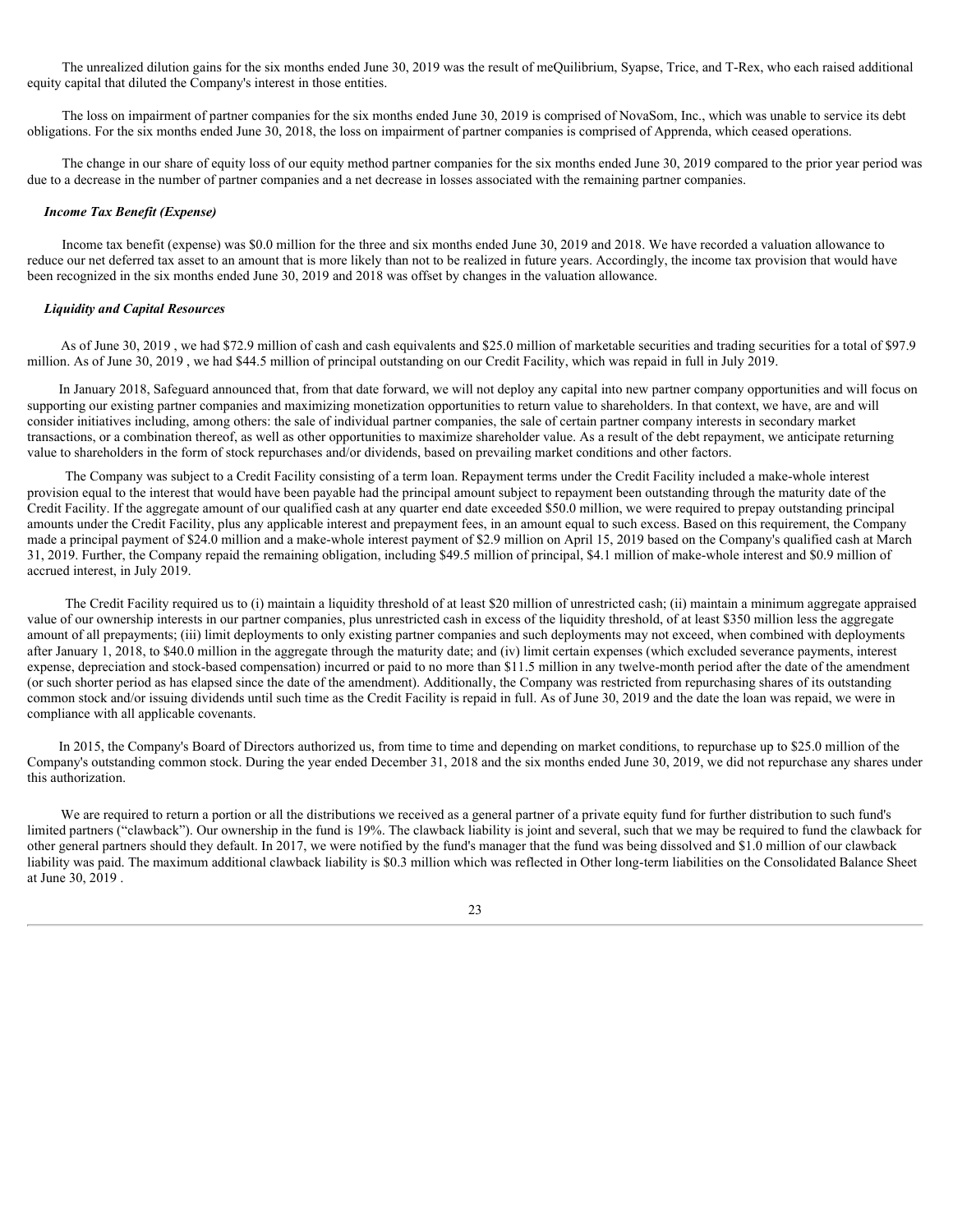Our ability to generate liquidity from sales of partner companies, sales of marketable securities and from equity and debt issuances has been adversely affected from time to time by adverse circumstances in the U.S. capital markets and other factors. The transactions we enter into in pursuit of our strategy could increase or decrease our liquidity at any point in time. As we seek to provide additional funding to existing partner companies or commit capital to other initiatives, we may be required to expend our cash or incur debt, which will decrease our liquidity. Conversely, as we dispose of our interests in partner companies from time to time, we may receive proceeds from such sales, which could increase our liquidity. From time to time, we are engaged in discussions concerning acquisitions and dispositions which, if consummated, could impact our liquidity, perhaps significantly. The Company believes that its cash, cash equivalents and marketable securities at June 30, 2019 will be sufficient to fund operations past one year from the issuance of these financial statements.

#### *Analysis of Consolidated Cash Flows*

#### Cash flow activity was as follows:

|                                           |    | Six months ended June 30, |  |                |  |          |  |  |
|-------------------------------------------|----|---------------------------|--|----------------|--|----------|--|--|
|                                           |    | 2019                      |  | 2018           |  | Variance |  |  |
|                                           |    |                           |  | (In thousands) |  |          |  |  |
| Net cash used in operating activities     | ۰D | $(12,181)$ \$             |  | $(13,613)$ \$  |  | 1,432    |  |  |
| Net cash provided by investing activities |    | 101,652                   |  | 20,984         |  | 80,668   |  |  |
| Net cash used in financing activities     |    | (24, 204)                 |  | (8, 452)       |  | (15,752) |  |  |
|                                           |    | 65,267                    |  | $1,081$ \$     |  | 66,348   |  |  |
|                                           |    |                           |  |                |  |          |  |  |

## *Net Cash Used In Operating Activities*

Net cash used in operating activities decreased by \$1.4 million for the six months ended June 30, 2019 compared to the prior year period. The change was primarily the result of various non-cash adjustments to net income, including the \$68.8 million of equity income, a \$1.0 million gain from the increase in the fair value of the repayment feature derivative, depreciation, and the amortization of debt discount. Also, the Company made \$6.6 million of cash interest payments for the six months ended June 30, 2019 as compared to \$3.7 million of cash interest payments for the six months ended June 30, 2018.

## *Net Cash Provided by Investing Activities*

Net cash provided by investing activities increased by \$80.7 million for the six months ended June 30, 2019 compared to the prior year period. The increase primarily related to \$98.7 million in proceeds from the sale of Propeller and Transactis as compared to a \$10.5 million repayment of an outstanding note from Nexxt, Inc. in the previous year. The Company also had \$12.9 million of marketable securities mature in excess of purchases during the six months ended June 30, 2019 as compared to \$3.8 million of marketable securities sales during the six months ended June 30, 2018.

## *Net Cash Used In Financing Activities*

The Company made a principal payment of \$24.0 million during the six months ended June 30, 2019 . The primary financing activities during the six months ended June 30, 2018 were the repayment of the convertible debentures of \$41.0 million, which were funded by the \$35.0 million of proceeds from the Credit Facility.

## **Contractual Cash Obligations and Other Commercial Commitments**

The following table summarizes our contractual obligations and other commercial commitments as of June 30, 2019 , by period due or expiration of the commitment.

|                                        | <b>Payments Due by Period</b> |                     |                                 |                                 |                                 |  |  |  |  |  |
|----------------------------------------|-------------------------------|---------------------|---------------------------------|---------------------------------|---------------------------------|--|--|--|--|--|
|                                        | Total                         | 2019<br>(remainder) | 2020 and<br>2021                | 2022 and<br>2023                | After<br>2023                   |  |  |  |  |  |
|                                        |                               |                     | (In millions)                   |                                 |                                 |  |  |  |  |  |
| Contractual Cash Obligations:          |                               |                     |                                 |                                 |                                 |  |  |  |  |  |
| Credit facility                        | 44.5                          | 44.5                |                                 |                                 |                                 |  |  |  |  |  |
| Interest payments on debt              | 5.0                           | 5.0                 | $\hspace{0.1mm}-\hspace{0.1mm}$ |                                 | $\hspace{0.1mm}-\hspace{0.1mm}$ |  |  |  |  |  |
| Operating leases (a)                   | 4.3                           | 0.4                 | 1.3                             | 1.2                             | 1.4                             |  |  |  |  |  |
| Severance payments                     | 0.4                           | 0.3                 | 0.1                             | $\hspace{0.1mm}-\hspace{0.1mm}$ | $\hspace{0.1mm}-\hspace{0.1mm}$ |  |  |  |  |  |
| Potential clawback liabilities (b)     | 0.3                           |                     | 0.3                             |                                 |                                 |  |  |  |  |  |
| Other long-term obligations (c)        | 1.9                           | 0.8                 | -1.1                            | $\hspace{0.1mm}-\hspace{0.1mm}$ |                                 |  |  |  |  |  |
| Total Contractual Cash Obligations (d) | 56.4                          | 51.0                | 2.8                             | 1.2                             | 1.4                             |  |  |  |  |  |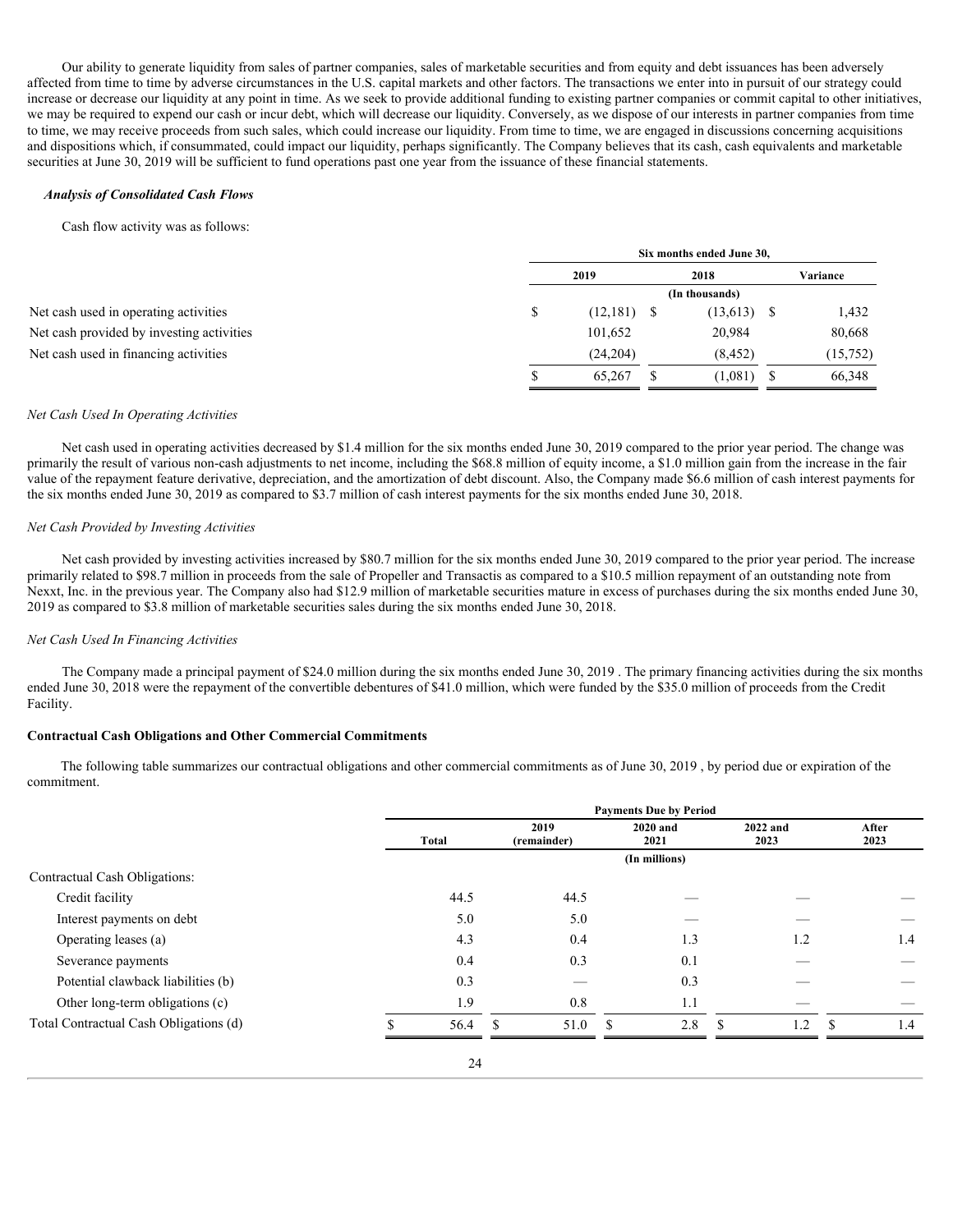- (a) In 2015, we entered into an agreement for the lease of our former principal executive offices which expires in April 2026. In March 2019, we entered into a sublease for these offices which is expected to result in aggregate sublease receipts of \$3.7 million through April 2026.
- (b) We are required to return a portion or all the distributions we received as a general partner of a private equity fund for further distribution to such fund's limited partners ("clawback"). Our ownership in the fund is 19%. The clawback liability is joint and several, such that we may be required to fund the clawback for other general partners should they default. We were notified by the fund's manager that the fund is being dissolved and \$1.0 million of our clawback liability was paid in the first quarter of 2017. The maximum clawback liability is \$0.3 million which is reflected in Other long-term liabilities on the Consolidated Balance Sheets at June 30, 2019 .
- (c) Reflects the estimated amount payable to a former Chairman and CEO under an ongoing agreement.
- (d) The maximum aggregate exposure under employment and severance agreements for remaining employees was approximately \$4.0 million at June 30, 2019 (not reflected in the table above).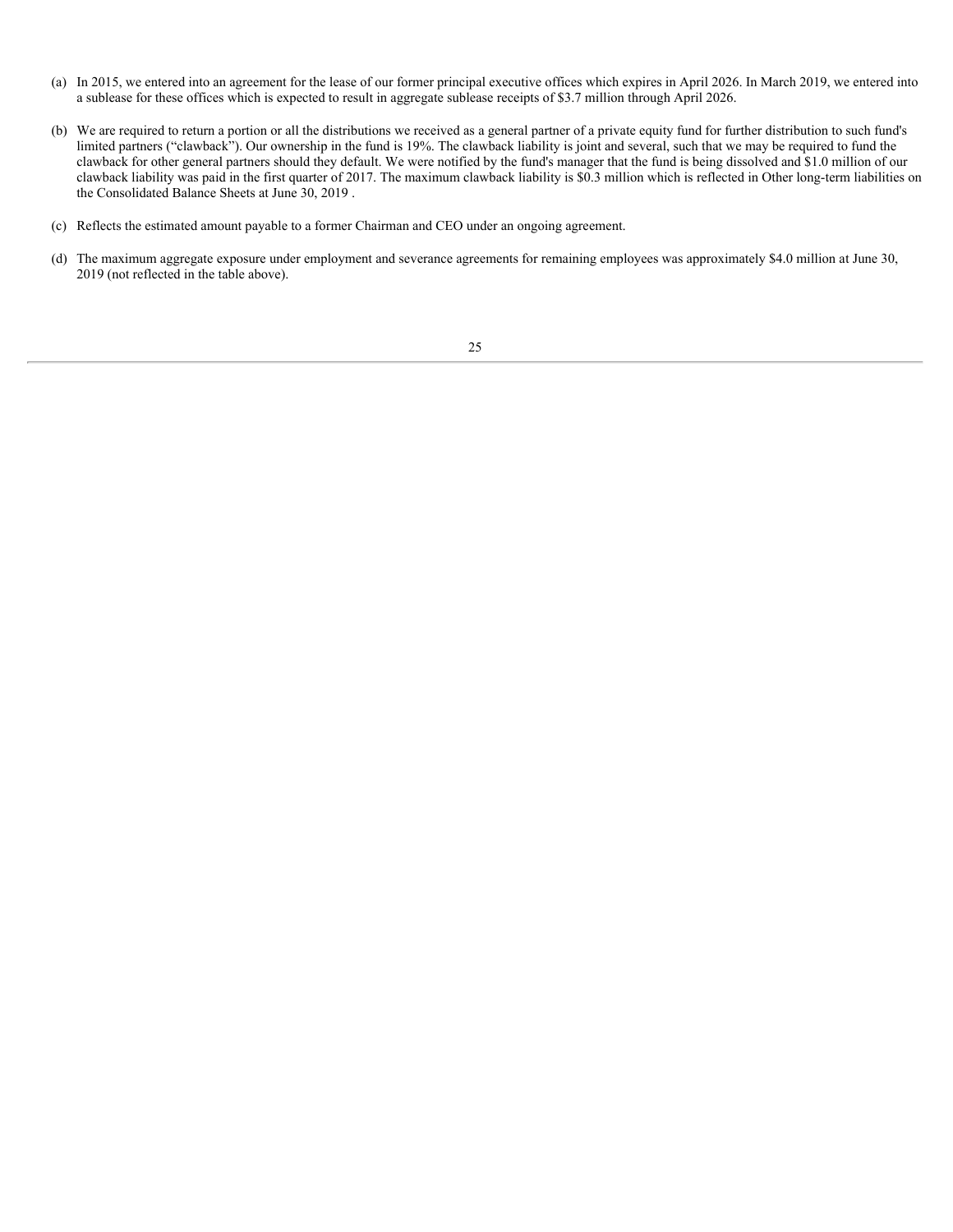## **Factors That May Affect Future Results**

You should carefully consider the information set forth below. The following risk factors describe situations in which our business, financial condition and/or results of operations could be materially harmed, and the value of our securities may be adversely affected. You should also refer to other information included or incorporated by reference in this report. In addition to our partner companies that are referenced in this section, we also hold relatively small interests in other enterprises where we do not exert significant influence and do not participate in management activities. In some cases, these interests relate to former partner companies. While these interests are relatively small on an individual basis, from time to time they may become material on an aggregate basis, especially as we continue to execute our strategy, and the risks described in this section may also apply to these other interests.

# *The intended monetization of our partner company interests and the return of value to shareholders are subject to factors beyond our control.*

In January 2018, we announced that we will not deploy any capital into new partner companies. We will instead focus on supporting, and maximizing monetization opportunities for, our existing partner company interests to return value to shareholders. However, this strategic plan may require providing additional capital and operational support to such existing partner companies and we may not be able to sell our partner company interests during any specific time frame or otherwise on desirable terms, if at all, and there can be no assurance as to how long this process will take or the results that this process will yield. There can be no assurance as to whether we will realize the value of escrowed proceeds, holdbacks or other contingent consideration, if any, associated with the sale of partner company interests. Additionally, there can be no assurance that we will be able to satisfy our liabilities during this process. Further, the method, timing and amount of any return of value resulting from the monetization of existing partner companies will be at the discretion of our Board of Directors and will depend on market and business conditions and our overall liabilities, capital structure and liquidity position.

## *The continuing costs and burdens associated with being a public company will constitute a much larger percentage of our expenses and we may in the future delist our Common Stock with the New York Stock Exchange and seek to deregister our Common Stock with the SEC.*

We will remain a public company and will continue to be subject to the listing standards of the New York Stock Exchange and SEC rules and regulations, including the Dodd-Frank Wall Street Reform and Consumer Protection Act and the Sarbanes-Oxley Act of 2002. The costs and burdens of being a public company will be a significant and continually increasing portion of our expenses if we are able to monetize partner company interests. As part of such monetization efforts, we will likely in the future, once the majority of our partner company interests have been monetized, delist our Common Stock from the New York Stock Exchange and seek to deregister our Common Stock with the SEC. However, there can be no assurance as to the timing of such transactions, or whether such transactions will be completed at all, and we will continue to face the costs and burdens of being a public company until such time as our Common Stock is delisted with the New York Stock Exchange and deregistered with the SEC.

# *Our principal business strategy depends upon our ability to make good decisions regarding the deployment of capital into, and subsequent disposition of, existing partner company interests and, ultimately, the performance of our partner companies, which is uncertain.*

If we make poor decisions regarding the deployment of capital into, and subsequent disposition of, existing partner companies, our business strategy will not succeed. If our partner companies do not succeed, the value of our assets could be significantly reduced and require substantial impairments or write-offs and our results of operations and the price of our common stock would be adversely affected. The risks relating to our partner companies include:

- most of our partner companies have a history of operating losses and/or limited operating history;
- the intense competition affecting the products and services our partner companies offer could adversely affect their businesses, financial condition, results of operations and prospects for growth;
- the inability to adapt to changing marketplaces;
- the inability to manage growth;
- the need for additional capital to fund their operations, which we may not be able to fund or which may not be available from third parties on acceptable terms, if at all;
- the inability to protect their proprietary rights and/or infringing on the proprietary rights of others;
- that our partner companies could face legal liabilities from claims made against them based upon their operations, products or work;
- the impact of economic downturns on their operations, results and growth prospects;
- the inability to attract and retain qualified personnel;
- the existence of government regulations and legal uncertainties may place financial burdens on the businesses of our partner companies; and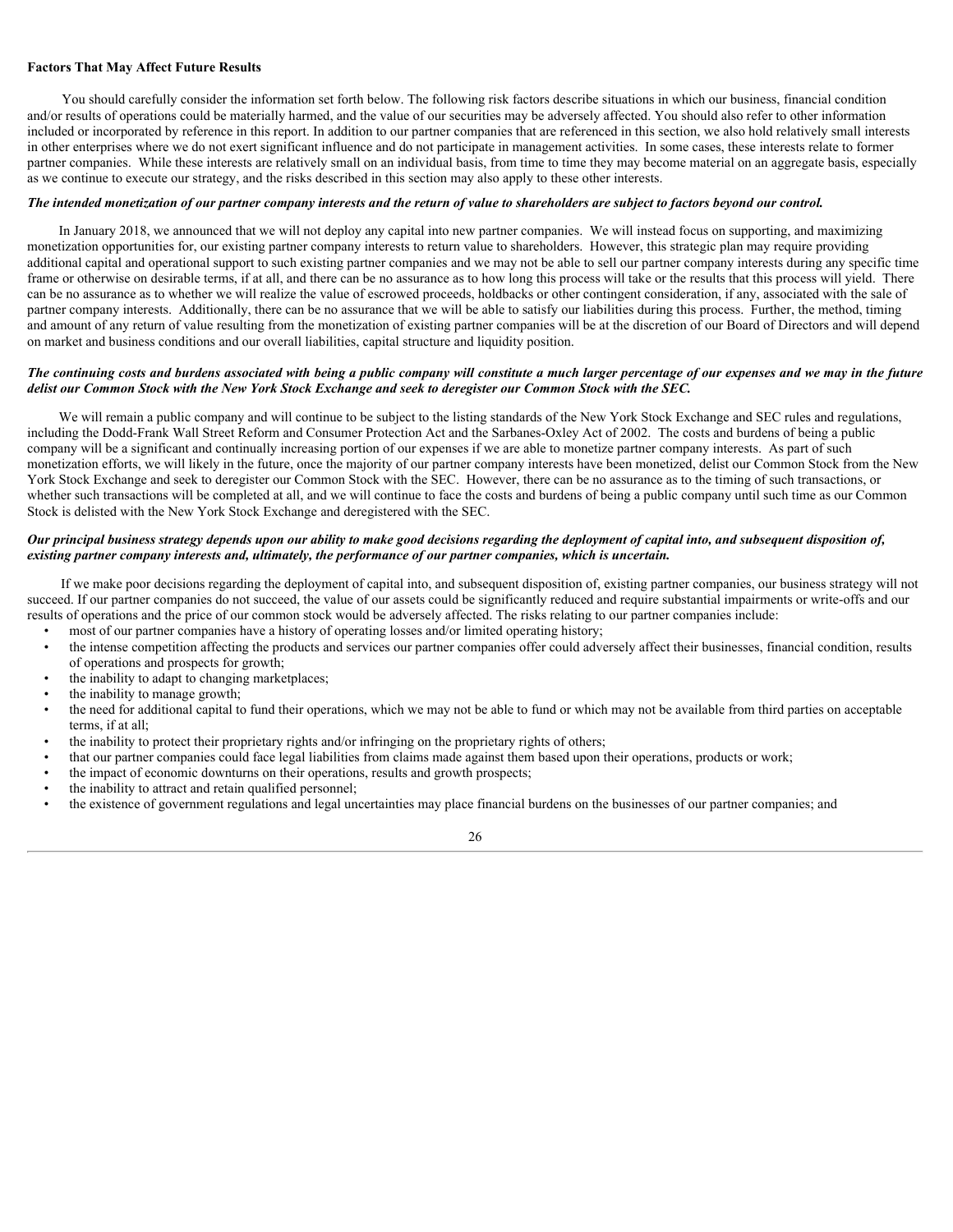• the inability to plan for and manage catastrophic events.

These and other risks are discussed in detail under the caption "Risks Related to Our Partner Companies" below.

# *As we execute against our strategy, a significant amount of our deployed capital may be concentrated in partner companies operating in the same or similar industries, limiting our diversification.*

Our capital deployments could be concentrated in several partner companies that operate in the same or similar industries. This may cause us to be more susceptible to any single economic, regulatory or other occurrence affecting those particular industries than we would otherwise be if our partner companies operated in more diversified industries.

## *Our business model does not rely upon, or plan for, the receipt of operating cash flows from our partner companies. Our partner companies do not provide us with cash flow from their operations. We rely on cash on hand, liquidity events and our ability to generate cash from capital raising activities to finance our operations.*

We need capital to fund the capital needs of our existing partner companies. We also need cash to finance our corporate overhead and meet our existing funding commitments. As a result, we have substantial cash requirements. Our partner companies do not provide us with cash flow from their operations. To the extent our partner companies generate any cash from operations, they generally retain the funds to develop their own businesses. As a result, we must rely on cash on hand, partner company liquidity events and new capital raising activities to meet our cash needs. If we are unable to find ways of monetizing our holdings or raising additional capital on attractive terms, we may face liquidity issues that will require us to constrain our ability to execute our business strategy and limit our ability to provide financial support to our existing partner companies.

# *Fluctuations in the price of the common stock of our publicly traded holdings may affect the price of our common stock.*

From time to time, we may hold equity interests in companies that are publicly traded. Fluctuations in the market prices of the common stock of publicly traded holdings may affect the price of our common stock. Historically, the market prices of our publicly traded holdings have been highly volatile and subject to fluctuations unrelated or disproportionate to operating performance.

## *We may be unable to obtain maximum value for our holdings or to sell our holdings on a timely basis.*

We hold significant positions in our partner companies. If we were to divest all or part of our holdings in a partner company, we may have to sell our interests at a relative discount to intrinsic value. For partner companies with publicly traded stock, we may be unable to sell our holdings at then-quoted market prices. The trading volume and public float in the common stock of a publicly traded partner company may be small relative to our holdings. As a result, any significant open-market divestiture by us of our holdings in such a partner company, if possible at all, would likely have a material adverse effect on the market price of its common stock and on our proceeds from such a divestiture. Additionally, we may not be able to take our partner companies public as a means of monetizing our position or creating shareholder value.

Registration and other requirements under applicable securities laws and contractual restrictions also may adversely affect our ability to dispose of our partner company holdings on a timely basis.

#### *Our success is dependent on our senior management.*

Our success is dependent on our senior management team's ability to execute our strategy. On April 6, 2018, we publicly announced a series of management changes intended to streamline our organizational structure and reduce our operating costs. These aggressive cost-reduction initiatives better aligned our cost structure with the strategy we announced in January 2018. A loss of one or more of the remaining members of our senior management team without adequate replacement could have a material adverse effect on us.

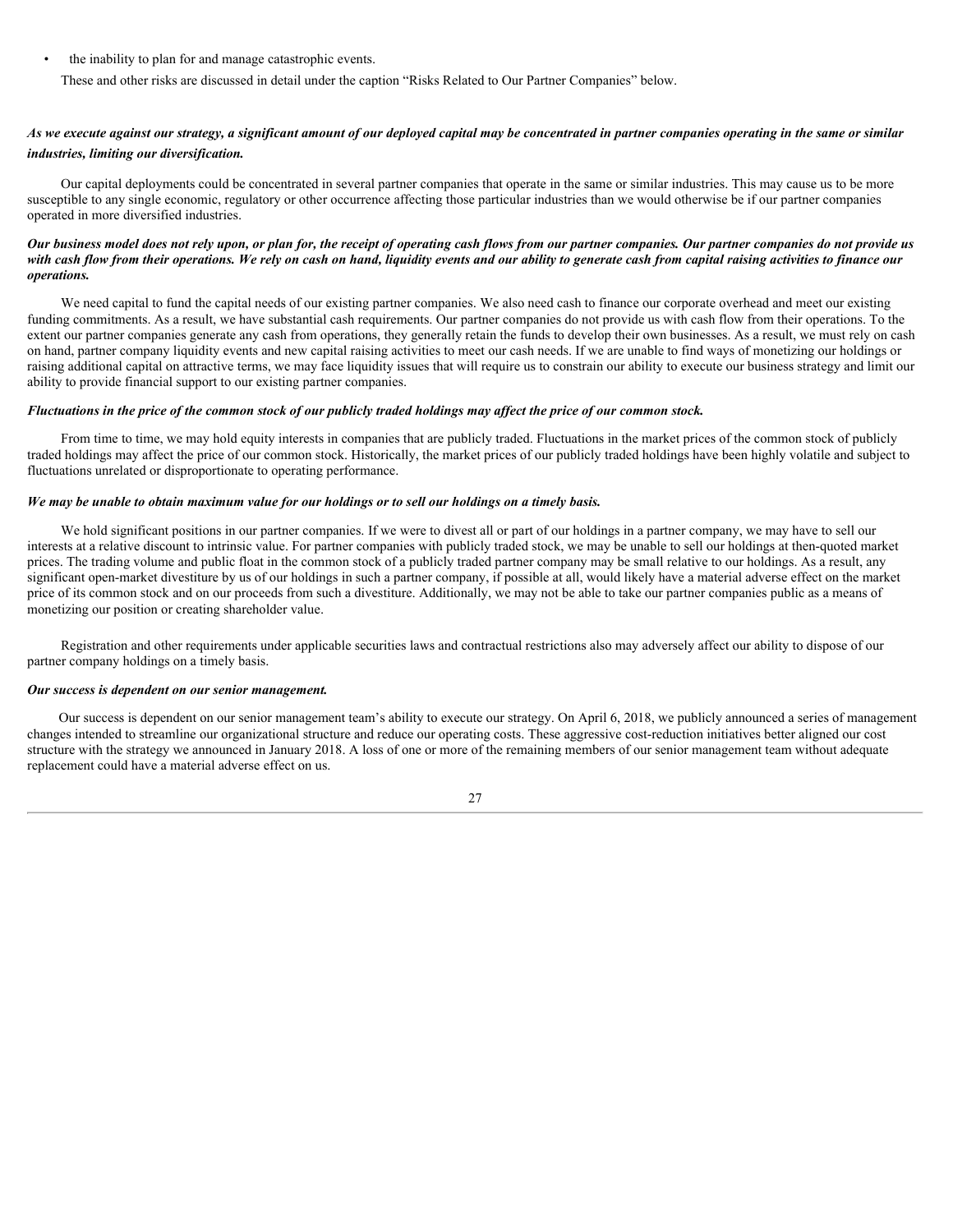#### *Our business strategy may not be successful if valuations in the market sectors in which our partner companies participate decline.*

Our strategy involves creating value for our shareholders by helping our partner companies build value and, if appropriate, accessing the public and private capital markets. Therefore, our success is dependent on the value of our partner companies as determined by the public and private capital markets. Many factors, including reduced market interest, may cause the market value of our partner companies to decline. If valuations in the market sectors in which our partner companies participate decline, their access to the public and private capital markets on terms acceptable to them may be limited.

#### *Our partner companies could make business decisions that are not in our best interests or with which we do not agree, which could impair the value of our holdings.*

Although we currently own a significant, influential interest in some of our partner companies, we do not maintain a controlling interest in any of our partner companies. Acquisitions of interests in partner companies in which we share or have no control, and the dilution of our interests in or loss of control of partner companies, will involve additional risks that could cause the performance of our interests and our operating results to suffer, including:

- the management of a partner company having economic or business interests or objectives that are different from ours; and
- the partner companies not taking our advice with respect to the financial or operating issues they may encounter.

Our inability to control our partner companies also could prevent us from assisting them, financially or otherwise, or could prevent us from liquidating our interests in them at a time or at a price that is favorable to us. Additionally, our partner companies may not act in ways that are consistent with our business strategy. These factors could hamper our ability to maximize returns on our interests and cause us to incur losses on our interests in these partner companies.

## *We may have to buy, sell or retain assets when we would otherwise not wish to do so in order to avoid registration under the Investment Company Act.*

The Investment Company Act of 1940 regulates companies which are engaged primarily in the business of investing, reinvesting, owning, holding or trading in securities. Under the Investment Company Act, a company may be deemed to be an investment company if it owns investment securities with a value exceeding 40% of the value of its total assets (excluding government securities and cash items) on an unconsolidated basis, unless an exemption or safe harbor applies. We refer to this test as the "40% Test." Securities issued by companies other than consolidated partner companies are generally considered "investment securities" for purposes of the Investment Company Act, unless other circumstances exist which actively involve the company holding such interests in the management of the underlying company. We are a company that partners with growth-stage companies to build value; we are not engaged primarily in the business of investing, reinvesting or trading in securities. We are in compliance with the 40% Test. Consequently, we do not believe that we are an investment company under the Investment Company Act.

We monitor our compliance with the 40% Test and seek to conduct our business activities to comply with this test. It is not feasible for us to be regulated as an investment company because the Investment Company Act rules are inconsistent with our strategy of actively helping our partner companies in their efforts to build value. In order to continue to comply with the 40% Test, we may need to take various actions which we would otherwise not pursue. For example, we may be limited in the manner or timing in which we sell our interests in a partner company. Our ownership levels also may be affected if our partner companies are acquired by third parties or if our partner companies issue stock which dilutes our ownership interest. The actions we may need to take to address these issues while maintaining compliance with the 40% Test could adversely affect our ability to create and realize value at our partner companies.

#### *Economic disruptions and downturns may have negative repercussions for us.*

Events in the United States and international capital markets, debt markets and economies may negatively impact our stock price and our ability to pursue certain tactical and strategic initiatives, such as accessing additional public or private equity or debt financing for us or for our partner companies and selling our interests in partner companies on terms acceptable to us and in time frames consistent with our expectations.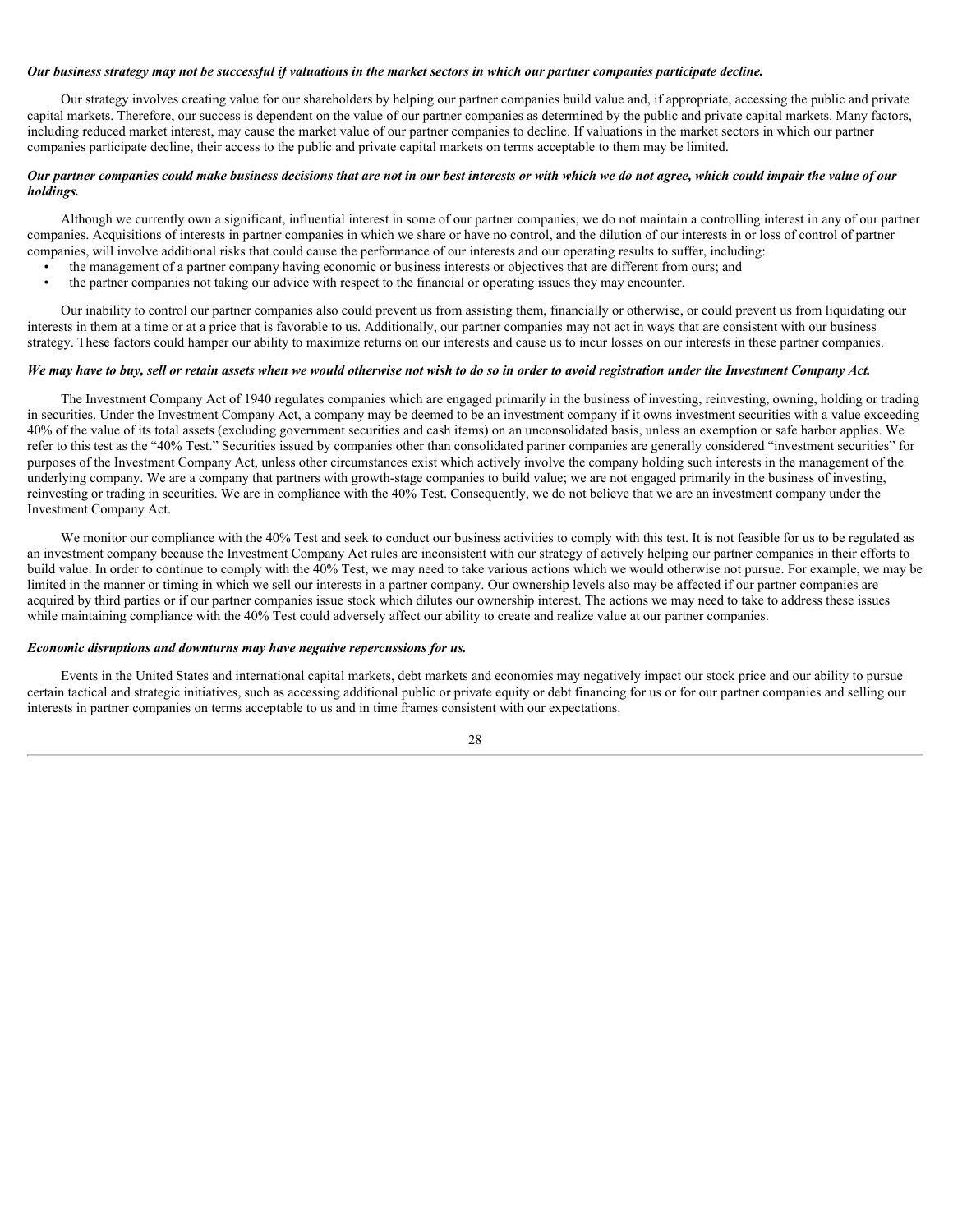#### *We cannot provide assurance that material weaknesses in our internal control over financial reporting will not be identified in the future.*

We cannot assure you that material weaknesses in our internal control over financial reporting will not be identified in the future. Any failure to maintain or implement required new or improved controls, or any difficulties we encounter in their implementation, could result in a material weakness, or could result in material misstatements in our Consolidated Financial Statements. These misstatements could result in a restatement of our Consolidated Financial Statements, cause us to fail to meet our reporting obligations and/or cause investors to lose confidence in our reported financial information, leading to a decline in our stock price.

#### **Risks Related to Our Partner Companies**

# *Most of our partner companies have a history of operating losses and/or limited operating history and may never be profitable.*

Most of our partner companies have a history of operating losses and/or limited operating history, have significant historical losses and may never be profitable. Many have incurred substantial costs to develop and market their products, have incurred net losses and cannot fund their cash needs from operations. We expect that the operating expenses of certain of our partner companies will increase substantially in the foreseeable future as they continue to develop products and services, increase sales and marketing efforts, and expand operations.

## *Our partner companies face intense competition, which could adversely affect their business, financial condition, results of operations and prospects for growth.*

There is intense competition in the technology marketplaces, and we expect competition to intensify in the future. Our business, financial condition, and results of operations will be materially adversely affected if our partner companies are not able to compete successfully. Many of the present and potential competitors may have greater financial, technical, marketing and other resources than those of our partner companies. This may place our partner companies at a disadvantage in responding to the offerings of their competitors, technological changes or changes in client requirements. Also, our partner companies may be at a competitive disadvantage because many of their competitors have greater name recognition, more extensive client bases and a broader range of product offerings. In addition, our partner companies may compete against one another.

#### *The success or failure of many of our partner companies is dependent upon the ultimate effectiveness of newly-created technologies, medical devices, financial services, healthcare diagnostics, etc.*

Our partner companies' business strategies are often highly dependent upon the successful launch and commercialization of an innovative technology or device, including, without limitation, technologies or devices used in healthcare, financial services or digital media. Despite all of our efforts to understand the research and development underlying the innovation or creation of such technologies and devices before we deploy capital into a partner company, sometimes the performance of the technology or device does not match our expectations or those of our partner company. In those situations, it is likely that we will incur a partial or total loss of the capital which we deployed in such partner company.

#### *Our partner companies may fail if they do not adapt to changing marketplaces.*

If our partner companies fail to adapt to changes in technology and customer and supplier demands, they may not become or remain profitable. There is no assurance that the products and services of our partner companies will achieve or maintain market penetration or commercial success, or that the businesses of our partner companies will be successful.

The technology marketplaces are characterized by:

- rapidly changing technology;
- evolving industry standards;
- frequent introduction of new products and services;
- shifting distribution channels:
- evolving government regulation;
- frequently changing intellectual property landscapes; and
- changing customer demands.

Our future success will depend on our partner companies' ability to adapt to these evolving marketplaces. They may not be able to adequately or economically adapt their products and services, develop new products and services or establish and maintain effective distribution channels for their products and services. If our partner companies are unable to offer competitive products and services or maintain effective distribution channels, they will sell fewer products and services and forego potential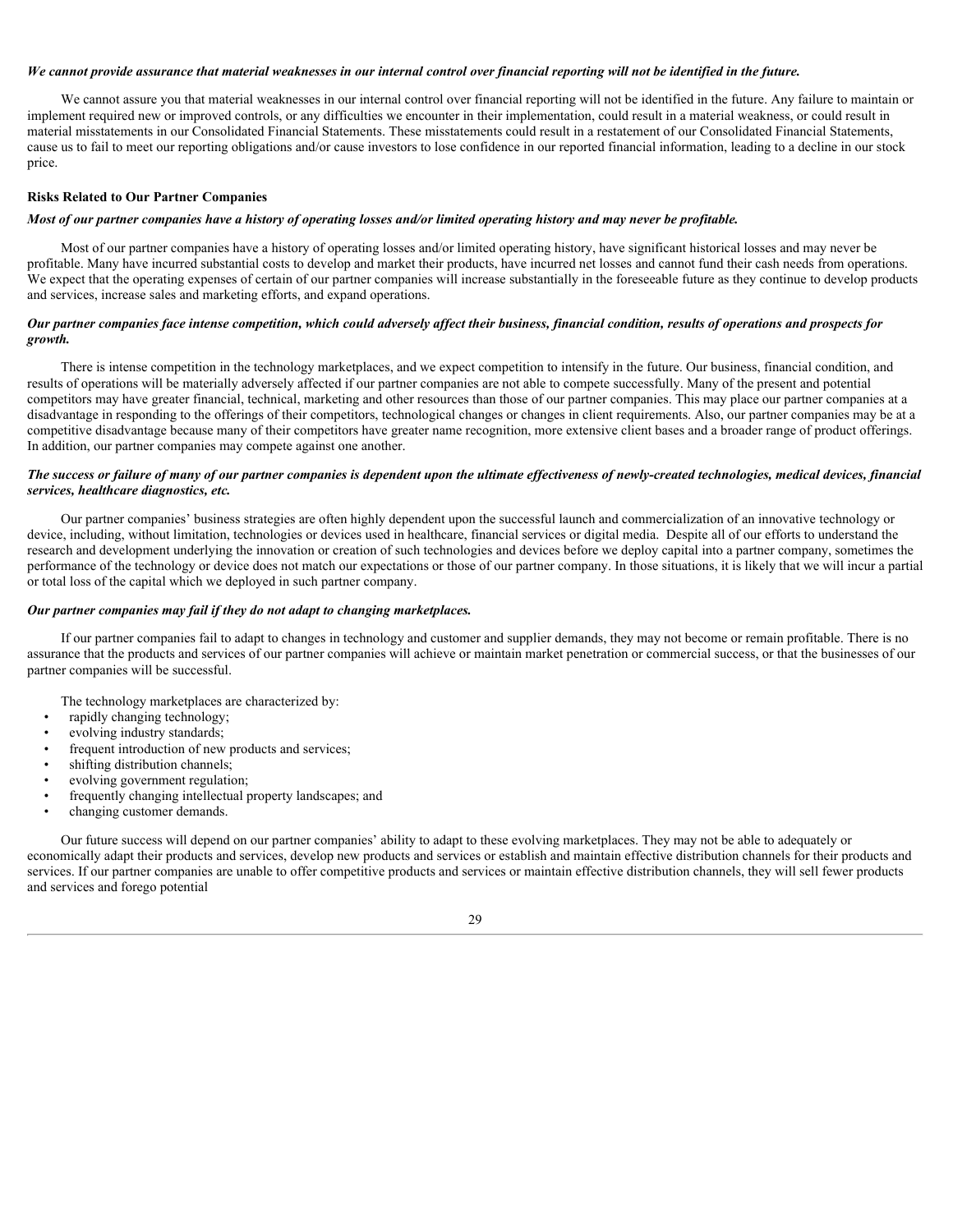revenue, possibly causing them to lose money. In addition, we and our partner companies may not be able to respond to the marketplace changes in an economically efficient manner, and our partner companies may become or remain unprofitable.

#### *Our partner companies may grow rapidly and may be unable to manage their growth.*

We expect some of our partner companies to grow rapidly. Rapid growth often places considerable operational, managerial and financial strain on a business. To successfully manage rapid growth, our partner companies must, among other things:

- improve, upgrade and expand their business infrastructures;
- scale up production operations;
- develop appropriate financial reporting controls;
- attract and retain qualified personnel; and
- maintain appropriate levels of liquidity.

If our partner companies are unable to manage their growth successfully, their ability to respond effectively to competition and to achieve or maintain profitability will be adversely affected.

## *Based on our business model, some or all of our partner companies will need to raise additional capital to fund their operations at any given time. We may not be able to, or decline to, fund some or all of such amounts and such amounts may not be available from third parties on acceptable terms, if at all. Further, if our partner companies do raise additional capital from third parties, either debt or equity, such capital may rank senior to, or dilute, our interests in such companies.*

We cannot be certain that our partner companies will be able to obtain additional financing on favorable terms when needed, if at all. We may not be able to, or decline to, provide partner companies with sufficient capital resources to enable them to reach a cash-flow positive position or a sale of the company. General economic disruptions and downturns may also negatively affect the ability of some of our partner companies to fund their operations from other stockholders and capital sources. We also may fail to accurately project the capital needs of partner companies. If partner companies need capital but are not able to raise capital from us or other outside sources, they may need to cease or scale back operations. In such event, our interest in any such partner company will become less valuable. If our partner companies raise additional capital from third parties, either debt or equity, such capital may be dilutive, making our interests less valuable or if such capital ranks senior to the capital we have deployed, such capital may entitle its holders to receive returns of capital before we are entitled to receive any return of our deployed capital. Also, in the event of any insolvency, liquidation, dissolution, reorganization or bankruptcy of a partner company, holders of such partner company's instruments that rank senior to our deployed capital will typically be entitled to receive payment in full before we receive any return of our deployed capital. After returning such senior capital, such partner company may not have any remaining assets to use for returning capital to us, causing us to lose some or all of our deployed capital in such partner company.

# *Economic disruptions and downturns may negatively affect our partner companies' plans and their results of operations.*

Many of our partner companies are largely dependent upon outside sources of capital to fund their operations. Disruptions in the availability of capital from such sources will negatively affect the ability of such partner companies to pursue their business models and will force such companies to revise their growth and development plans accordingly. Any such changes will, in turn, negatively affect our ability to realize the value of our capital deployments in such partner companies.

In addition, downturns in the economy as well as possible governmental responses to such downturns and/or to specific situations in the economy could affect the business prospects of certain of our partner companies, including, but not limited to, in the following ways: weaknesses in the financial services industries; reduced business and/or consumer spending; and/or systemic changes in the ways the healthcare system operates in the United States.

## *Some of our partner companies may be unable to protect their proprietary rights and may infringe on the proprietary rights of others.*

Our partner companies assert various forms of intellectual property protection. Intellectual property may constitute an important part of partner company assets and competitive strengths. Federal law, most typically copyright, patent, trademark and trade secret laws, generally protects intellectual property rights. Although we expect that our partner companies will take reasonable efforts to protect the rights to their intellectual property, third parties may develop similar intellectual property independently. Moreover, the complexity of international trade secret, copyright, trademark and patent law, coupled with the limited resources of our partner companies and the demands of quick delivery of products and services to market, create a risk that partner company efforts to prevent misappropriation of their technology will prove inadequate.

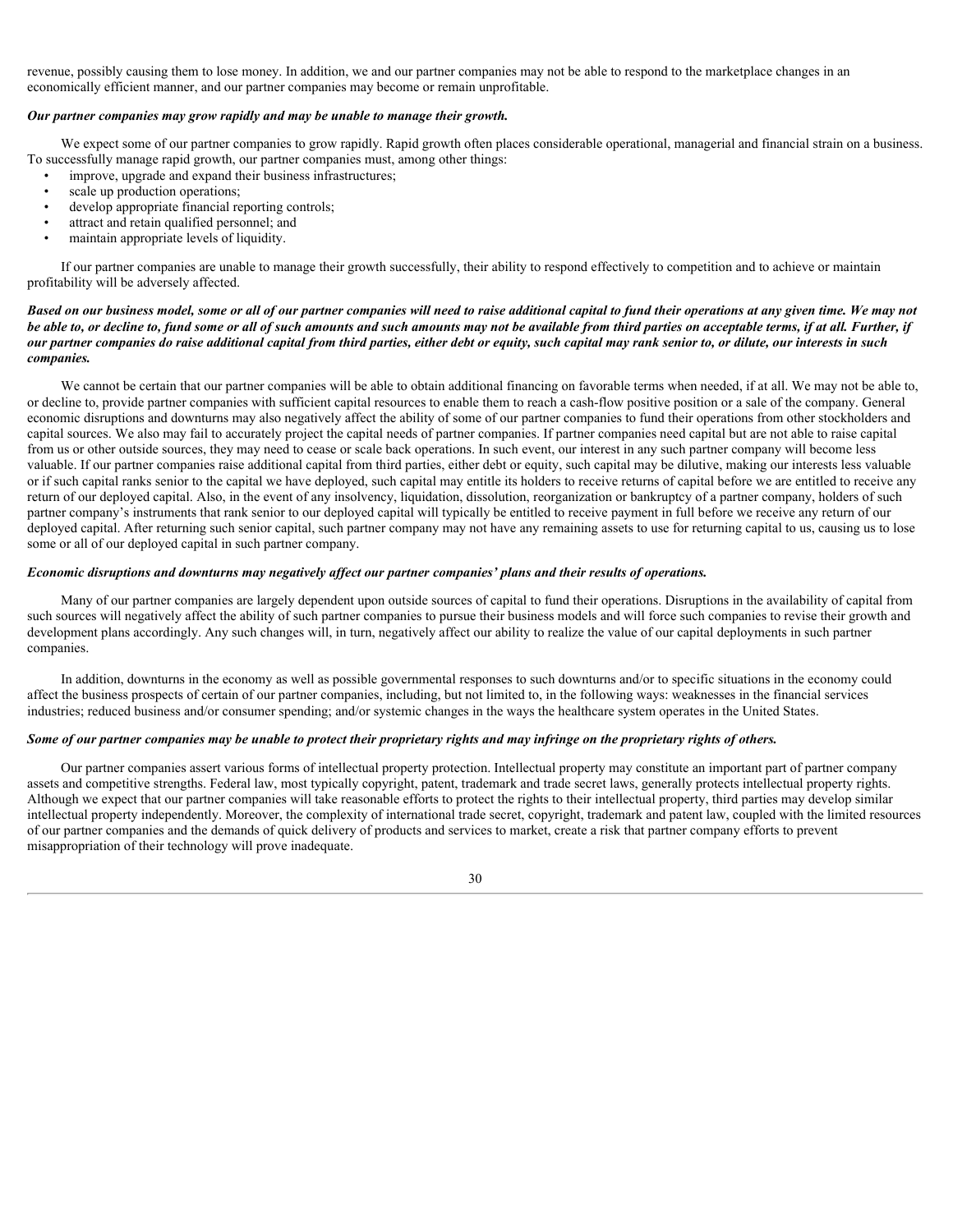Some of our partner companies also license intellectual property from third parties and it is possible that they could become subject to infringement actions based upon their use of the intellectual property licensed from those third parties. Our partner companies generally obtain representations as to the origin and ownership of such licensed intellectual property. However, this may not adequately protect them. Any claims against our partner companies' proprietary rights, with or without merit, could subject the companies to costly litigation and divert their technical and management personnel from other business concerns. If our partner companies incur costly litigation and their personnel are not effectively deployed, the expenses and losses incurred by our partner companies will increase and their profits, if any, will decrease.

Third parties have and may assert infringement or other intellectual property claims against our partner companies based on their patents or other intellectual property claims. Even though we believe our partner companies' products do not infringe any third party's patents, they may have to pay substantial damages, possibly including treble damages, if it is ultimately determined that they do. They may have to obtain a license to sell their products if it is determined that their products infringe on another person's intellectual property. Our partner companies might be prohibited from selling their products before they obtain a license, which, if available at all, may require them to pay substantial royalties. Even if infringement claims against our partner companies are without merit, defending these types of lawsuits takes significant time, is expensive and may divert management attention from other business concerns.

#### *Certain of our partner companies could face legal liabilities from claims made against their operations, products or work.*

Because manufacture and sale of certain partner company products entail an inherent risk of product liability, certain partner companies maintain product liability insurance. Although none of our current partner companies have experienced any material losses in this regard, there can be no assurance that they will be able to maintain or acquire adequate product liability insurance in the future and any product liability claim could have a material adverse effect on a partner company's financial stability, revenues and results of operations. In addition, many of the engagements of our partner companies involve projects that are critical to the operation of their clients' businesses. If our partner companies fail to meet their contractual obligations, they could be subject to legal liability, which could adversely affect their business, operating results and financial condition. Partner company contracts typically include provisions designed to limit their exposure to legal claims relating to their services and products. However, these provisions may not protect our partner companies or may not be enforceable. Also, some of our partner companies depend on their relationships with their clients and their reputation for high-quality services and integrity to retain and attract clients. As a result, claims made against our partner companies' work may damage their reputation, which in turn could impact their ability to compete for new work and negatively impact their revenue and profitability.

#### *Our partner companies' success depends on their ability to attract and retain qualified personnel.*

Our partner companies depend upon their ability to attract and retain senior management and key personnel, including trained technical and marketing personnel. Our partner companies also will need to continue to hire additional personnel as they expand. Although our current partner companies have not been the subject of a work stoppage, any future work stoppage could have a material adverse effect on their respective operations. A shortage in the availability of the requisite qualified personnel or work stoppage would limit the ability of our partner companies to grow, to increase sales of their existing products and services, and to launch new products and services.

#### *Government regulations and legal uncertainties may place financial burdens on the businesses of our partner companies.*

Failure to comply with applicable requirements of the FDA or comparable regulation in foreign countries can result in fines, recall or seizure of products, total or partial suspension of production, withdrawal of existing product approvals or clearances, refusal to approve or clear new applications or notices and criminal prosecution. Manufacturers of pharmaceuticals and medical diagnostic devices and operators of laboratory facilities are subject to strict federal and state regulation regarding validation and the quality of manufacturing and laboratory facilities. Failure to comply with these quality regulation systems requirements could result in civil or criminal penalties or enforcement proceedings, including the recall of a product or a "cease distribution" order. The enactment of any additional laws or regulations that affect healthcare insurance policy and reimbursement (including Medicare reimbursement) could negatively affect some of our partner companies. If Medicare or private payers change the rates at which our partner companies or their customers are reimbursed by insurance providers for their products, such changes could adversely impact our partner companies.

## *Some of our partner companies may be subject to significant environmental, health, data security and safety regulation.*

Some of our partner companies may be subject to licensing and regulation under federal, state and local laws and regulations relating to the protection of the environment and human health and safety, including laws and regulations relating to the handling, transportation and disposal of medical specimens, infectious and hazardous waste and radioactive materials, as well as to the safety and health of manufacturing and laboratory employees. In addition, some of our partner companies are subject to federal, state and local financial securities and data security regulations, including, without limitation, the Health

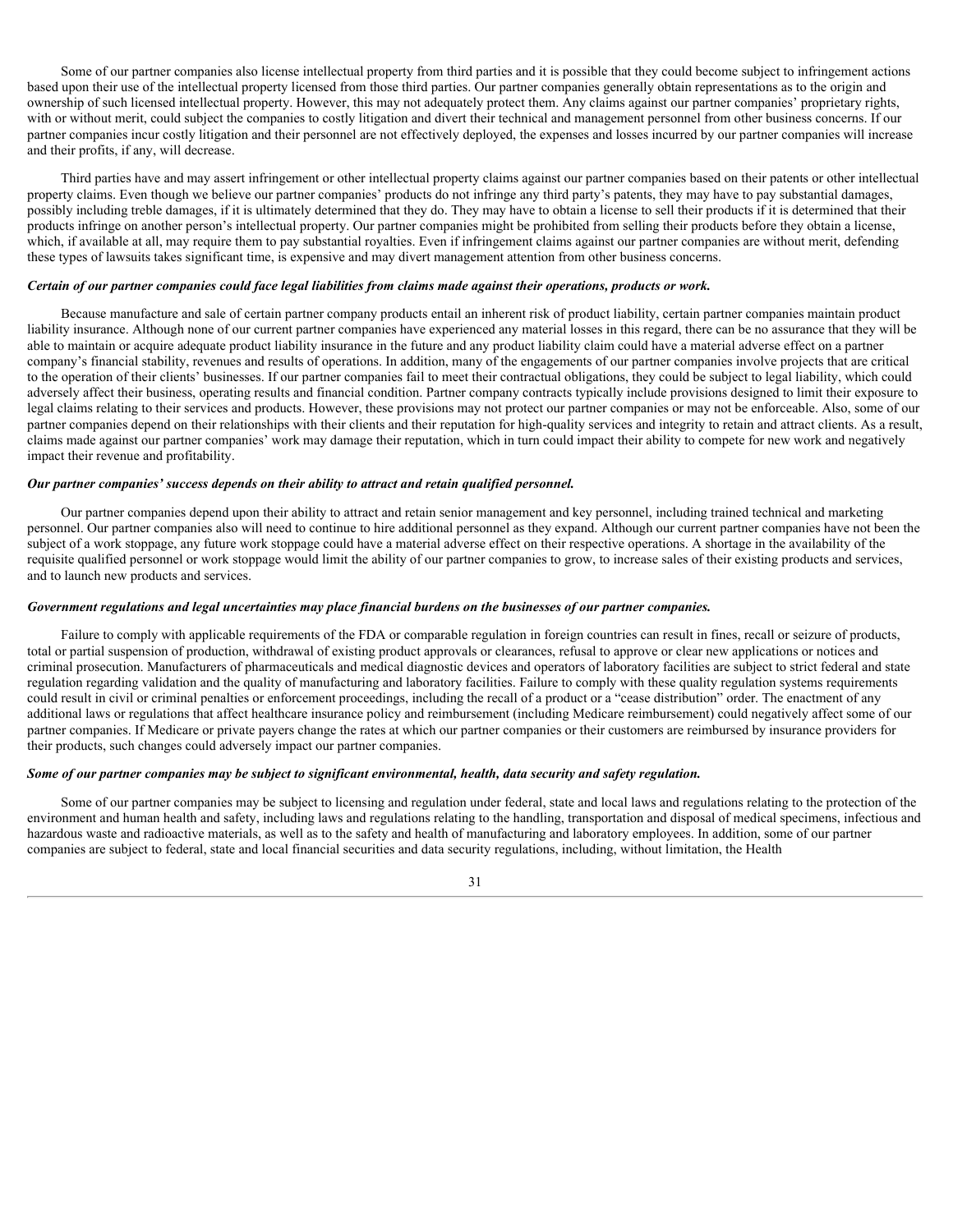Insurance Portability and Accountability Act of 1996, as amended, and the European General Data Protection Regulation, which impose varying degrees of additional obligations, costs and risks upon such partner companies, including the imposition of significant penalties in the event of any non-compliance. Further, the federal Occupational Safety and Health Administration has established extensive requirements relating to workplace safety. Compliance with such regulations could increase operating costs at certain of our partner companies, and the failure to comply could negatively affect the operations and results of some of our partner companies.

#### *Catastrophic events may disrupt our partner companies' businesses.*

Some of our partner companies are highly automated businesses and rely on their network infrastructure, various software applications and many internal technology systems and data networks for their customer support, development, sales and marketing and accounting and finance functions. Further, some of our partner companies provide services to their customers from data center facilities in multiple locations. Some of these data centers are operated by third parties, and the partner companies have limited control over those facilities. A disruption or failure of these systems or data centers in the event of a natural disaster, telecommunications failure, power outage, cyber-attack, war, terrorist attack or other catastrophic event could cause system interruptions, reputational harm, delays in product development, breaches of data security and loss of critical data. Such an event could also prevent the partner companies from fulfilling customer orders or maintaining certain service level requirements, particularly in respect of their SaaS offerings. While certain of our partner companies have developed certain disaster recovery plans and maintain backup systems to reduce the potentially adverse effect of such events, a catastrophic event that resulted in the destruction or disruption of any of their data centers or their critical business or information technology systems could severely affect their ability to conduct normal business operations and, as a result, their business, operating results and financial condition could be adversely affected.

We cannot provide assurance that our partner companies' disaster recovery plans will address all of the issues they may encounter in the event of a disaster or other unanticipated issue, and their business interruption insurance may not adequately compensate them for losses that may occur from any of the foregoing. In the event that a natural disaster, terrorist attack or other catastrophic event were to destroy any part of their facilities or interrupt their operations for any extended period of time, or if harsh weather or health conditions prevent them from delivering products in a timely manner, their business, financial condition and operating results could be adversely affected.

#### <span id="page-31-0"></span>**Item 3.** *Quantitative and Qualitative Disclosures About Market Risk*

There have been no material changes to the information we previously disclosed under Item 7A of Part II of our Annual Report on Form 10-K for the year ended December 31, 2018, filed with the SEC on March 1, 2019.

#### <span id="page-31-1"></span>**Item 4.** *Controls and Procedures*

#### (a) Evaluation of Disclosure Controls and Procedures

Our management, with the participation of our Chief Executive Officer and Chief Financial Officer, evaluated the effectiveness of our disclosure controls and procedures as of the end of the period covered by this report. Based on that evaluation, the Chief Executive Officer and Chief Financial Officer concluded that our disclosure controls and procedures as of June 30, 2019 are functioning effectively to provide reasonable assurance that the information required to be disclosed by us in reports filed under the Securities Exchange Act of 1934 is (i) recorded, processed, summarized and reported within the time periods specified in the SEC's rules and forms and (ii) accumulated and communicated to our management, including the Chief Executive Officer and Chief Financial Officer, as appropriate to allow timely decisions regarding disclosure. A controls system cannot provide absolute assurance that the objectives of the controls system are met, and no evaluation of controls can provide absolute assurance that all control issues and instances of fraud, if any, within a company have been detected.

#### (b) Change in Internal Control over Financial Reporting

No change in our internal control over financial reporting occurred during our most recent fiscal quarter that has materially affected, or is reasonably likely to materially affect, our internal control over financial reporting.

#### <span id="page-31-2"></span>**PART II**

# **OTHER INFORMATION**

#### **Item 1.** *Legal Proceedings*

None.

## <span id="page-31-3"></span>**Item 1A.** *Risk Factors*

Except as included under the heading "Factors That May Affect Future Results" above, there have been no material changes in our risk factors from the information set forth in our Annual Report on Form 10-K for the year ended December 31, 2018.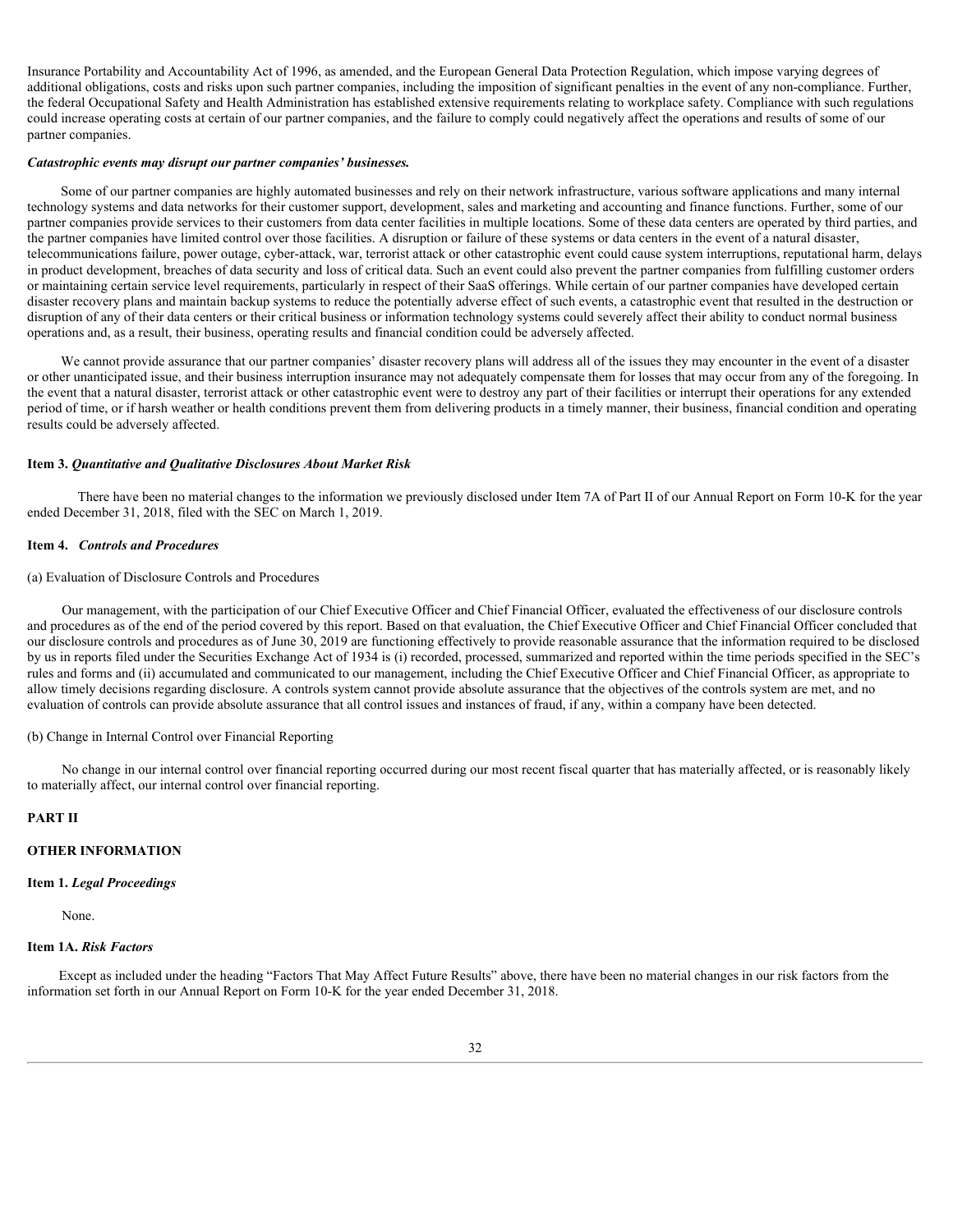# <span id="page-32-0"></span>**Item 2.** *Unregistered Sales of Equity Securities and Use of Proceeds*

The following table provides information about purchases of equity securities by the Company and affiliated purchasers of the Company, during the quarter ended June 30, 2019, which equity securities are registered pursuant to Section 12 of the Securities Exchange Act of 1934, as amended (the "Exchange Act"):

| Period                         | <b>Total Number</b><br>of Shares<br>Purchased (a) | Average<br><b>Price Paid</b><br>Per Share | <b>Total Number of Shares</b><br>Purchased as Part of<br><b>Publicly Announced</b><br>Plan (b) | <b>Maximum Number (or</b><br><b>Approximate Dollar Value) of</b><br><b>Shares that May Yet Be</b><br><b>Purchased Under the</b><br>Plan (b) |
|--------------------------------|---------------------------------------------------|-------------------------------------------|------------------------------------------------------------------------------------------------|---------------------------------------------------------------------------------------------------------------------------------------------|
| April 1, 2019 - April 30, 2019 | $\hspace{0.1mm}-\hspace{0.1mm}$                   | $\hspace{0.1mm}-\hspace{0.1mm}$           | $\hspace{0.05cm}$                                                                              | 14,636,135                                                                                                                                  |
| May 1, 2019 - May 31, 2019     | $\overline{\phantom{a}}$                          |                                           | $\overline{\phantom{m}}$<br>$\overline{\phantom{a}}$                                           | 14,636,135                                                                                                                                  |
| June 1, 2019 - June 30, 2019   | 2,439                                             | 12.65                                     | $\overline{\phantom{m}}$                                                                       | 14,636,135                                                                                                                                  |
| Total                          | 2,439                                             | 12.65                                     |                                                                                                |                                                                                                                                             |
|                                |                                                   |                                           |                                                                                                |                                                                                                                                             |

(a) During the second quarter of 2019, the Company repurchased an aggregate of 2 thousand shares of its common stock initially issued as restricted stock awards to employees and subsequently withheld from employees to satisfy the statutory withholding tax liability upon the vesting of such restricted stock awards.

(b) In July 2015, our Board of Directors authorized the Company to repurchase shares of its outstanding common stock with an aggregate value of up to \$25.0 million. These repurchases may be made in open market or privately negotiated transactions, including under plans complying with Rule 10b5-1 of the Exchange Act, based on market conditions, stock price, and other factors. The share repurchase program does not obligate the Company to acquire any specific number of shares. Under the amended credit facility, the Company is restricted from repurchasing shares of its common stock until such time as the amended credit facility is repaid in full.

# <span id="page-32-1"></span>**Item 3.** *Defaults Upon Senior Securities*

None.

# <span id="page-32-2"></span>**Item 4.** *Mine Safety Disclosures*

Not applicable.

## <span id="page-32-3"></span>**Item 5.** *Other Information*

None.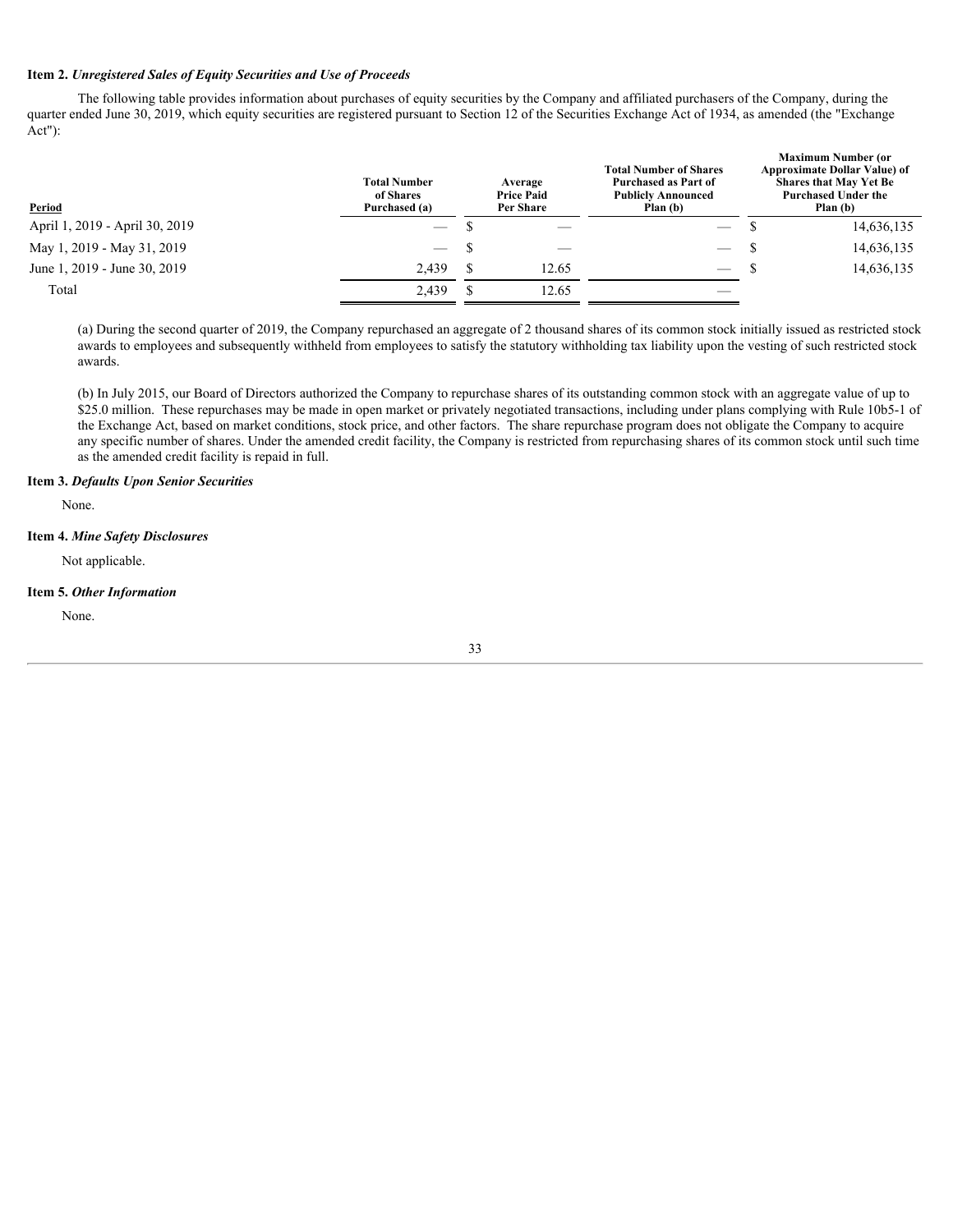# <span id="page-33-0"></span>**Item 6.** *Exhibits*

(a) Exhibits.

The following is a list of exhibits required by Item 601 of Regulation S-K to be filed as part of this Report. For exhibits that previously have been filed, the Registrant incorporates those exhibits herein by reference. Documents which are incorporated by reference to filings by parties other than the Registrant are identified in a footnote to this table.

| <b>Exhibit Number</b>   |                    | <b>Description</b>                                                                                                                                                                                                                                                                                                                                                                                                                                                                                                                                                                 |
|-------------------------|--------------------|------------------------------------------------------------------------------------------------------------------------------------------------------------------------------------------------------------------------------------------------------------------------------------------------------------------------------------------------------------------------------------------------------------------------------------------------------------------------------------------------------------------------------------------------------------------------------------|
| $31.1 \;{\rm \ddagger}$ |                    | Certification of Brian J. Sisko pursuant to Rules 13a-15(e) and $15d-15(e)$ of the Securities Exchange Act of 1934.                                                                                                                                                                                                                                                                                                                                                                                                                                                                |
| $31.2 \;{\dagger}$      |                    | Certification of Mark A. Herndon pursuant to Rules 13a-15(e) and $15d-15(e)$ of the Securities Exchange Act of 1934.                                                                                                                                                                                                                                                                                                                                                                                                                                                               |
| $32.1 \;$ ‡             |                    | Certification of Brian J. Sisko pursuant to 18 U.S.C. Section 1350, as adopted pursuant to Section 906 of the Sarbanes-Oxley Act of<br><u>2002.</u>                                                                                                                                                                                                                                                                                                                                                                                                                                |
| $32.2 \;$ $\ddagger$    |                    | Certification of Mark A. Herndon pursuant to 18 U.S.C. Section 1350, as adopted pursuant to Section 906 of the Sarbanes-Oxley Act of<br><u>2002.</u>                                                                                                                                                                                                                                                                                                                                                                                                                               |
| 101                     |                    | The following materials from Safeguard Scientifics, Inc. Quarterly Report on Form 10-Q for the quarter ended June 30, 2019, formatted<br>in XBRL (eXtensible Business Reporting Language); (i) Consolidated Balance Sheets (unaudited); (ii) Consolidated Statements of<br>Operations (unaudited); (iii) Consolidated Statements of Comprehensive Income (Loss) (unaudited); (iv) Condensed Consolidated<br>Statements of Cash Flows (unaudited); (v) Consolidated Statement of Changes in Equity (unaudited); and (vi) Notes to Consolidated<br>Financial Statements (unaudited). |
| Ť.                      | Filed herewith     |                                                                                                                                                                                                                                                                                                                                                                                                                                                                                                                                                                                    |
|                         | Furnished herewith |                                                                                                                                                                                                                                                                                                                                                                                                                                                                                                                                                                                    |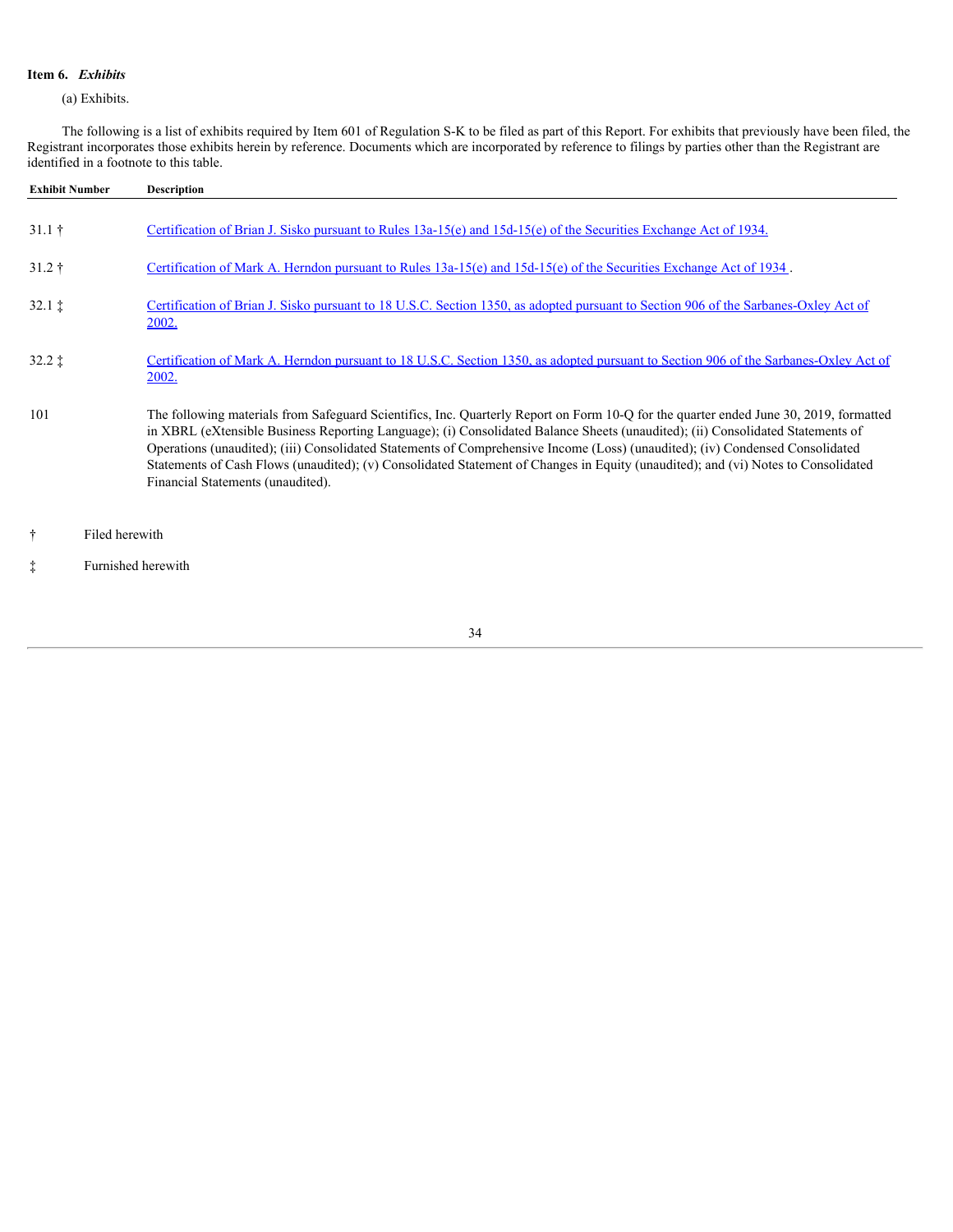# **SIGNATURES**

<span id="page-34-0"></span>Pursuant to the requirements of the Securities Exchange Act of 1934, the Registrant has duly caused this report to be signed on its behalf by the undersigned thereunto duly authorized.

Date: August 9, 2019 /s/ Brian J. Sisko

Date: August 9, 2019 /s/ Mark A. Herndon

SAFEGUARD SCIENTIFICS, INC.

 Brian J. Sisko *President and Chief Executive Officer*

 Mark A. Herndon *Senior Vice President and Chief Financial Officer*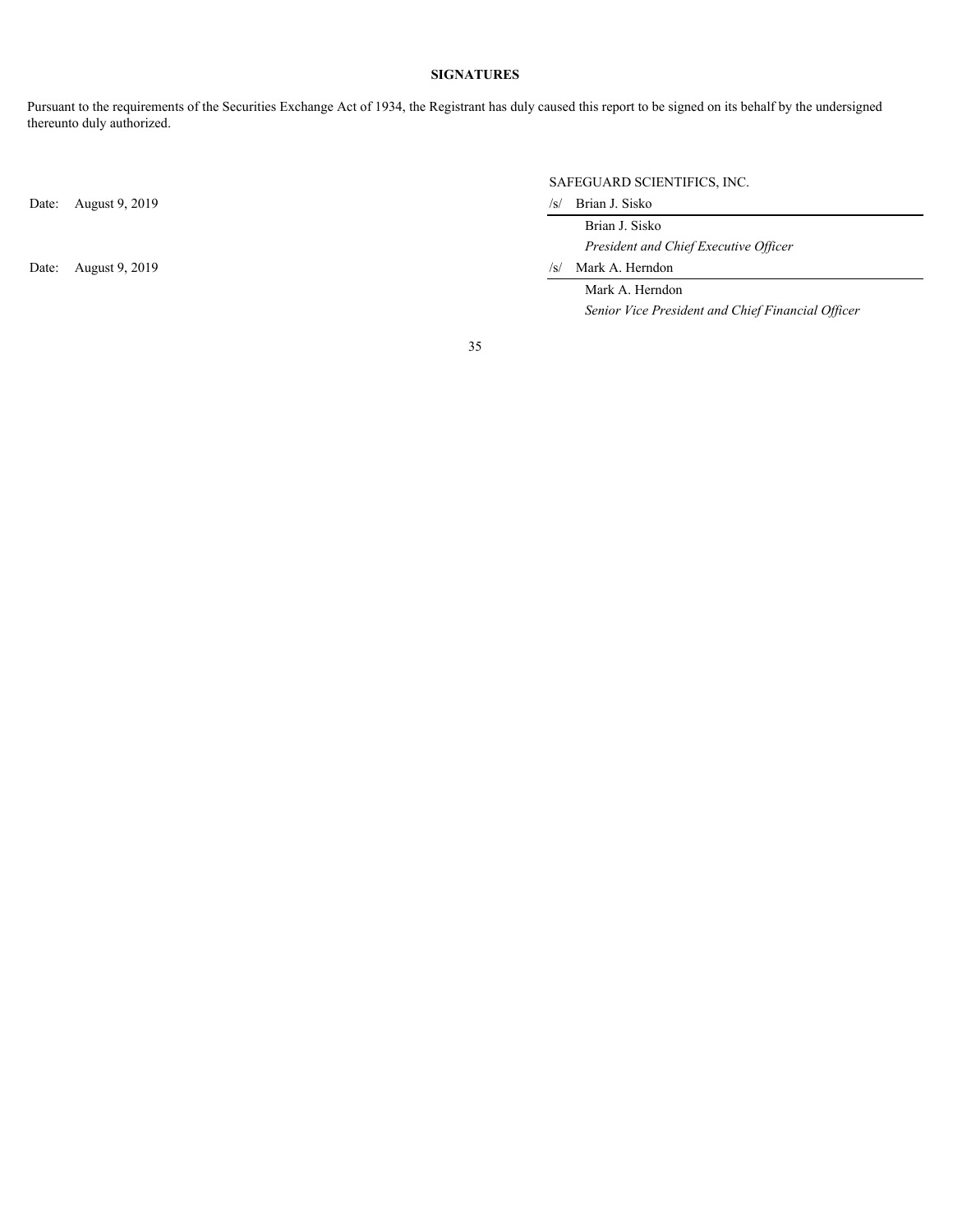# **CERTIFICATION**

<span id="page-35-0"></span>I, Brian J. Sisko, certify that:

- 1. I have reviewed this Quarterly Report on Form 10-Q of Safeguard Scientifics, Inc.;
- 2. Based on my knowledge, this report does not contain any untrue statement of a material fact or omit to state a material fact necessary to make the statements made, in light of the circumstances under which such statements were made, not misleading with respect to the period covered by this report;
- 3. Based on my knowledge, the financial statements, and other financial information included in this report, fairly present in all material respects the financial condition, results of operations and cash flows of the registrant as of, and for, the periods presented in this report;
- 4. The registrant's other certifying officer and I are responsible for establishing and maintaining disclosure controls and procedures (as defined in Exchange Act Rules  $13a-15(e)$  and  $15d-15(e)$ ) and internal control over financial reporting (as defined in Exchange Act Rules  $13a-15(f)$ ) and  $15d-15(f)$ ) for the registrant and have:
	- a. designed such disclosure controls and procedures, or caused such disclosure controls and procedures to be designed under our supervision, to ensure that material information relating to the registrant, including its consolidated subsidiaries, is made known to us by others within those entities, particularly during the period in which this report is being prepared;
	- b. designed such internal control over financial reporting, or caused such internal control over financial reporting to be designed under our supervision, to provide reasonable assurance regarding the reliability of financial reporting and the preparation of financial statements for external purposes in accordance with generally accepted accounting principles;
	- c. evaluated the effectiveness of the registrant's disclosure controls and procedures and presented in this report our conclusions about the effectiveness of the disclosure controls and procedures, as of the end of the period covered by this report based on such evaluation; and
	- d. disclosed in this report any change in the registrant's internal control over financial reporting that occurred during the registrant's most recent fiscal quarter (the registrant's fourth fiscal quarter in the case of an annual report) that has materially affected, or is reasonably likely to materially affect, the registrant's internal control over financial reporting; and
- 5. The registrant's other certifying officer and I have disclosed, based on our most recent evaluation of internal control over financial reporting, to the registrant's auditors and the audit committee of the registrant's board of directors (or persons performing the equivalent functions):
	- a. all significant deficiencies and material weaknesses in the design or operation of internal control over financial reporting which are reasonably likely to adversely affect the registrant's ability to record, process, summarize and report financial information; and
	- b. any fraud, whether or not material, that involves management or other employees who have a significant role in the registrant's internal control over financial reporting.

SAFEGUARD SCIENTIFICS, INC.

Date: August 9, 2019 */s/ Brian J. Sisko* 

 Brian J. Sisko President and Chief Executive Officer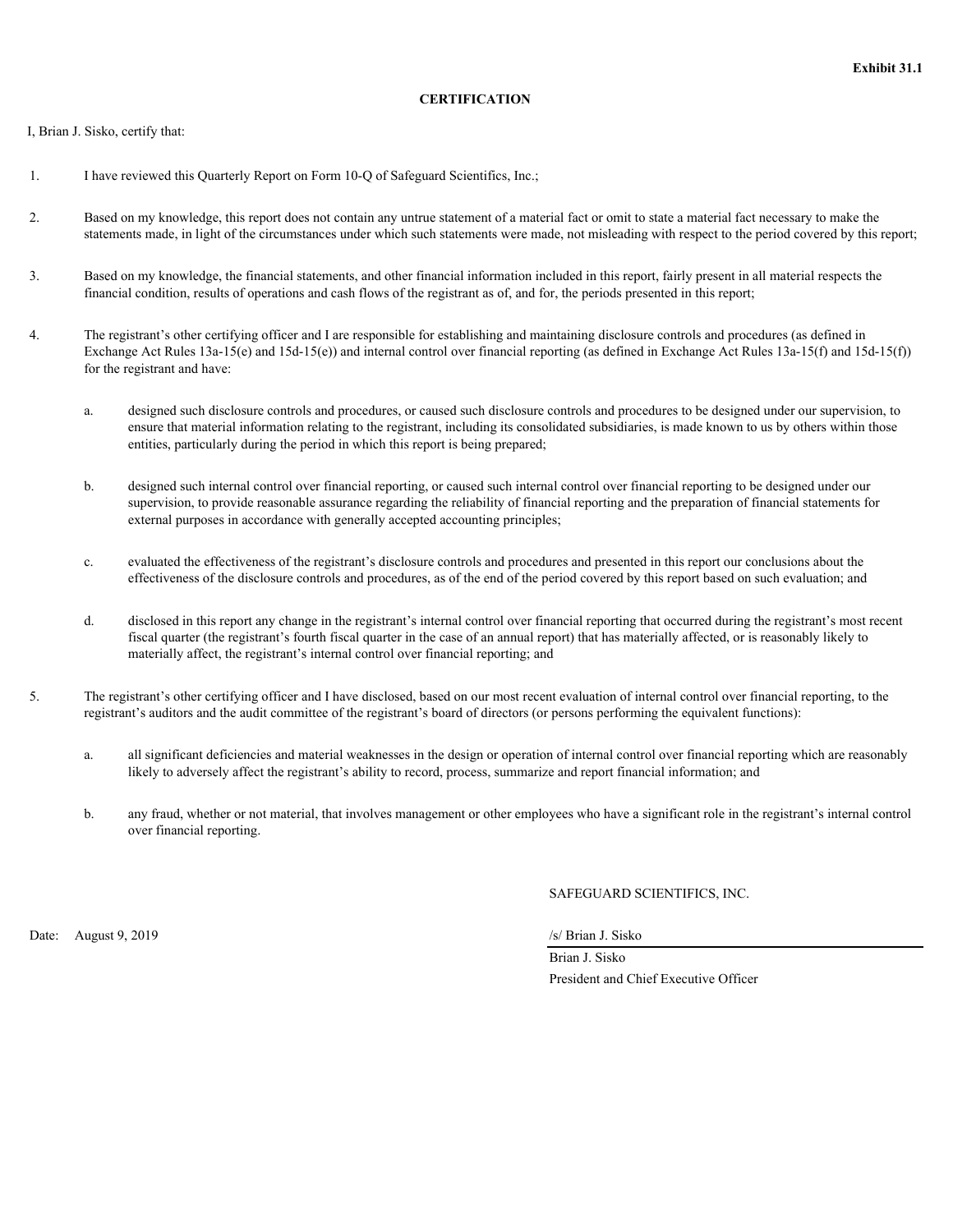# **CERTIFICATION**

<span id="page-36-0"></span>I, Mark A. Herndon, certify that:

- 1. I have reviewed this Quarterly Report on Form 10-Q of Safeguard Scientifics, Inc.;
- 2. Based on my knowledge, this report does not contain any untrue statement of a material fact or omit to state a material fact necessary to make the statements made, in light of the circumstances under which such statements were made, not misleading with respect to the period covered by this report;
- 3. Based on my knowledge, the financial statements, and other financial information included in this report, fairly present in all material respects the financial condition, results of operations and cash flows of the registrant as of, and for, the periods presented in this report;
- 4. The registrant's other certifying officer and I are responsible for establishing and maintaining disclosure controls and procedures (as defined in Exchange Act Rules  $13a-15(e)$  and  $15d-15(e)$ ) and internal control over financial reporting (as defined in Exchange Act Rules  $13a-15(f)$ ) and  $15d-15(f)$ ) for the registrant and have:
	- a. designed such disclosure controls and procedures, or caused such disclosure controls and procedures to be designed under our supervision, to ensure that material information relating to the registrant, including its consolidated subsidiaries, is made known to us by others within those entities, particularly during the period in which this report is being prepared;
	- b. designed such internal control over financial reporting, or caused such internal control over financial reporting to be designed under our supervision, to provide reasonable assurance regarding the reliability of financial reporting and the preparation of financial statements for external purposes in accordance with generally accepted accounting principles;
	- c. evaluated the effectiveness of the registrant's disclosure controls and procedures and presented in this report our conclusions about the effectiveness of the disclosure controls and procedures, as of the end of the period covered by this report based on such evaluation; and
	- d. disclosed in this report any change in the registrant's internal control over financial reporting that occurred during the registrant's most recent fiscal quarter (the registrant's fourth fiscal quarter in the case of an annual report) that has materially affected, or is reasonably likely to materially affect, the registrant's internal control over financial reporting; and
- 5. The registrant's other certifying officer and I have disclosed, based on our most recent evaluation of internal control over financial reporting, to the registrant's auditors and the audit committee of the registrant's board of directors (or persons performing the equivalent functions):
	- a. all significant deficiencies and material weaknesses in the design or operation of internal control over financial reporting which are reasonably likely to adversely affect the registrant's ability to record, process, summarize and report financial information; and
	- b. any fraud, whether or not material, that involves management or other employees who have a significant role in the registrant's internal control over financial reporting.

SAFEGUARD SCIENTIFICS, INC.

Date: August 9, 2019 */s/ Mark A. Herndon* 

Mark A. Herndon Senior Vice President and Chief Financial Officer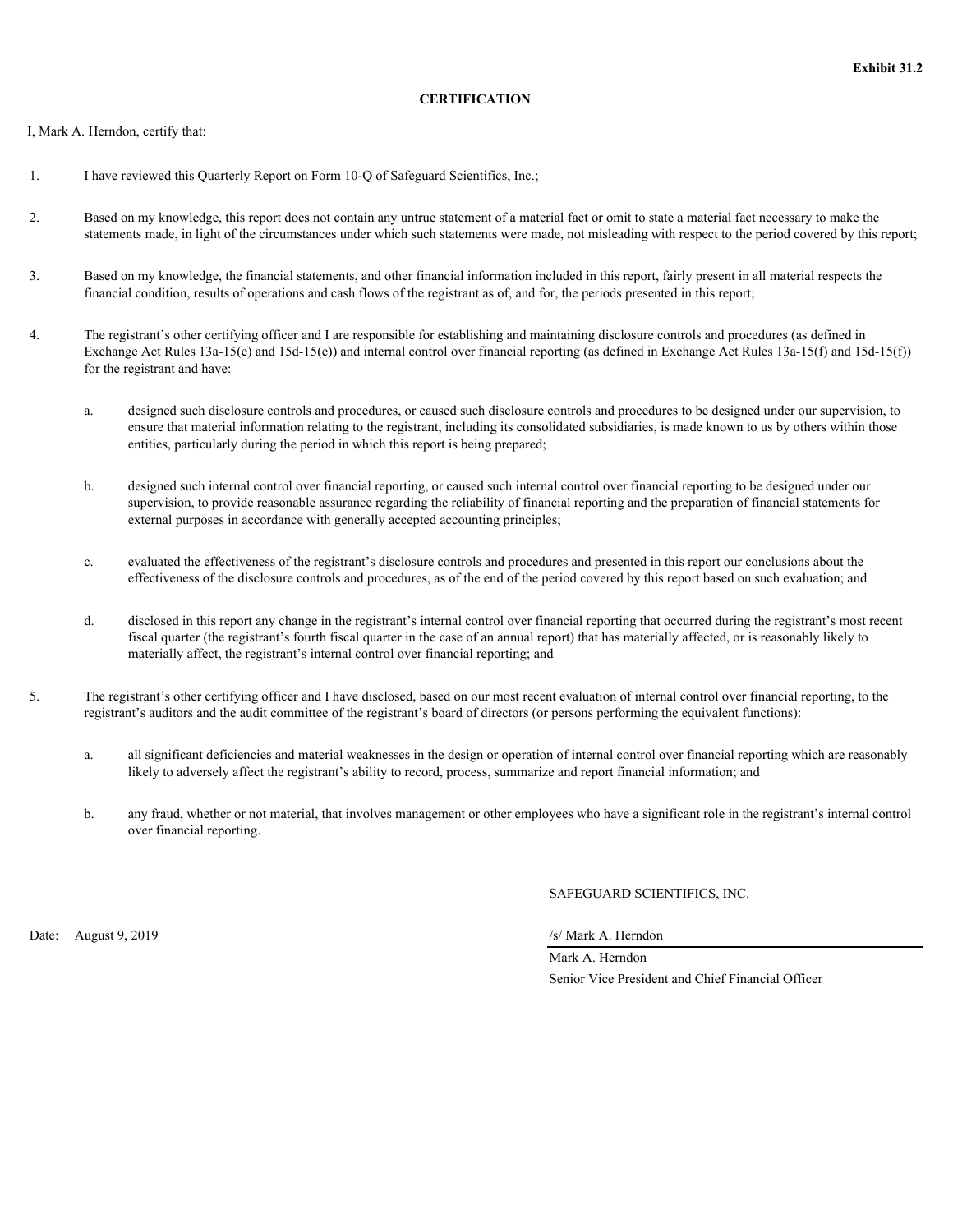# **Certification Pursuant to 18 U.S.C. Section 1350, as Adopted Pursuant to Section 906 of the Sarbanes-Oxley Act of 2002**

<span id="page-37-0"></span> In connection with the Quarterly Report of Safeguard Scientifics, Inc. ("Safeguard") on Form 10-Q for the six months ended June 30, 2019 as filed with the Securities and Exchange Commission on the date hereof (the "Report"), I, Brian J. Sisko, President and Chief Executive Officer of Safeguard, certify, pursuant to 18 U.S.C. Section 1350, as adopted pursuant to Section 906 of the Sarbanes-Oxley Act of 2002, that:

1. The Report fully complies with the requirements of section 13(a) of the Securities Exchange Act of 1934, (15 U.S.C. 78m(a)); and

2. The information contained in the Report fairly presents, in all material respects, the financial condition and results of operations of Safeguard.

SAFEGUARD SCIENTIFICS, INC.

Date: August 9, 2019 */s/ Brian J. Sisko* 

 Brian J. Sisko President and Chief Executive Officer